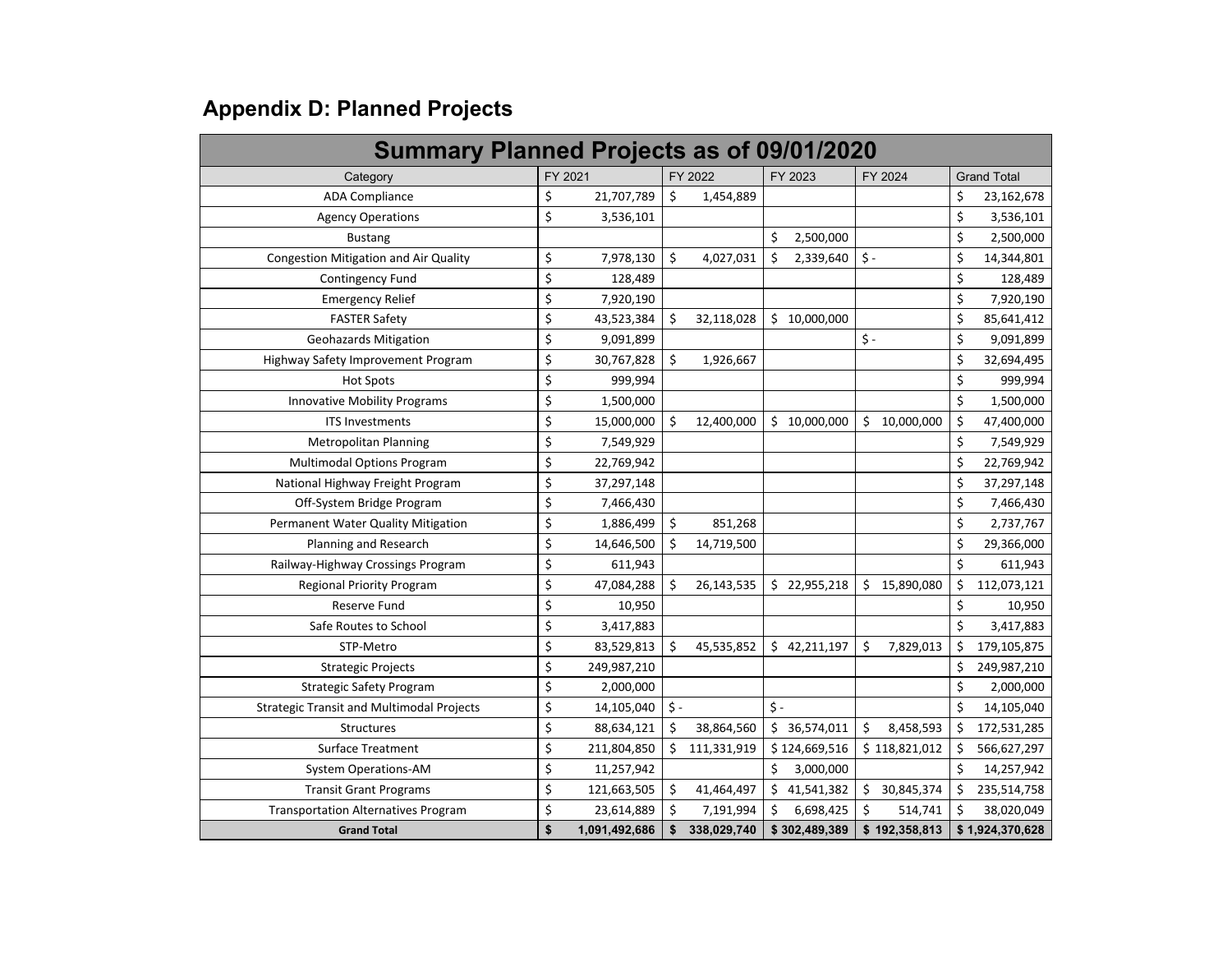| Planned Projects as of 09/01/2020 |                |                                                   |                |             |                 |                 |         |                |                    |  |  |
|-----------------------------------|----------------|---------------------------------------------------|----------------|-------------|-----------------|-----------------|---------|----------------|--------------------|--|--|
| Category                          | STIP ID Number | <b>Planning Level Description</b>                 |                | FY 2021     | FY 2022         | FY 2023         | FY 2024 |                | <b>Grand Total</b> |  |  |
| 7PT                               | SSP4428.014    | 22831-N I-25: WCR 38 to SH 402 mp 247-255.23      | \$             | 4,300,000   |                 |                 |         | \$             | 4,300,000          |  |  |
|                                   | SST7072.005    | SUMMIT FRISCO TRANS CTR PH 2                      | \$             | 3,437,500   |                 |                 |         | \$             | 3,437,500          |  |  |
| 7PX                               | SR13322.012    | I-25 South Gap Pkg 3                              | \$             | 10,403,896  |                 |                 |         | \$             | 10,403,896         |  |  |
|                                   | SR25216.114    | US287 A MP 73 to 76.5                             | \$             | 5,000,000   |                 |                 |         | \$             | 5,000,000          |  |  |
|                                   | SR26867.076    | I-25 South from Circle to Fountain SH 94 Imprmnts | \$             | 2,100,000   |                 |                 |         | \$             | 2,100,000          |  |  |
|                                   | SR36607.008    | SH 13                                             | \$             |             |                 |                 |         | \$             |                    |  |  |
|                                   | SR36607.010    | SH 13 S. OF WYOMING                               | \$             | 25,364,183  |                 |                 |         | \$             | 25,364,183         |  |  |
|                                   | SR57004.041    | US 50/US 285 Intersection and US 50 RRST          | \$             |             |                 |                 |         | \$             |                    |  |  |
|                                   | SSP4428.014    | 22831-N I-25: WCR 38 to SH 402 mp 247-255.23      | \$             | 149,972,587 |                 |                 |         | \$             | 149,972,587        |  |  |
| ADA                               | SR16719.050    | ADA R1 Curb Ramps Design                          | \$             | 750,000     |                 |                 |         | \$             | 750,000            |  |  |
|                                   | SR19112.000    | R1 ADA Pool                                       | $\mathfrak{S}$ | 8,346,000   |                 |                 |         | $\mathfrak{s}$ | 8,346,000          |  |  |
|                                   | SR19112.008    | Region 1 ADA Curb Ramps Phase 6                   | \$             | 92,931      |                 |                 |         | $\mathfrak{s}$ | 92,931             |  |  |
|                                   | SR27007.002    | ADA Construction in Divide                        | \$             | 330,000     |                 |                 |         | \$             | 330,000            |  |  |
|                                   | SR27007.003    | ADA improvements in the Pueblo TPR area           | \$             | 939,273     | \$<br>410,889   |                 |         | \$             | 1,350,162          |  |  |
|                                   | SR27007.004    | ADA ramp in Walsenburg                            | \$             | 646,585     |                 |                 |         | \$             | 646,585            |  |  |
|                                   | SR35217.117    | Region 3 ADA Improvemets                          | \$             | 3,103,000   | \$<br>1,044,000 |                 |         | $\mathfrak{s}$ | 4,147,000          |  |  |
|                                   | SR47021.008    | 23062-Limon Residency ADA Curb Ramps              | $\mathfrak{S}$ | 2,800,000   |                 |                 |         | \$             | 2,800,000          |  |  |
|                                   | SR47021.009    | 23037-US 34 Curb Ramps Akron to Wray              | \$             | 2,600,000   |                 |                 |         | $\mathfrak{s}$ | 2,600,000          |  |  |
|                                   | SR47021.010    | 23653-Fort Collins ADA Curb Ramps                 | \$             | 600,000     |                 |                 |         | \$             | 600,000            |  |  |
|                                   | SR47021.011    | 23621-ADA Ramp and Curbs - Ft. Lupton             | \$             | 1,500,000   |                 |                 |         | \$             | 1,500,000          |  |  |
| <b>BBP</b>                        | SST5269.999    | On-System Bridge Pool                             | \$             | 3,535,000   |                 |                 |         | \$             | 3,535,000          |  |  |
| <b>BCP</b>                        | SST5269.999    | On-System Bridge Pool                             | \$             | 113,000     |                 |                 |         | \$             | 113,000            |  |  |
| <b>BIO</b>                        | SST5270.999    | Off-System Bridge Inspection                      | \$             | 4,664,000   |                 |                 |         | \$             | 4,664,000          |  |  |
| <b>BOP</b>                        | SST7035.000    | Faster Transit and Rail Division Funds            |                |             |                 | \$<br>2,500,000 |         | \$             | 2,500,000          |  |  |
| <b>BRO</b>                        | SR27001.012    | Crowley County 050.21                             | \$             | 339,080     |                 |                 |         | \$             | 339,080            |  |  |
|                                   | SR27001.016    | Manzanola Beatty Ave over Catlin Canal            | \$             | 25,600      |                 |                 |         | \$             | 25,600             |  |  |
|                                   | SR27001.023    | Huerfano County HU543-SO-S69                      | \$             | 157,920     |                 |                 |         | $\mathfrak{s}$ | 157,920            |  |  |
|                                   | SR27001.024    | Pueblo-PURHAR-0.1 FRNT                            | \$             | 418,701     |                 |                 |         | \$             | 418,701            |  |  |
|                                   | SR27001.027    | Park County Rd 64 rehab 64-S0-0-S285              | \$             | 88,657      |                 |                 |         | \$             | 88,657             |  |  |
|                                   | SR46601.030    | 22628-Logan County Structure LOG93-60.5-243       | \$             | 145,304     |                 |                 |         | \$             | 145,304            |  |  |
|                                   | SR46601.032    | 23137-Little Thompson (WEL019.0-046.5)            | \$             | 500,000     |                 |                 |         | \$             | 500,000            |  |  |
|                                   | SR46601.033    | 23491-1st St Irrigation Canal (LOV180W)           | $\mathfrak{S}$ | 500,000     |                 |                 |         | \$             | 500,000            |  |  |
|                                   | SR46601.034    | 23493-Blake St/N Fork of Rep River-Wray           | $\mathfrak{S}$ | 627,168     |                 |                 |         | $\mathfrak{s}$ | 627,168            |  |  |
| BTP                               | SST7100.999    | Asset Management - Bridge Culvert Tunnel Wall     | $\mathfrak{S}$ | 500,000     | \$<br>775,000   |                 |         | \$             | 1,275,000          |  |  |
| CBP                               | SR15215.124    | Hampden Dahlia to Parker Rd (was Yosemite)        | \$             | 189,370     |                 |                 |         | $\mathfrak{s}$ | 189,370            |  |  |
|                                   | SR15215.126    | US-85 - Hampden to Florida                        | \$             | 828,533     |                 |                 |         | \$             | 828,533            |  |  |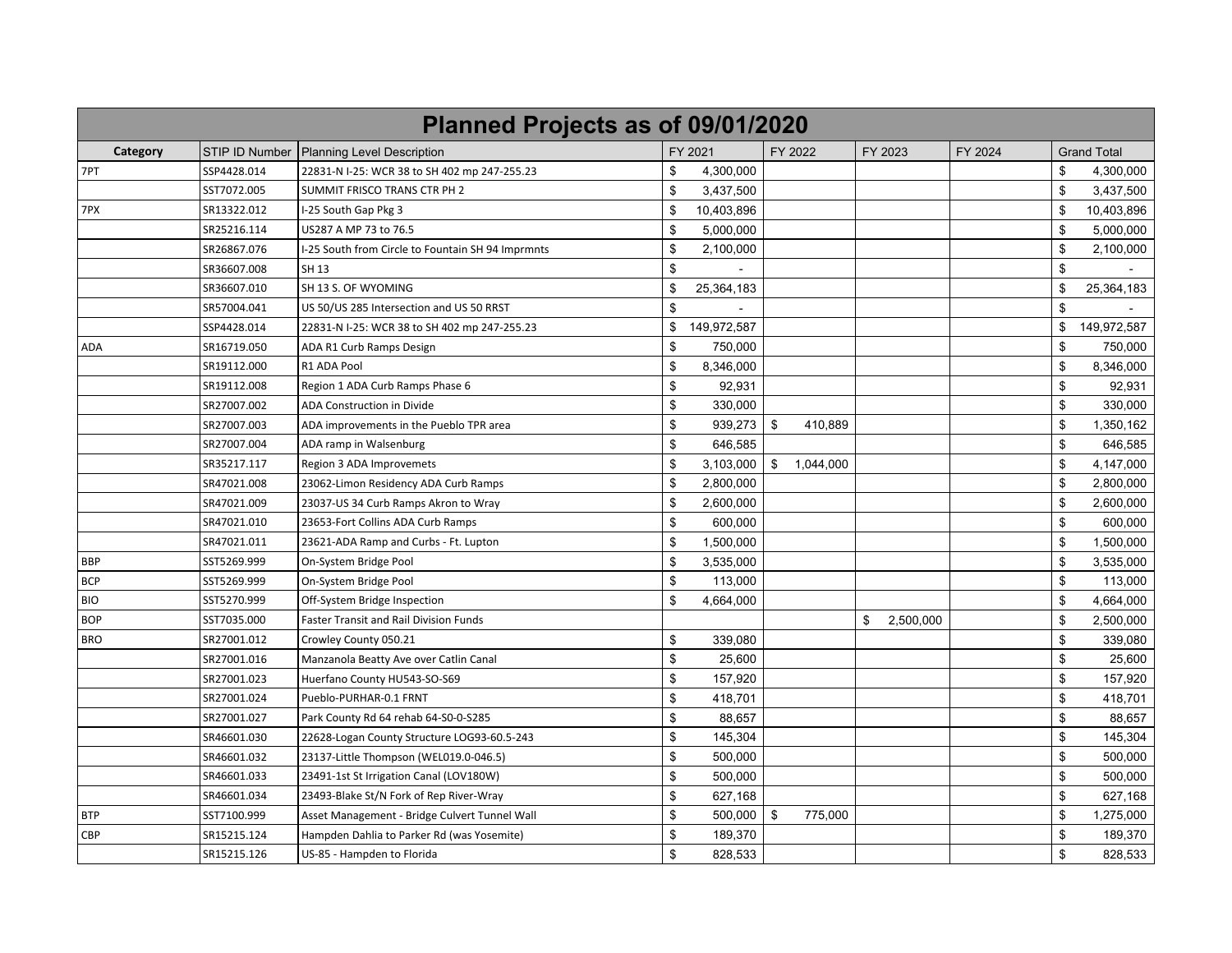| SR15215.180 | US 40 Empire Junction to Berthoud Pass (MP 252 to I-70) |                                |                 | \$<br>400,000   |                 | \$<br>400,000   |
|-------------|---------------------------------------------------------|--------------------------------|-----------------|-----------------|-----------------|-----------------|
| SR15215.182 | I-70: Wadsworth to Pecos Resurfacing                    |                                |                 | \$<br>1,500,000 |                 | \$<br>1,500,000 |
| SR16712.009 | R1 FY20 Bridge Essential Repairs                        | \$<br>1,015,110                |                 |                 |                 | \$<br>1,015,110 |
| SR16712.031 | Girder Cleanout and Form Removal                        | \$<br>600,000                  |                 |                 |                 | \$<br>600,000   |
| SR16712.056 | Package A (I-25 / I-70 / I-76)                          | \$<br>1,443,416                |                 |                 |                 | \$<br>1,443,416 |
| SR16712.070 | Expansion Joint Replacement / Repair                    |                                |                 | \$<br>3,500,000 |                 | \$<br>3,500,000 |
| SR16712.091 | US-285 Deck Rehab (FY17)                                | \$<br>141,400                  |                 |                 |                 | \$<br>141,400   |
| SR16712.092 | SH 74 Evergreen Parkway Overlay                         | \$<br>390,000                  |                 |                 |                 | \$<br>390,000   |
| SR16712.096 | Package A2 (I-25/I-270) Bridge Prevent MTC              |                                |                 | \$<br>766,560   |                 | \$<br>766,560   |
| SR16712.099 | Annual Migratory Bird Treaty Act Nest Removal           |                                |                 | \$<br>55,000    |                 | \$<br>55,000    |
| SR25164.060 | SH 71 over Arkansas River L-22-J                        | \$<br>$\blacksquare$           |                 |                 |                 | \$              |
| SR25216.144 | SH 10 west of La Junta west                             | \$<br>243,500                  |                 |                 |                 | \$<br>243,500   |
| SR26710.044 | Us 50 Scour Critical Counter measures K-18-BY, BZ       | \$<br>1,034,879                |                 |                 |                 | \$<br>1,034,879 |
| SR26710.048 | 2020 Critical Culvert Project Region wide               | \$<br>242                      |                 |                 | \$<br>1,448,187 | \$<br>1,448,429 |
| SR26710.050 | 125 South of Academy                                    | \$<br>1,580,000                |                 |                 |                 | \$<br>1,580,000 |
| SR26710.053 | US 50 B West of Las Animas East                         | \$<br>1,148,541                | \$<br>1,017,959 |                 |                 | \$<br>2,166,500 |
| SR26710.054 | Us 50 West of Texas Creek to Coaldale                   |                                | \$<br>180,000   |                 |                 | \$<br>180,000   |
| SR26710.055 | SH 12 P-17-F Bridge Repair                              |                                | \$<br>3,000,000 |                 |                 | \$<br>3,000,000 |
| SR26710.056 | Sh 207A overlay                                         |                                | \$<br>82,835    |                 |                 | \$<br>82,835    |
| SR26710.057 | SH266 Overlay                                           |                                | \$<br>470,000   |                 |                 | \$<br>470,000   |
| SR26710.058 | SH 96 Westcliife to Wetmore overlay                     |                                | \$<br>50,000    |                 |                 | \$<br>50,000    |
| SR26710.059 | Ramps at N Academy, Briargate and Interquest            |                                | \$<br>250,000   |                 |                 | \$<br>250,000   |
| SR26710.060 | I25 Filmore to Garden of the Gods                       |                                | \$<br>280,000   |                 |                 | \$<br>280,000   |
| SR26710.061 | SH 385 Realignment and New Bridge Structure             |                                | \$<br>958,835   | \$<br>2,041,165 |                 | \$<br>3,000,000 |
| SR26710.062 | Us 50A Preventative Maintenance                         |                                |                 | \$<br>800,000   |                 | \$<br>800,000   |
| SR26710.063 | I25 Butte Creek North                                   |                                |                 | \$<br>640,000   |                 | \$<br>640,000   |
| SR26710.064 | SH69A Hillside to Texas Creek                           |                                |                 | \$<br>340,000   |                 | \$<br>340,000   |
| SR26710.065 | US 50B - I 25 to 26th Lane                              |                                |                 | \$<br>1,955,285 |                 | \$<br>1,955,285 |
| SR26710.066 | US 50 Coaldale to Region 5                              |                                |                 | \$<br>230,000   |                 | \$<br>230,000   |
| SR27002.031 | US 50 B mp 352 to 357.45 add passing lane               | \$<br>200,000                  |                 |                 |                 | \$<br>200,000   |
| SR35217.019 | I-70 Glenwood Canyon Concrete                           | \$<br>2,013,025                |                 |                 |                 | \$<br>2,013,025 |
| SR35217.045 | I-70 W. Vail Pass Paving                                |                                | \$<br>1,666,700 |                 |                 | \$<br>1,666,700 |
| SR35217.116 | I-70 Frisco to Silverthorne                             | \$<br>307,922                  | \$<br>2,416,706 |                 |                 | \$<br>2,724,628 |
| SR35217.119 | I-70 East and West                                      | \$<br>951,000                  |                 |                 |                 | \$<br>951,000   |
| SR36608.012 | R3 - Bridge Planned Preventative Maintenance            | \$<br>$\blacksquare$           |                 |                 |                 | \$<br>$\sim$    |
| SR36608.028 | SH 141 Colorado River Bridge                            | \$<br>$\overline{\phantom{a}}$ |                 |                 |                 | \$<br>$\sim$    |
| SR45218.186 | 20986-SH7: 28th St - US287 mp52-60.2                    |                                | \$<br>240,000   |                 |                 | \$<br>240,000   |
| SR45218.193 | 21850-I-76 & US 34 Ft Morgan Area Resurfacing           | \$<br>220,500                  |                 |                 |                 | \$<br>220,500   |
| SR45218.196 | 21851-US36D: Last Chance West 130-135.8                 |                                | \$<br>216,000   |                 |                 | \$<br>216,000   |
| SR46598.045 | 20865-US34B: Republican River (D-28-S/D-28-P) 248-249   | \$<br>1,178,832                |                 |                 |                 | \$<br>1,178,832 |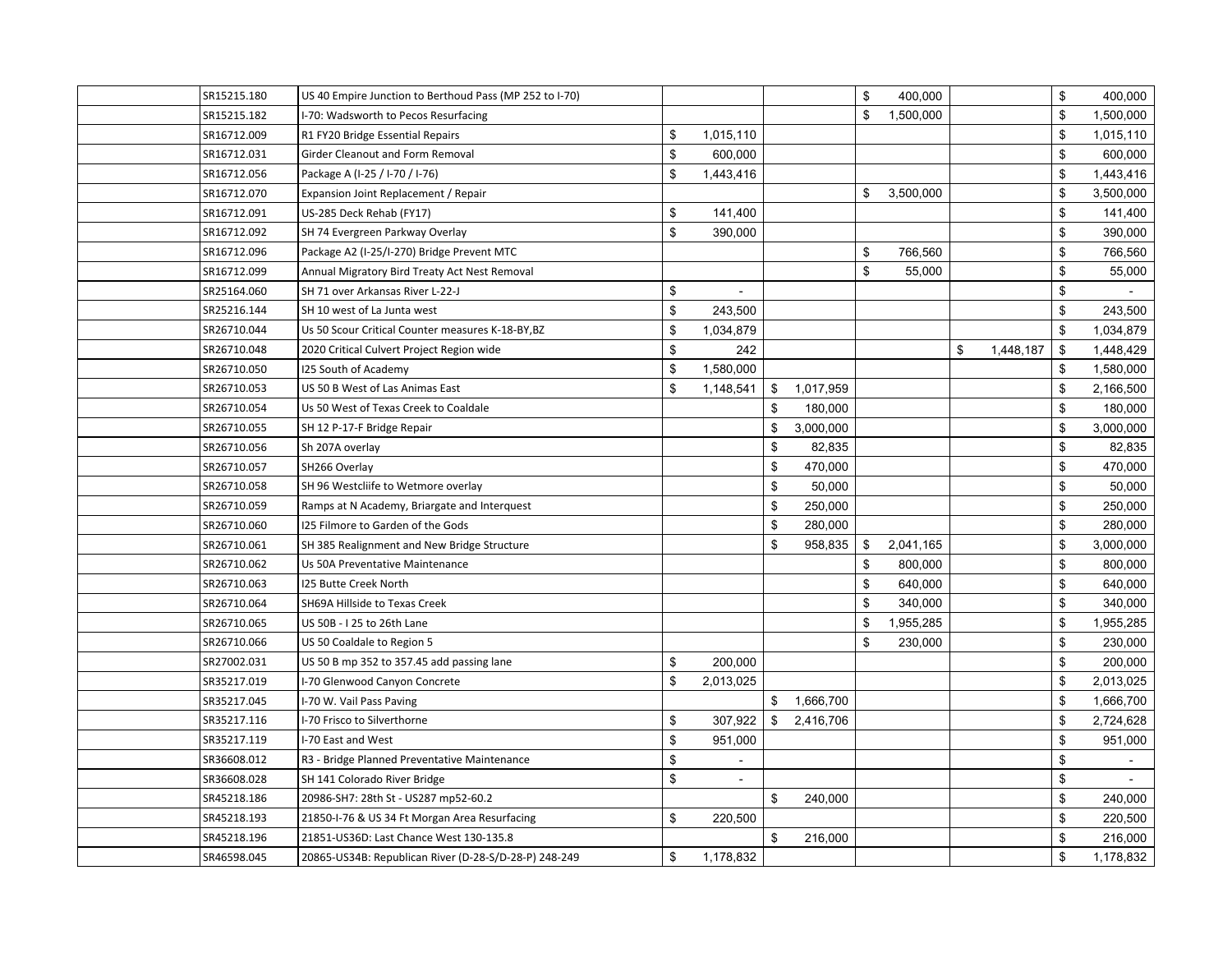|            | SR46598.054 | 20952-I-25 RR Bridge Preventative Maintenance                | \$<br>2,007,068  | $\sqrt{3}$ | 708,308   | $\boldsymbol{\mathsf{S}}$ | 523,000   |                 | \$             | 3,238,376  |
|------------|-------------|--------------------------------------------------------------|------------------|------------|-----------|---------------------------|-----------|-----------------|----------------|------------|
|            | SR46598.060 | 22629-I-70 Agate Structure Rehab                             | \$<br>30,000     |            |           |                           |           | \$<br>4,717,527 | \$             | 4,747,527  |
|            | SR46598.063 | 22529-Timber Bridge Replacements B-27-A and B-27-F           | \$<br>585,000    |            |           |                           |           |                 | \$             | 585,000    |
|            | SR46598.066 | SATBD-I-76: Lost and Bijou Creek                             |                  |            |           |                           |           | \$<br>1,590,000 | \$             | 1,590,000  |
|            | SR46598.067 | SATBD-SH:Beaver Creek                                        |                  |            |           |                           |           | \$<br>400,000   | $\mathfrak{F}$ | 400,000    |
|            | SR56157.025 | R5 Bridge, Culvert, Wall Repair, and Rehab                   | \$<br>1,270,239  | \$         | 250,000   |                           |           |                 | \$             | 1,520,239  |
|            | SST5269.999 | On-System Bridge Pool                                        | \$<br>1,512,903  |            |           |                           |           |                 | \$             | 1,512,903  |
| <b>CCP</b> | SR16712.087 | R1 Region Essential Culvert Repairs                          | \$<br>1,184,087  |            |           |                           |           |                 | \$             | 1,184,087  |
|            | SR16712.097 | FY23 Culvert Repairs R1                                      |                  |            |           | \$                        | 1,315,060 |                 | \$             | 1,315,060  |
|            | SR26710.048 | 2020 Critical Culvert Project Region wide                    | \$<br>1,079,000  |            |           |                           |           |                 | \$             | 1,079,000  |
|            | SR36608.010 | R3 - Culvert Repairs                                         | \$<br>1,081,266  | \$         | 1,681,324 |                           |           |                 | \$             | 2,762,590  |
|            | SR46598.061 | 23053-FY20 Culvert Prioritization & Repairs                  | \$<br>1,458,597  |            |           |                           |           |                 | \$             | 1,458,597  |
|            | SR56157.025 | R5 Bridge, Culvert, Wall Repair, and Rehab                   | \$<br>524,069    |            |           |                           |           |                 | \$             | 524,069    |
|            | SR56689.067 | US 160 Passing Lanes MP 126.2 to 128.5                       | \$<br>275,000    |            |           |                           |           |                 | \$             | 275,000    |
| <b>CDR</b> | SDR6744.025 | Arapahoe County y Iliff Ave Operational Improvements: Parker | \$<br>14,601,547 |            |           |                           |           |                 | \$             | 14,601,547 |
|            | SDR6744.052 | Denver CCTV Netowrk Upgrade                                  | \$<br>21,384     |            |           |                           |           |                 | \$             | 21,384     |
|            | SDR6744.057 | CDOT R1 Traffic Addaptive Feasibility Study                  | \$<br>470,400    |            |           |                           |           |                 | \$             | 470,400    |
|            | SDR6744.058 | Arvada Traffic Signal Interconnect upgrade/ Expansion        | \$<br>619,475    |            |           |                           |           |                 | \$             | 619,475    |
|            | SDR6744.063 | Parker / Quincy Smoky Hill Intersection Improvements         |                  |            | 3,044,000 | $\mathbb{S}$              | 2,000,000 |                 | \$             | 5,044,000  |
|            | SDR6744.064 | Inverness Dr West Separated Bikeway                          | \$<br>2,382,000  | - \$       | 1,111,000 |                           |           |                 | \$             | 3,493,000  |
|            | SDR6744.065 | Dry Creek Rd Oper Imp: EB Lane (I-25 to Inverness Dr East)   | \$<br>1,000,000  | \$         | 1,665,000 |                           |           |                 | \$             | 2,665,000  |
|            | SDR6744.066 | SH-79 and I-70 Interchange Eastbound Ramp Improvements       | \$<br>800,000    |            |           |                           |           |                 | \$             | 800,000    |
|            | SDR6744.067 | I-76/Baseline Rd. Interchange Signalization                  | \$<br>200,000    | \$         | 1,200,000 |                           |           |                 | \$             | 1,400,000  |
|            | SDR6744.068 | Havana St. Transit Improvements: Montview Blvd. to Dartmouth | \$<br>540,000    |            |           |                           |           |                 | \$             | 540,000    |
|            | SDR6744.069 | I-25 and Dry Creek Rd. SB On-Ramp Operational Improvements   | \$<br>1,380,000  |            |           |                           |           |                 | \$             | 1,380,000  |
|            | SDR6744.070 | Santa Fe Dr. and Mineral Ave. Operational Improvements       | \$<br>864,971    | \$         | 1,286,000 | \$                        | 6,366,000 |                 | \$             | 8,516,971  |
|            | SDR6744.071 | SH-86/5th St. and Founders Pkwy./Ridge Rd. Intersection Oper | \$<br>1,022,312  | \$         | 3,925,000 |                           |           |                 | \$             | 4,947,312  |
|            | SDR6744.072 | Parker Rd. Operational Improvements: Lincoln Ave. to Pine Ln |                  | \$         | 1,750,000 |                           |           |                 | \$             | 1,750,000  |
|            | SDR6744.073 | Sheridan Blvd. Multimodal Improvements                       | \$<br>3,500,000  | \$         | 2,000,000 |                           |           |                 | \$             | 5,500,000  |
|            | SDR6744.075 | 120th Ave. Op. Imp: Washington St. to York St.               | \$<br>500,000    | \$         | 1,000,000 | \$                        | 5,097,000 |                 | \$             | 6,597,000  |
|            | SDR6744.076 | SH-83 Safety Improvements: Bayou Gulch Rd. to El Paso County |                  | \$         | 1,500,000 | \$                        | 4,000,000 |                 | \$             | 5,500,000  |
|            | SDR6744.077 | City of Denver Bluetooth Expansion                           | \$<br>635,029    |            |           |                           |           |                 | \$             | 635,029    |
|            | SDR7007.015 | 20708-30th St & CO Ave Boulder Bike/Ped Underpass            | \$<br>3,950,000  |            |           |                           |           |                 | \$             | 3,950,000  |
|            | SDR7007.025 | 23507-Coffman St. Busway                                     | \$<br>600,000    |            |           |                           |           |                 | \$             | 600,000    |
|            | SR16720.999 | US-85/Vasquez Blvd. from I-270/E. 56th Ave to E. 64th Ave.   | \$<br>1,300,000  |            |           | \$                        | 3,450,000 |                 | $\mathbb{S}$   | 4,750,000  |
|            | SR17012.055 | I-70/SH-79: I-70 EB Off-ramp Improvement                     | \$<br>192,000    |            |           |                           |           |                 | \$             | 192,000    |
|            | SST6803.015 | DRCOG-TDM Program Pool                                       | \$<br>400,000    |            |           |                           |           |                 | \$             | 400,000    |
|            | SST6803.098 | RTD Bus Purchases                                            | \$<br>1,034,875  | \$         | 1,000,000 | \$                        | 1,000,000 |                 | \$             | 3,034,875  |
|            | SST8001.999 | Central 70 - I-70 from I-25 to Colorado Blvd                 | \$<br>12,500,000 |            |           |                           |           |                 | \$             | 12,500,000 |
| <b>CMA</b> | SIN3659.999 | ASPEN RURAL PM10 NONATTAINMENT AREA                          | \$<br>$\sim$     |            |           |                           |           |                 | \$             | $\sim$     |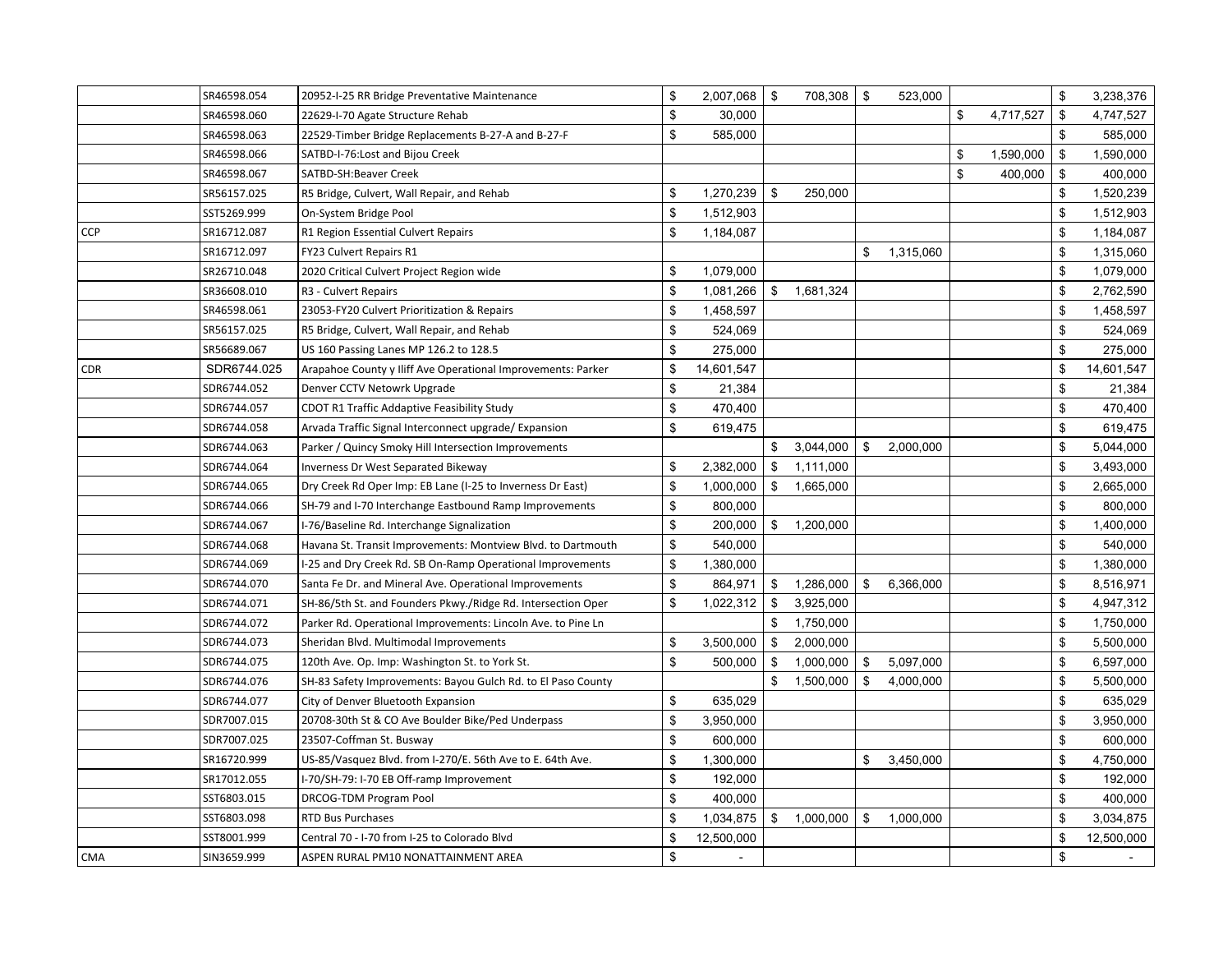|            | SIN7007.999 | Pitkin County PM10 Nonattainment area                        | \$<br>1,034,012      |                                |               |           |               | \$<br>1,034,012 |
|------------|-------------|--------------------------------------------------------------|----------------------|--------------------------------|---------------|-----------|---------------|-----------------|
|            | SNW3660.999 | STEAMBOAT SPRINGS RURAL PM10 Nonattainment Area              | \$<br>83,000         |                                |               |           |               | \$<br>83,000    |
|            | SNW7001.999 | Routt County Rural PM10 Nonattainment Area                   | \$<br>375,714        |                                |               |           | \$<br>$\sim$  | \$<br>375,714   |
|            | SR55062.050 | Pagosa Spgs Harman Hill Trail Ph 1 & 2                       | \$<br>1,022,457      | \$<br>$\overline{\phantom{a}}$ |               |           |               | \$<br>1,022,457 |
|            | SR56691.044 | FY 16 Pagosa- Crest View Paving                              | \$<br>347,060        |                                |               |           |               | \$<br>347,060   |
|            | SR56691.047 | CDOT MTCE Telluride/Mtn Village Springs De-icer              | \$<br>25,000         |                                |               |           |               | \$<br>25,000    |
|            | SR56691.048 | CDOT MTCE Pagosa Springs De-icer                             | \$<br>25,000         |                                |               |           |               | \$<br>25,000    |
|            | SR56691.054 | San Miguel R&B CR K69 Paving                                 | \$<br>176,343        |                                |               |           |               | \$<br>176,343   |
|            | SR56691.061 | FY21 Pagosa Springs De-icer                                  | \$<br>8,279          |                                |               |           |               | \$<br>8,279     |
|            | SR56691.062 | FY21 Mtn Village De-icer                                     | \$<br>8,297          |                                |               |           |               | \$<br>8,297     |
|            | SR56691.063 | <b>SMART Telluride Bike Share</b>                            | \$<br>105,557        |                                |               |           |               | \$<br>105,557   |
|            | SR56691.064 | Mtn Village Vacuum Sweeper                                   | \$<br>82.790         |                                |               |           |               | \$<br>82,790    |
| <b>CNF</b> | SNF5173.015 | 16525-Jefferson ST/SH 14 Improvements                        | \$<br>266,621        |                                |               |           |               | \$<br>266,621   |
|            | SNF5173.053 | 21991-CNG Fast Fill Stations Larimer Cty                     | \$<br>828,000        |                                |               |           |               | \$<br>828,000   |
|            | SNF5173.054 | 21997-Traffic Signal Progression Imp-US34                    | \$<br>640,000        |                                |               |           |               | \$<br>640,000   |
|            | SNF5173.056 | 23046-N Taft Ave & US 34 Intersection Imp                    |                      | \$<br>3,330,637                |               |           |               | \$<br>3,330,637 |
|            | SNF5173.058 | 20345-Phase 3 Fiber                                          |                      | \$<br>309,013                  | \$            | 2,066,640 |               | \$<br>2,375,653 |
|            | SNF5173.059 | 23048-Citywide Signal Timing                                 |                      |                                | \$            | 273,000   |               | \$<br>273,000   |
|            | SNF5788.053 | US 287 Intersection Improvements                             | \$<br>$\mathbf{r}$   |                                |               |           |               | \$              |
|            | SR46666.060 | 21966-US287 (College Ave) & Trilby Road                      |                      | \$<br>387,381                  |               |           |               | \$<br>387,381   |
|            | SST7007.010 | <b>GET CNG Bus Replacement</b>                               | \$<br>$\blacksquare$ |                                |               |           |               | \$              |
|            | SST7007.014 | Weld County CNG Vehicles                                     | \$<br>2,200,000      |                                |               |           |               | \$<br>2,200,000 |
|            | SST7007.015 | <b>Transfort CNG Buses</b>                                   | \$                   |                                |               |           |               | \$              |
|            | SST7007.016 | <b>COLT Diesel Bus Replacement</b>                           | \$                   |                                |               |           |               | \$              |
| <b>CRI</b> | SST7003.122 | 2020 OJT SUPPORTIVE SERVICES                                 | \$<br>250,000        |                                |               |           |               | \$<br>250,000   |
|            | SST7003.133 | 2021 ESB STATE COMMISSION                                    | \$<br>70,946         |                                |               |           |               | \$<br>70,946    |
|            | SST7003.134 | 2021 DBE SUPPORTIVE SERVICES                                 | \$<br>302,908        |                                |               |           |               | \$<br>302,908   |
|            | SST7003.135 | 2021 SMALL BUSINESS CERTIFICATION                            | \$<br>227,219        |                                |               |           |               | \$<br>227,219   |
| <b>CTP</b> | SIN6312.999 | I-70: Eisenhower-Johnson Memorial Tunnels Repairs & Upgrades | \$<br>56,755         |                                |               |           |               | \$<br>56,755    |
|            | SIN6313.002 | US 6 Tunnels Lighting and Liner                              | \$<br>4,618,159      | \$<br>2,681,841                |               |           |               | \$<br>7,300,000 |
|            | SR37002.004 | R3 Tunnel Lighting                                           | \$<br>2,850,000      |                                |               |           |               | \$<br>2,850,000 |
| <b>CUF</b> | SUF5001.006 | 23040-US36/Community Drive Int Imp                           | \$<br>750,000        |                                |               |           |               | \$<br>750,000   |
| <b>CWP</b> | SR16712.070 | Expansion Joint Replacement / Repair                         | \$<br>685,474        |                                |               |           |               | \$<br>685,474   |
|            | SR16712.085 | Region wide wall repair                                      | \$<br>50,252         |                                |               |           |               | \$<br>50,252    |
|            | SR16712.095 | I-70 Silverplume Soundwall and Drainage                      | \$<br>244,234        |                                |               |           |               | \$<br>244,234   |
|            | SR16712.098 | <b>Berthoud Pass Walls</b>                                   |                      |                                | $\sqrt[6]{3}$ | 594,941   |               | \$<br>594,941   |
|            | SR27008.001 | Wall repair design pool                                      | \$<br>968,337        |                                |               |           |               | \$<br>968,337   |
|            | SR36711.999 | Region 3 Rockfall Mitigation Program                         | \$<br>1,732,945      | \$<br>1,583,078                |               |           |               | \$<br>3,316,023 |
|            | SR37011.999 | Region 3 Wall Asset Management                               | \$                   | \$<br>1,000                    |               |           | \$<br>302,879 | \$<br>303,879   |
|            | SR56157.027 | <b>R5 Wall Pool</b>                                          | \$<br>272,473        | \$<br>873,974                  |               |           |               | \$<br>1,146,447 |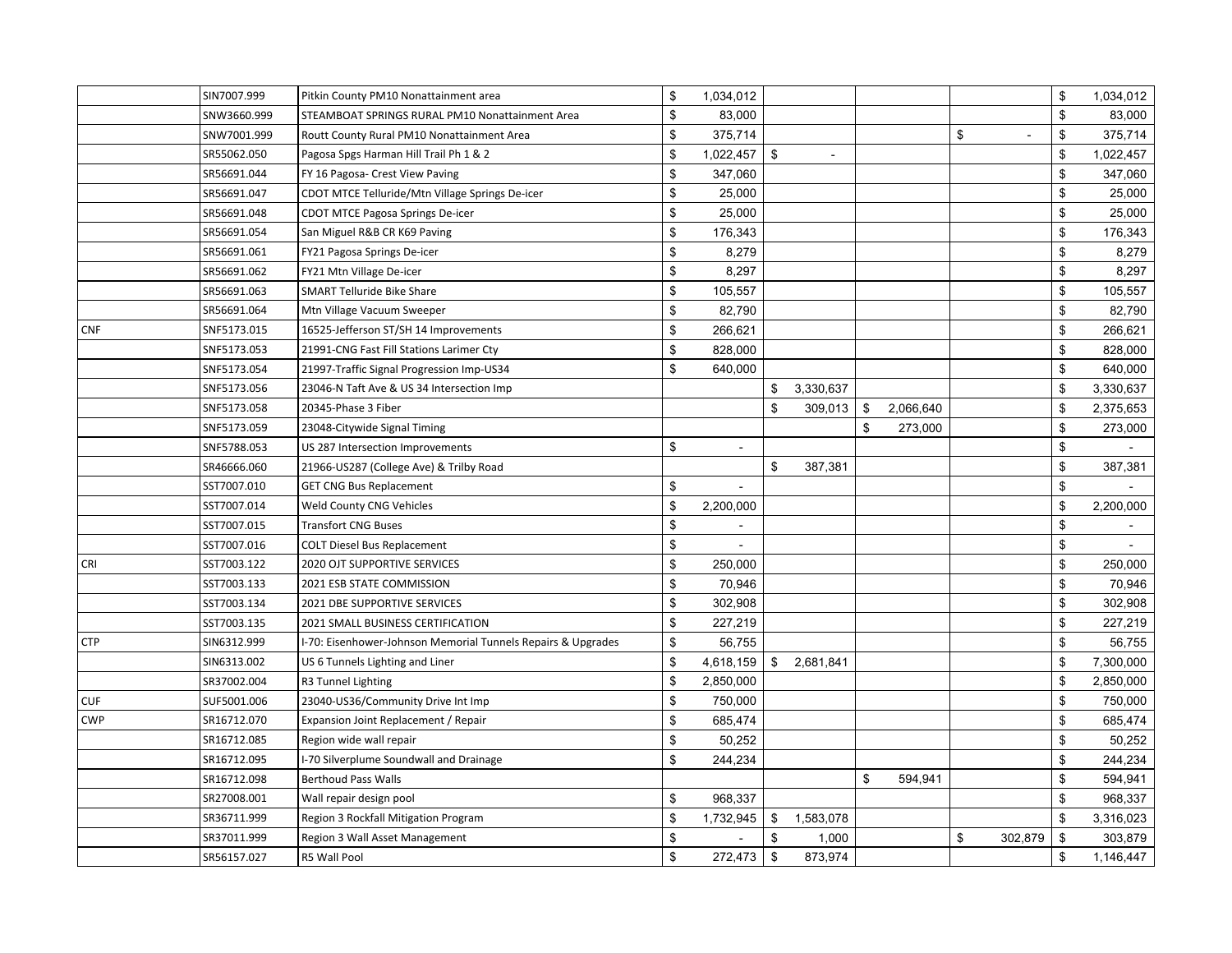| <b>DIS</b> | SIN7020.999 | <b>GWS South Midland BUILD Grant</b>                       | \$<br>7,007,562  |  | \$           | 7,007,562  |
|------------|-------------|------------------------------------------------------------|------------------|--|--------------|------------|
|            | SR16719.079 | Snow Plow Signal Priority-AID Grant                        | \$<br>1,024,000  |  | \$           | 1,024,000  |
|            | SR26867.064 | US 287 passing lanes                                       | \$<br>5,297,000  |  | $\mathbb{S}$ | 5,297,000  |
|            | SR56157.025 | R5 Bridge, Culvert, Wall Repair, and Rehab                 | \$<br>2,366,298  |  | \$           | 2,366,298  |
|            | SSP4428.014 | 22831-N I-25: WCR 38 to SH 402 mp 247-255.23               | \$<br>15,837,253 |  | \$           | 15,837,253 |
|            | SST5273.115 | <b>ITS CV RoadSide Units</b>                               | \$<br>19,600,000 |  | \$           | 19,600,000 |
|            | SST7048.037 | <b>ER Debris Removal 18 Counties</b>                       | \$<br>226,204    |  | \$           | 226,204    |
| EMR        | SST7048.142 | PR SH 119A Boulder Canyon                                  | \$<br>3,171,488  |  | \$           | 3,171,488  |
|            | SST7048.149 | PR SH7 Flood Repair MP 19-33                               | \$<br>3,920,802  |  | \$           | 3,920,802  |
|            | SST7048.186 | PR US 36 Phase 3 MP 7.7-8                                  | \$<br>827,900    |  | \$           | 827,900    |
| FR8        | SR13322.001 | I-25 Gap                                                   | \$<br>450,000    |  | \$           | 450,000    |
|            | SR16720.999 | US-85/Vasquez Blvd. from I-270/E. 56th Ave to E. 64th Ave. | \$<br>300,000    |  | \$           | 300,000    |
|            | SR26867.064 | US 287 passing lanes                                       | \$<br>3,239,762  |  | \$           | 3,239,762  |
|            | SR26867.100 | I-25 REPAIR STRUCTURE AT mp 5.583 P-18-BP                  | \$<br>371,554    |  | \$           | 371,554    |
|            | SR26867.101 | KENOSHA PASS REGION 2 CHAIN UP STATION                     | \$<br>4,500,000  |  | \$           | 4,500,000  |
|            | SR26867.102 | SH 9 HOOSIER PASS CHAIN UP STATIONS NORTH AND SOUTH R2     | \$<br>7,500,000  |  | \$           | 7,500,000  |
|            | SR36607.003 | SH 50 PE Corridor Montrose to Sargents                     | \$<br>305,273    |  | \$           | 305,273    |
|            | SR36607.028 | I-70 West Mountain Corridor PE                             | \$<br>4,500,000  |  | \$           | 4,500,000  |
|            | SR46600.085 | 22975-US40/US 287 Passing Lane Design & Construction       | \$<br>8,860,000  |  | \$           | 8,860,000  |
|            | SR56157.025 | R5 Bridge, Culvert, Wall Repair, and Rehab                 | \$<br>400,000    |  | \$           | 400,000    |
|            | SR56689.069 | R5 Mountain Pass Chain Up and Safety                       | \$<br>4,252,146  |  | \$           | 4,252,146  |
|            | SR56689.077 | R5 Regional Chain Stations                                 | \$               |  | \$           |            |
|            | SST7079.001 | DYNAMIC SPEED WARNING SYSTEM                               | \$<br>400,000    |  | \$           | 400,000    |
|            | SST7079.002 | TRAILER SNOW REMOVAL SYSTEM                                | \$<br>300,000    |  | \$           | 300,000    |
|            | SST7079.003 | TRUCK SPECIALIZED PARKING SERVICES MAINTENANCE             | \$<br>230,000    |  | \$           | 230,000    |
|            | SST7079.004 | TRUCK PARKING INFORMATION MGMT SYSTEM (TPIMS)              | \$<br>980,000    |  | \$           | 980,000    |
|            | SST7079.005 | PORT OF ENTRY MOBILE SITE PULLOUT IMPROVEMENTS             | \$<br>708,413    |  | \$           | 708,413    |
| FSA        | SDR6744.069 | I-25 and Dry Creek Rd. SB On-Ramp Operational Improvements | \$<br>60,000     |  | \$           | 60,000     |
|            | SGJ5028.999 | 170B 24 Rd. to 15 Street                                   | \$<br>4,000,000  |  | \$           | 4,000,000  |
|            | SR16682.090 | R1 WEST PRO SIG IMP FY19                                   | \$<br>2,421,500  |  | \$           | 2,421,500  |
|            | SR17002.076 | I-70: VSL (Variable Speed Limit) Concept of Operations     | \$<br>217,972    |  | \$           | 217,972    |
|            | SR17002.088 | SH224 @ Dahlia St., Traffic Signal Replacement             | \$<br>450,000    |  | \$           | 450,000    |
|            | SR17002.101 | Denver West Runaway Truck Ramp                             | \$<br>230,000    |  | \$           | 230,000    |
|            | SR17002.106 | EB I-70: Genesee to Wadsworth ATM                          | \$<br>15,104     |  | \$           | 15,104     |
|            | SR17002.109 | I-70 and Denver West: Truck Escape Ramp                    | \$<br>$\sim$     |  | \$           |            |
|            | SR18338.002 | C-470 @ Morrison Rd Bridge Safety Impr                     | \$<br>400,000    |  | \$           | 400,000    |
|            | SR26644.069 | Region 2 Guardrail Project                                 | \$<br>900,100    |  | \$           | 900,100    |
|            | SR26644.085 | Sh 16 and Sneffels new signal                              | \$<br>500,000    |  | \$           | 500,000    |
|            | SR26867.064 | US 287 passing lanes                                       | \$<br>5,700,000  |  | \$           | 5,700,000  |
|            | SR27002.039 | US 24G Passing Lane mp 326.3 to 329.3                      | \$<br>1,484,946  |  | \$           | 1,484,946  |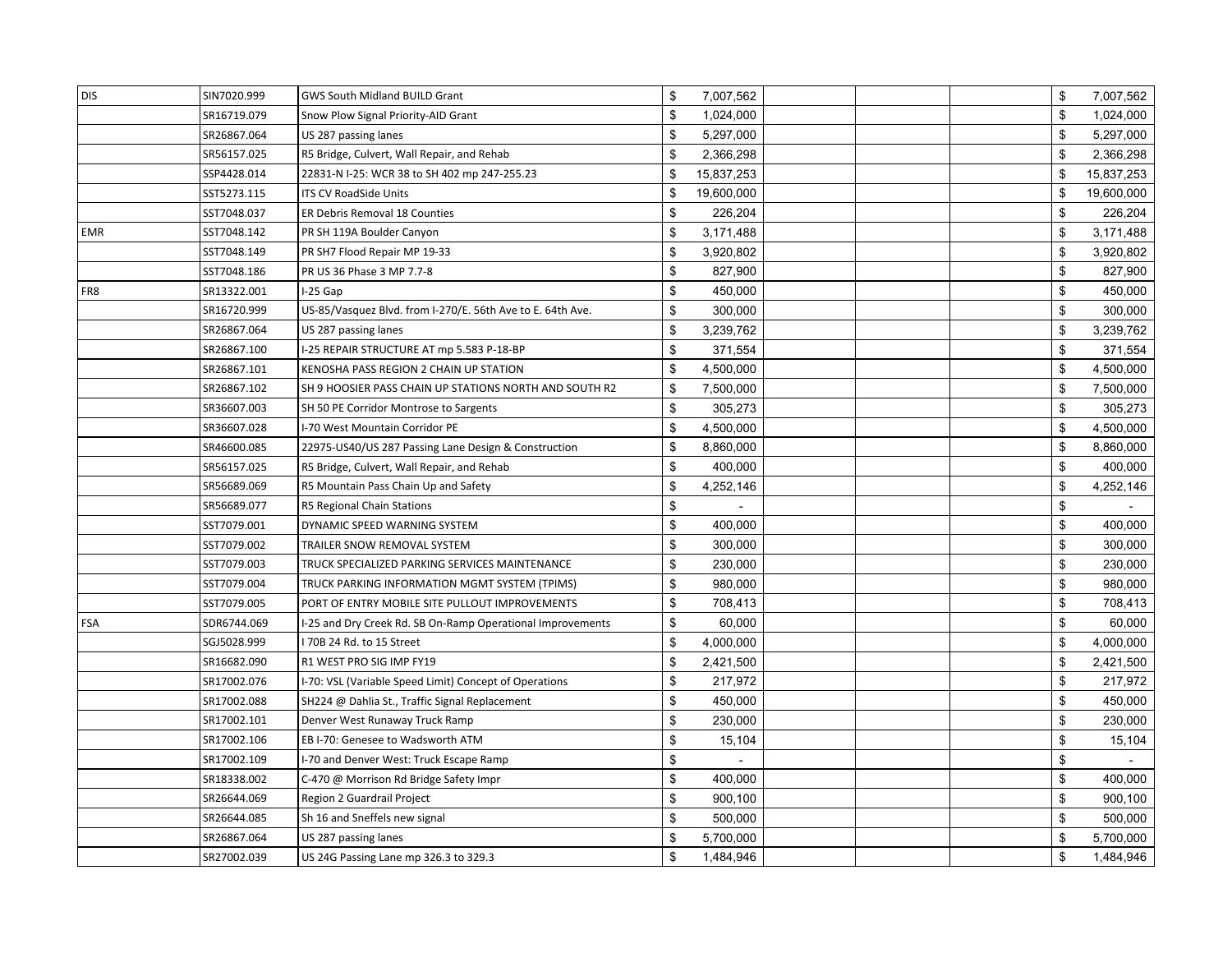|            | SR27002.046 | US 50 West Guardrail Project                                 |                      | \$<br>2,847,900 |               | \$           | 2,847,900  |
|------------|-------------|--------------------------------------------------------------|----------------------|-----------------|---------------|--------------|------------|
|            | SR27002.058 | <b>US 50B Passing Lanes</b>                                  | \$<br>500,000        | \$<br>1,000,000 |               | \$           | 1,500,000  |
|            | SR27002.059 | Sh 83 Passing Lanes                                          |                      | \$<br>2,788,000 |               | \$           | 2,788,000  |
|            | SR27002.061 | I-25 South Academy South Bound Improvements                  | \$<br>3,510,000      |                 |               | \$           | 3,510,000  |
|            | SR27002.062 | SH165A Guardrail project                                     |                      | \$<br>1,000,000 |               | \$           | 1,000,000  |
|            | SR27002.063 | SH160 By Cr504 West of Walsenburg                            |                      | \$<br>1,400,000 |               | \$           | 1,400,000  |
|            | SR27002.064 | SH 69 Shoulder Widening & Rumble Strips                      |                      | \$<br>4,000,000 |               | \$           | 4,000,000  |
|            | SR27002.066 | Sh 94 passing lanes and Jug handle mp 0 to 10                | \$<br>3,100,000      |                 |               | \$           | 3,100,000  |
|            | SR35217.120 | US 6 Avon to Dowd                                            | \$<br>360,000        |                 |               | \$           | 360,000    |
|            | SR36607.008 | SH 13                                                        |                      | \$<br>8,877,795 |               | \$           | 8,877,795  |
|            | SR46600.055 | 21432-I-76/SH52 Hudson Interchange Improvements              | \$<br>1,198,662      |                 |               | \$           | 1,198,662  |
|            | SR46600.071 | 21907-Peckham Grade Seperated Intersection                   | \$<br>3,350,000      | \$<br>500,000   |               | \$           | 3,850,000  |
|            | SR46606.070 | 10004-Intersection Safety Improvements                       | \$<br>3,158,239      |                 |               | \$           | 3,158,239  |
|            | SR46606.072 | 21866-SH14:B Safety Assessment Projects mp 62-103            | \$<br>1,805,553      | \$<br>304,333   |               | \$           | 2,109,886  |
|            | SR46606.073 | 21863-I-25A: Median cable n/o Ft Collins 270-279             | \$<br>1,333,495      |                 |               | \$           | 1,333,495  |
|            | SR46606.085 | 22473-US287 & Pike Rd Intersection Imp                       | \$<br>400,000        |                 |               | \$           | 400,000    |
|            | SR46606.090 | 22443-Canyon and Folsom Signal Upgrades                      | \$<br>436,795        |                 |               | \$           | 436,795    |
|            | SR46666.060 | 21966-US287 (College Ave) & Trilby Road                      | \$<br>1,500,000      |                 |               | \$           | 1,500,000  |
|            | SR56157.025 | R5 Bridge, Culvert, Wall Repair, and Rehab                   |                      | \$<br>4,400,000 |               | \$           | 4,400,000  |
|            | SR56689.025 | US 160, Farmington Hill to Doubletree                        | \$<br>$\blacksquare$ |                 |               | \$           |            |
|            | SR56689.037 | US 160 at SH 17 in Alamosa, Intersection Priority            | \$<br>1,079,018      |                 |               | \$           | 1,079,018  |
|            | SR56689.067 | US 160 Passing Lanes MP 126.2 to 128.5                       | \$<br>1,123,000      |                 |               | \$           | 1,123,000  |
|            | SR56689.076 | US 160 Trinchera Safety Mitigation                           | \$<br>75,000         |                 |               | \$           | 75,000     |
|            | SR57004.036 | R5 Intersection Projects                                     | \$<br>1,269,000      |                 |               | \$           | 1,269,000  |
|            | SSP4428.014 | 22831-N I-25: WCR 38 to SH 402 mp 247-255.23                 | \$<br>2,945,000      | \$<br>5,000,000 | \$ 10,000,000 | \$           | 17,945,000 |
| <b>FTA</b> | SPP6449.016 | Metro Rides Reg travel demand prog carpool/van pool programs | \$<br>509,223        |                 |               | \$           | 509,223    |
|            | SPP6726.002 | Colorado Springs Transit Planning & Admin                    | \$<br>319,778        |                 |               | $\mathbb{S}$ | 319,778    |
|            | SR17012.073 | Broomfield Transit Needs Assessment & Pilot Project          | \$<br>120,000        |                 |               | \$           | 120,000    |
|            | SST7007.010 | <b>GET CNG Bus Replacement</b>                               | \$<br>757,000        |                 |               | \$           | 757,000    |
|            | SST7007.015 | <b>Transfort CNG Buses</b>                                   | \$<br>950,000        |                 |               | \$           | 950,000    |
|            | SST7007.016 | <b>COLT Diesel Bus Replacement</b>                           | \$<br>384,000        |                 |               | \$           | 384,000    |
| HAZ        | SDR6744.025 | Arapahoe County y Iliff Ave Operational Improvements: Parker | \$<br>731,250        |                 |               | \$           | 731,250    |
|            | SR16682.076 | Quebec and County Line Intersection Improvements             | \$<br>576,900        |                 |               | \$           | 576,900    |
|            | SR16682.078 | 136th Ave Between Tejon St and W Entrance to Legacy High Sch | \$<br>1,191,218      |                 |               | \$           | 1,191,218  |
|            | SR16682.090 | R1 WEST PRO SIG IMP FY19                                     | \$<br>3,465,172      |                 |               | \$           | 3,465,172  |
|            | SR16682.102 | Federal HSIP Signal Improvements                             | \$<br>221,069        |                 |               | \$           | 221,069    |
|            | SR16682.104 | R1 FY19 HSIP Pkg 1                                           | \$                   |                 |               | \$           |            |
|            | SR16682.106 | I-70/SH 72 Ramp and Intersection Upgrade                     | \$<br>3,764,000      |                 |               | \$           | 3,764,000  |
|            | SR16682.108 | Wrong Way Driver Traffic Control Enh - Phase 1               | \$<br>2,638,306      |                 |               | \$           | 2,638,306  |
|            | SR16682.109 | Wrong Way Driver Traffic Control Enh Phase 2 - I-25, US-36 + | \$<br>3,500,000      |                 |               | \$           | 3,500,000  |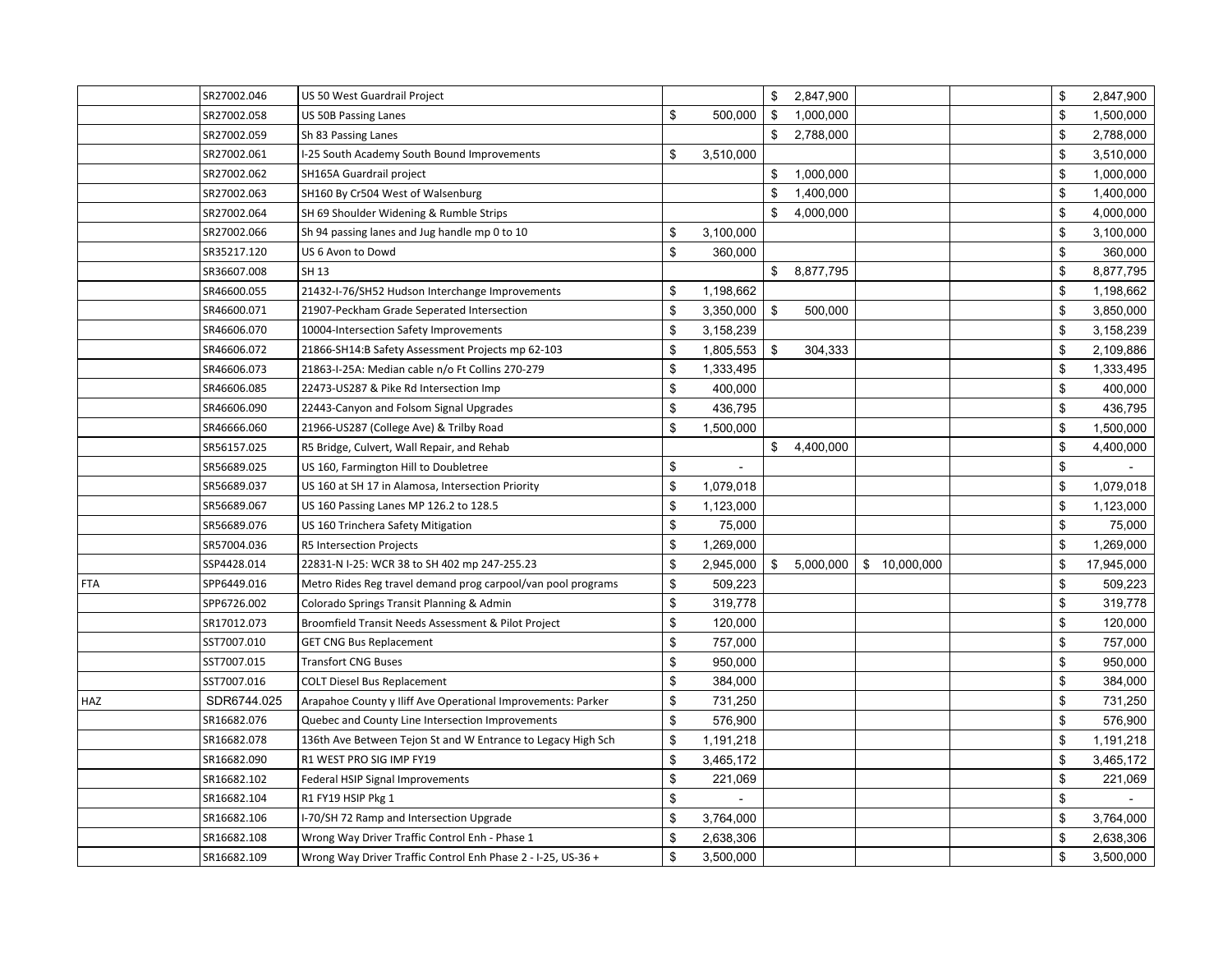|            | SR16684.033 | Signal Replacements FY20, Multiple Locations incl SH8@SH74  | \$<br>1,622,912      |                 |              |    |            | \$<br>1,622,912  |
|------------|-------------|-------------------------------------------------------------|----------------------|-----------------|--------------|----|------------|------------------|
|            | SR17002.107 | I-70 Kipling & 48th Signal Replacement                      | \$<br>190,000        |                 |              |    |            | \$<br>190,000    |
|            | SR17038.007 | I-70: SH72 Ramp & Intersection Upgrade                      | \$<br>730,000        |                 |              |    |            | \$<br>730,000    |
|            | SR26644.069 | Region 2 Guardrail Project                                  | \$<br>700,000        |                 |              |    |            | \$<br>700,000    |
|            | SR26644.081 | US 24 MP 272.62 to 272.87 Blind Curve repair                | \$<br>140,000        |                 |              |    |            | \$<br>140,000    |
|            | SR26644.090 | Plattvillie Blvd Turn Lanes                                 | \$<br>273,564        |                 |              |    |            | \$<br>273,564    |
|            | SR35217.115 | US 24 Leadville                                             | \$<br>240,000        |                 |              |    |            | \$<br>240,000    |
|            | SR36693.012 | I-70 Dowd Canyon                                            | \$<br>270,000        |                 |              |    |            | \$<br>270,000    |
|            | SR36693.034 | I-70 Median Cable Rail Install                              | \$<br>148,000        |                 |              |    |            | \$<br>148,000    |
|            | SR46666.071 | 22456 US 287 & SH 52 Intresection Impv.                     | \$<br>2,509,237      | \$<br>1,471,667 |              |    |            | \$<br>3,980,904  |
|            | SR46666.072 | 23015-R4 Signal Head Backplate Install                      | \$<br>659,902        | \$<br>455,000   |              |    |            | \$<br>1,114,902  |
|            | SR56689.067 | US 160 Passing Lanes MP 126.2 to 128.5                      | \$<br>1,191,331      |                 |              |    |            | \$<br>1,191,331  |
|            | SST6577.057 | SAFETY CIRCUIT RIDER 2019                                   | \$<br>100,000        |                 |              |    |            | \$<br>100,000    |
| <b>HLZ</b> | SR46666.059 | 21967-Loveland Left Turn Signals various                    | \$<br>48,600         |                 |              |    |            | \$<br>48,600     |
|            | SR46666.060 | 21966-US287 (College Ave) & Trilby Road                     | \$<br>2,250,000      |                 |              |    |            | \$<br>2,250,000  |
|            | SR46666.062 | 21964-SH1 & CR54 Intersection Improvements                  | \$<br>337,500        |                 |              |    |            | \$<br>337,500    |
|            | SR46666.064 | 21961-Colorado Ave & Regent Drive                           | \$<br>682,200        |                 |              |    |            | \$<br>682,200    |
|            | SR46666.069 | 21969-Isabelle Rd at US287 Intersect. Impvment              | \$<br>2,586,667      |                 |              |    |            | \$<br>2,586,667  |
| HOT        | SR16682.110 | SH83: Access Control Plan                                   | \$<br>40,000         |                 |              |    |            | \$<br>40,000     |
|            | SR26645.999 | Hot Spot Pool                                               | \$<br>331,150        |                 |              |    |            | \$<br>331,150    |
|            | SR46667.999 | 10009-Region 4 Hot Spots Pool                               | \$<br>28,451         |                 |              |    |            | \$<br>28,451     |
|            | SR56157.025 | R5 Bridge, Culvert, Wall Repair, and Rehab                  | \$<br>418,112        |                 |              |    |            | \$<br>418,112    |
|            | SR56705.999 | R5 Signals - Traffic                                        | \$<br>$\blacksquare$ |                 |              |    |            | \$               |
|            | SR57004.036 | R5 Intersection Projects                                    | \$<br>182,281        |                 |              |    |            | \$<br>182,281    |
| HQI        | SR37008.999 | Region 3 Operations Funding                                 | \$<br>339,500        |                 |              |    |            | \$<br>339,500    |
|            | SST7003.008 | CDOT Engineering Software Transition (CEST)                 | \$<br>450,000        |                 |              |    |            | \$<br>450,000    |
|            | SST7003.065 | BULK FUEL METERING SYSTEM                                   | \$<br>263,367        |                 |              |    |            | \$<br>263,367    |
|            | SST7003.080 | MDSS DIVISION OF HWY MAINTENANCE                            | \$<br>608,080        |                 |              |    |            | \$<br>608,080    |
|            | SST7003.130 | SINGULAR APPROACH TO CHANGE MANAGEMENT                      | \$<br>96,000         |                 |              |    |            | \$<br>96,000     |
|            | SST7003.136 | <b>MOBILE FRICTION SENSORS</b>                              | \$<br>100,000        |                 |              |    |            | \$<br>100,000    |
| ITI        | SR56157.025 | R5 Bridge, Culvert, Wall Repair, and Rehab                  | \$<br>2,000,000      | \$<br>2,400,000 |              |    |            | \$<br>4,400,000  |
|            | SST5273.000 | Statewide Intelligent Transportation Systems Program (TSMO) |                      | \$<br>6,135,816 | \$10,000,000 | S. | 10,000,000 | \$<br>26,135,816 |
|            | SST5273.100 | ITS RAMP METER CONTROLLER UPGRADES                          |                      | \$<br>8,461     |              |    |            | \$<br>8,461      |
|            | SST5273.112 | ITS FIBER ON MISC HIGHWAYS IN R1 AND R2                     |                      | \$<br>525       |              |    |            | \$<br>525        |
|            | SST5273.113 | ITS FIBER TO STATE BUILDINGS IN R1&R4                       |                      | \$<br>15,198    |              |    |            | \$<br>15,198     |
|            | SST5273.116 | ITS FIBER ON I-76(Wiggins to Sterling)                      | \$<br>9,000,000      | \$<br>40,000    |              |    |            | \$<br>9,040,000  |
|            | SST5273.118 | ITS Fiber Install on S I25 (Wals-NM)                        | \$<br>4,000,000      | \$<br>3,800,000 |              |    |            | \$<br>7,800,000  |
| <b>MDF</b> | SDR6717.019 | 23388-Downtown ADA Sidewalk Connections: Nederland          | \$<br>28,000         |                 |              |    |            | \$<br>28,000     |
|            | SR15500.008 | Peak to Plains Trail: Canyon PH II Tunnel 5 to Tunnel 6     | \$<br>500,000        |                 |              |    |            | \$<br>500,000    |
|            | SR25079.016 | Santa Fe Ave Streetscape Ph 1B - 1st street and I-25        | \$<br>$\equiv$       |                 |              |    |            | \$<br>$\sim$     |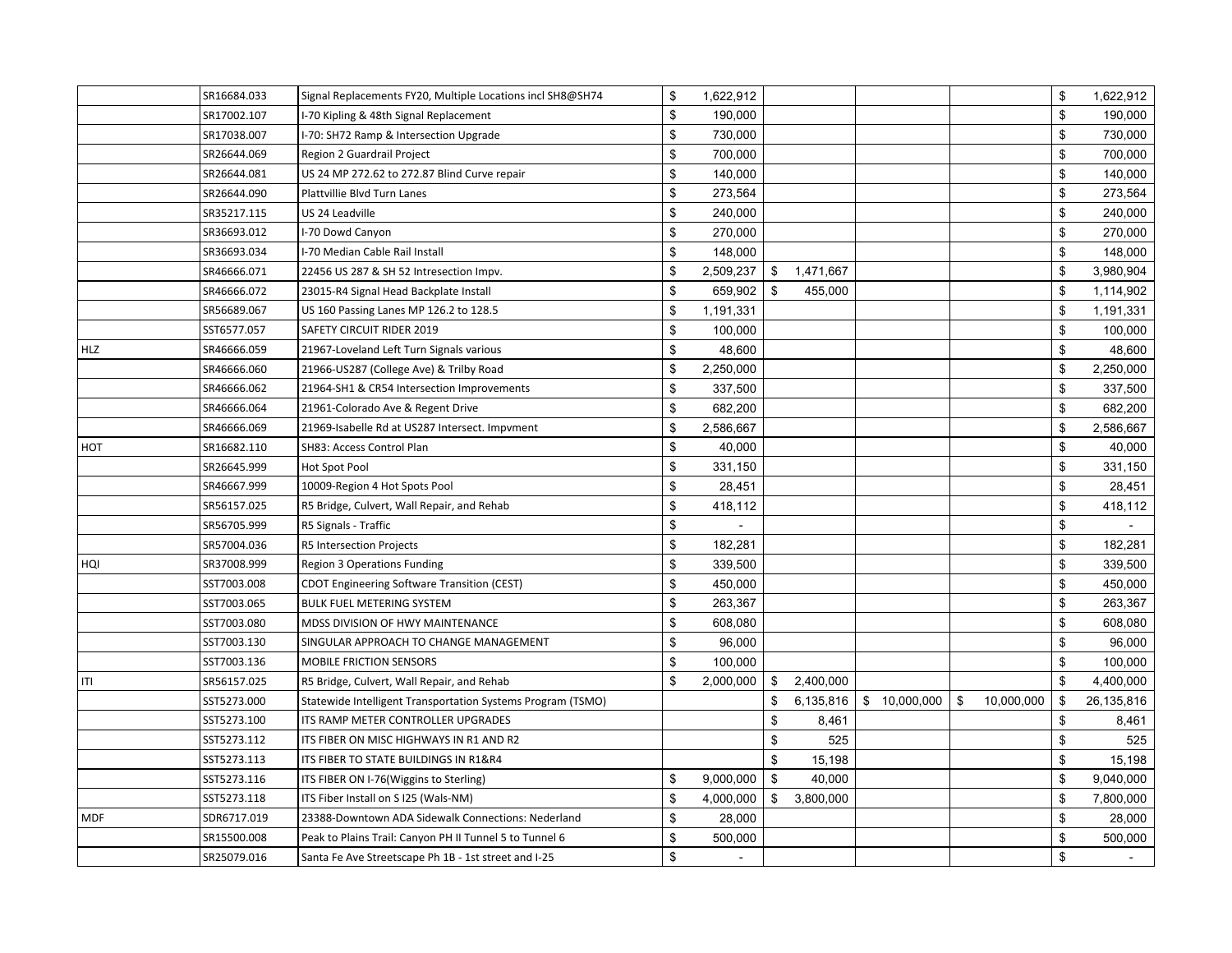| SR25079.058 | Arkansas River Trail Phase 4                               | \$<br>200,000   |  | \$           | 200,000   |
|-------------|------------------------------------------------------------|-----------------|--|--------------|-----------|
| SR25079.086 | Minnequa Lake Trail Connection                             | \$<br>195,000   |  | \$           | 195,000   |
| SR25079.087 | Westcliffe impmts along Adams, Rosita, 2nd and 3rd Streets | \$<br>240,000   |  | \$           | 240,000   |
| SR25079.093 | US 50 Pedestrian Project Phasee 2                          | \$<br>464,825   |  | \$           | 464,825   |
| SR25079.094 | US 50 Lighting Project                                     | \$<br>362,500   |  | \$           | 362,500   |
| SR27011.001 | City of Pueblo Prairie Aveune MM upgrades                  | \$<br>1,300,000 |  | \$           | 1,300,000 |
| SR27011.002 | City of Cripple Creek Sidewalk improvements                | \$<br>500,000   |  | \$           | 500,000   |
| SR27011.004 | City of Trinidad Bike lane marking                         | \$<br>17,500    |  | \$           | 17,500    |
| SR27011.005 | City of Trinidad Pedestrian crossing upgrades              | \$<br>70,000    |  | \$           | 70,000    |
| SR27011.007 | City of La Junta Brick and Tile Trail Design               | \$<br>100,000   |  | \$           | 100,000   |
| SR27011.008 | Design streetscape and install Ped bridge at Com. College  | \$<br>200,000   |  | \$           | 200,000   |
| SR27011.011 | Woodland Park ADA upgrades and Centennial trail overlay    | \$<br>262,867   |  | $\mathbb{S}$ | 262,867   |
| SR27011.012 | Rock Island Trail Signalized Crossing at Murray Blvd       | \$<br>143,000   |  | \$           | 143,000   |
| SR27011.013 | South Powers Blvd Multimodal Corridor Study                | \$<br>400,000   |  | \$           | 400,000   |
| SR27011.014 | Creek Walk Trail Phase 4 and 5                             | \$<br>250,000   |  | \$           | 250,000   |
| SR27011.015 | Shooks Run at Uintah Signalized trail crossing             | \$<br>26,000    |  | \$           | 26,000    |
| SR27011.017 | El Paso County ADA improvements                            | \$<br>500,000   |  | \$           | 500,000   |
| SR27011.018 | Dublin Park Trail signalized crossing at Dublin Blvd.      | \$<br>24,000    |  | \$           | 24,000    |
| SR27011.019 | Hancock Sidewalk - Sandcreek to Academy Blvd               | \$<br>61,000    |  | \$           | 61,000    |
| SR36607.029 | SH 82 Glenwood Springs to Aspen PE                         | \$<br>1,050,392 |  | \$           | 1,050,392 |
| SR37015.001 | Palisade MMOF US 6 improvementss                           | \$<br>547,726   |  | \$           | 547,726   |
| SR37015.002 | Mesa Co Rocky Mt. Elementary SRTS Sidewalk                 | \$<br>285,200   |  | \$           | 285,200   |
| SR37015.003 | Fruita Fremont Street MM Design                            | \$              |  | \$           |           |
| SR37015.004 | Silt I-70 Overpass                                         | \$              |  | \$           |           |
| SR37015.005 | Aspen/Paepke Mobility Hub                                  | \$<br>650,392   |  | \$           | 650,392   |
| SR37015.006 | Lake City 3rd Street Ped Improvements                      | \$<br>728,462   |  | \$           | 728,462   |
| SR37015.007 | Collbran Trail feasibility study                           | \$<br>56,250    |  | \$           | 56,250    |
| SR37015.008 | West Steamboat Trail Connection                            | \$<br>200,000   |  | \$           | 200,000   |
| SR37015.009 | Hayden US40 Multi Modal Pedestrain                         | \$<br>281,838   |  | \$           | 281,838   |
| SR37015.010 | Rangely-Kennedy Drive Multi Use Path                       | \$<br>202,630   |  | \$           | 202,630   |
| SR37015.011 | Craig - Yampa Avenue Sidewalk                              | \$<br>308,535   |  | \$           | 308,535   |
| SR37015.012 | Fruita Active Circulation Plan (MMOF)                      | \$<br>45,000    |  | \$           | 45,000    |
| SR37015.013 | City of GJ 24Rd Multimodal Path MMOF                       | \$<br>359,812   |  | \$           | 359,812   |
| SR45218.193 | 21850-I-76 & US 34 Ft Morgan Area Resurfacing              | \$              |  | \$           |           |
| SR46600.055 | 21432-I-76/SH52 Hudson Interchange Improvements            | \$<br>$\sim$    |  | \$           |           |
| SR47007.004 | 23923-Rock Creek & Coal Creek Trail Connection             | \$<br>75,000    |  | \$           | 75,000    |
| SR47007.005 | 23390-Hokestra Trail Pedestrian Bridge                     | \$              |  | \$           |           |
| SR47007.007 | 23926-7th ST MMOF Transp Study                             | \$<br>150,000   |  | \$           | 150,000   |
| SR47007.008 | 23940-Replace Courthouse Sidewalks                         | \$<br>104,693   |  | \$           | 104,693   |
| SR47007.011 | 23943-Division St Sidewalk Construction                    | \$<br>248,266   |  | \$           | 248,266   |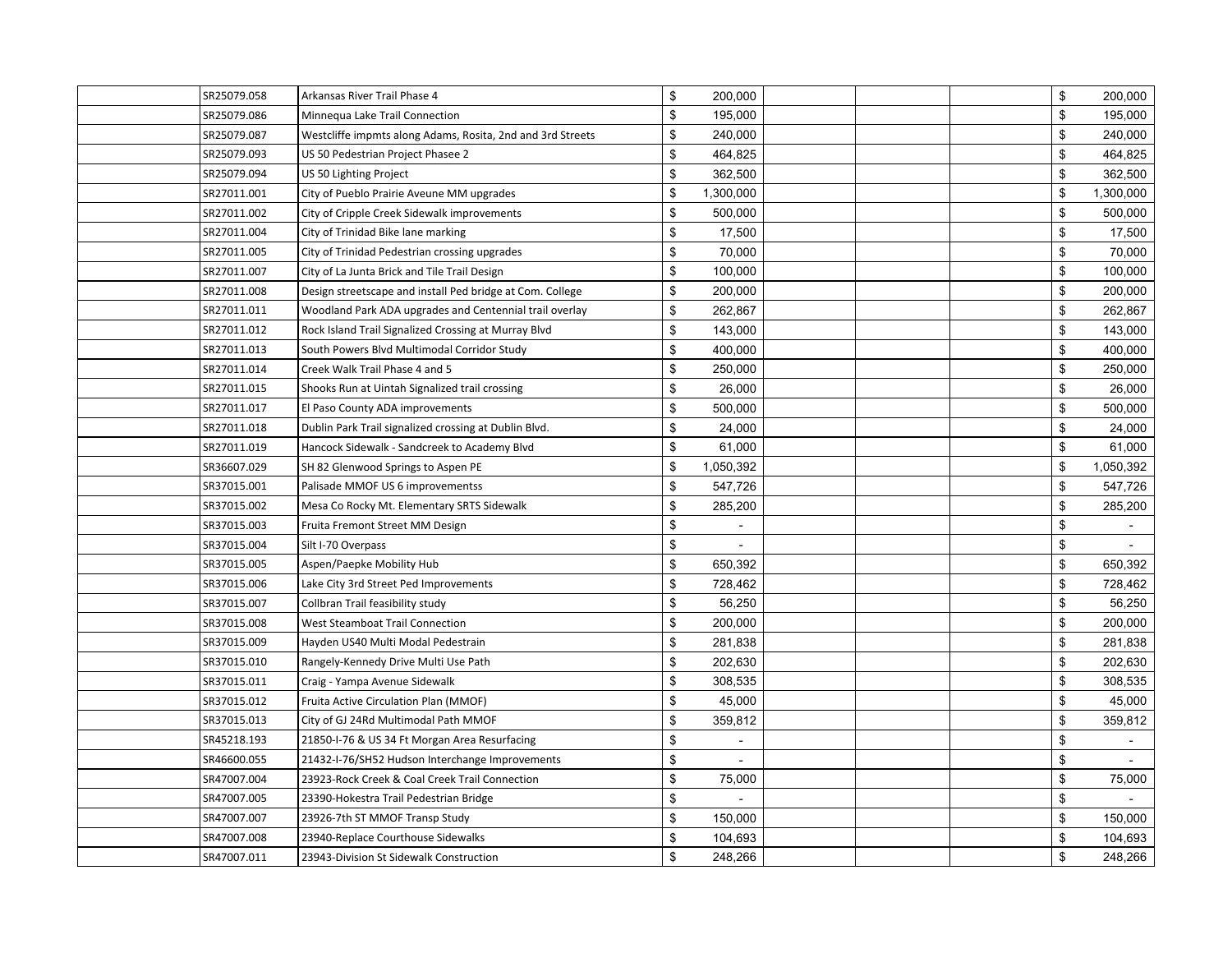|            | SR47007.012 | 23938-Cheyenne Wells School Sidewalks                        | \$<br>297,233   |     |           |                |              | \$           | 297,233    |
|------------|-------------|--------------------------------------------------------------|-----------------|-----|-----------|----------------|--------------|--------------|------------|
|            | SR47007.013 | 23939-Replace Hugo Sidewalks                                 | \$<br>104,693   |     |           |                |              | \$           | 104,693    |
|            | SR47007.014 | 23941-Seep Ditch Trail Segment 1                             | \$<br>136,802   |     |           |                |              | \$           | 136,802    |
|            | SR47007.015 | 23942- Wray Sidewalks                                        | \$<br>388,417   |     |           |                |              | \$           | 388,417    |
|            | SR47007.016 | 23927-US287 West Side Sidewalk Gap                           | \$<br>292,500   |     |           |                |              | $\mathbb{S}$ | 292,500    |
|            | SR47007.017 | 23944-Berthoud Pkwy Trail Gap Elimin Prj                     | \$<br>200,000   |     |           |                |              | \$           | 200,000    |
|            | SR47007.018 | 23945-Greeley #3 Canal Trail                                 | \$<br>350,000   |     |           |                |              | \$           | 350,000    |
|            | SR47007.019 | 23932-Poudre River Trail Windsor-Timnath                     | \$<br>399,147   |     |           |                |              | \$           | 399,147    |
|            | SR47007.021 | 23946-Siphon Overpass                                        | \$<br>500,000   |     |           |                |              | \$           | 500,000    |
|            | SR47007.022 | 23933-Greeley Comp Transport Plan                            | \$<br>325,000   |     |           |                |              | \$           | 325,000    |
|            | SR47007.023 | 23925-Evans Transportation Master Plan                       | \$<br>150,000   |     |           |                |              | \$           | 150,000    |
|            | SR47007.024 | 23934-West Elizabeth Corridor                                | \$<br>750,000   |     |           |                |              | \$           | 750,000    |
|            | SR47020.037 | 23630-Laporte Ave Improv Fishback-Sunset                     | \$<br>250,000   |     |           |                |              | \$           | 250,000    |
|            | SR47020.038 | 23631-South Boyd Lake Trail                                  | \$<br>500,000   |     |           |                |              | \$           | 500,000    |
|            | SR47020.039 | 23639-WCR23/Great Western Trail Connect                      | \$<br>75,000    |     |           |                |              | \$           | 75,000     |
|            | SR47020.040 | 23637-Fall River Trail                                       | \$<br>448,226   |     |           |                |              | \$           | 448,226    |
| <b>MDR</b> | SDR6717.010 | 20711-Broadway Reconst: Violet Ave-US36 (FUNDX)              | \$<br>5,225,000 |     |           |                |              | \$           | 5,225,000  |
|            | SDR6744.074 | US-40 Complete Streets: Violet St. to I-70                   | \$<br>2,500,000 | \$  | 2,500,000 |                |              | \$           | 5,000,000  |
|            | SR17012.018 | Wheat Ridge Wadsworth Blvd Widening: 35th Ave to 48th Ave    | \$<br>3,510,500 |     |           |                |              | \$           | 3,510,500  |
|            | SR17012.041 | Westminster Quiet Zones                                      | \$<br>200,000   |     |           |                |              | \$           | 200,000    |
|            | SR17012.042 | <b>Broomfield Quiet Zones</b>                                | \$<br>215,998   |     |           |                |              | \$           | 215,998    |
|            | SR17012.056 | US 285 / Broadway Interchange Op Imp                         | \$<br>600,000   | \$  | 3,300,000 | \$             | 3,700,000    | \$           | 7,600,000  |
|            | SR17012.059 | US-6/Heritage Rd. Interchange: Preconstruction Activities    | \$<br>1,800,000 |     |           |                |              | \$           | 1,800,000  |
|            | SR17012.060 | US 85 / 120th Ave Interchange Preconstruction Activities     | \$<br>4,200,000 | \$  | 2,100,000 |                |              | \$           | 6,300,000  |
|            | SR17012.061 | 88th Ave Widening: I-76 to Hwy 2 - Preconstruction Activitie | \$<br>2,000,000 |     |           |                |              | \$           | 2,000,000  |
|            | SR17012.062 | 104th Ave. Widening: Colorado Blvd. to US-85 Preconstruction | \$<br>1,600,000 |     |           |                |              | \$           | 1,600,000  |
|            | SR17012.064 | Bridge St & I-76 Interchange                                 |                 | \$  | 300,000   |                |              | \$           | 300,000    |
|            | SR17012.065 | County Line Rd Capacity Improvements: Broadway to University |                 |     |           |                | \$10,000,000 | \$           | 10,000,000 |
|            | SR17012.066 | 13th Avenue Corridor Multimodal Mobility Study               |                 | \$  | 295,000   |                |              | \$           | 295,000    |
|            | SR17012.067 | Parker Rd. (SH-83) PEL Study - Missippi Ave. to Hampden Ave. |                 | \$  | 1,000,000 |                |              | \$           | 1,000,000  |
|            | SR17012.068 | Nine Mile Pedestrian and Bicycle Bridge over Parker Rd       | \$<br>2,075,000 | \$  | 2,291,000 |                |              | \$           | 4,366,000  |
|            | SR17012.069 | US-285 Congestion Management Study                           | \$<br>680,000   | -\$ | 600,000   |                |              | \$           | 1,280,000  |
|            | SR17012.070 | Oxford Ave. Pedestrian Bridge                                | \$<br>1,091,000 | -\$ | 200,000   |                |              | \$           | 1,291,000  |
|            | SR17012.071 | US-287/120th Ave. Multimodal & Safety Study                  | \$<br>240,000   | \$  | 240,000   |                |              | \$           | 480,000    |
|            | SR17012.072 | US-36 Bike-N-Ride Shelters, Amenities, Operations, and Marke | \$<br>444,000   | \$  | 92,000    | $\mathfrak{F}$ | 44,000       | \$           | 580,000    |
|            | SR17012.073 | Broomfield Transit Needs Assessment & Pilot Project          | \$<br>200,000   | \$  | 280,000   | \$             | 160,000      | \$           | 640,000    |
|            | SR17012.074 | Midway Blvd. Multimodal Corridor Action Plan                 | \$<br>740,000   | \$  | 160,000   |                |              | \$           | 900,000    |
|            | SR17012.075 | <b>Active Transportation Wayfinding Pilot</b>                | \$<br>510,000   | \$  | 120,000   |                |              | \$           | 630,000    |
|            | SR17012.076 | Industrial Ln. & Nickel St./Commerce St. Intersection Oper   | \$<br>320,000   |     |           |                |              | \$           | 320,000    |
|            | SR17012.077 | Transit Speed & Reliability on Federal Blvd.                 | \$<br>800,000   | \$  | 1,500,000 | \$             | 700,000      | \$           | 3,000,000  |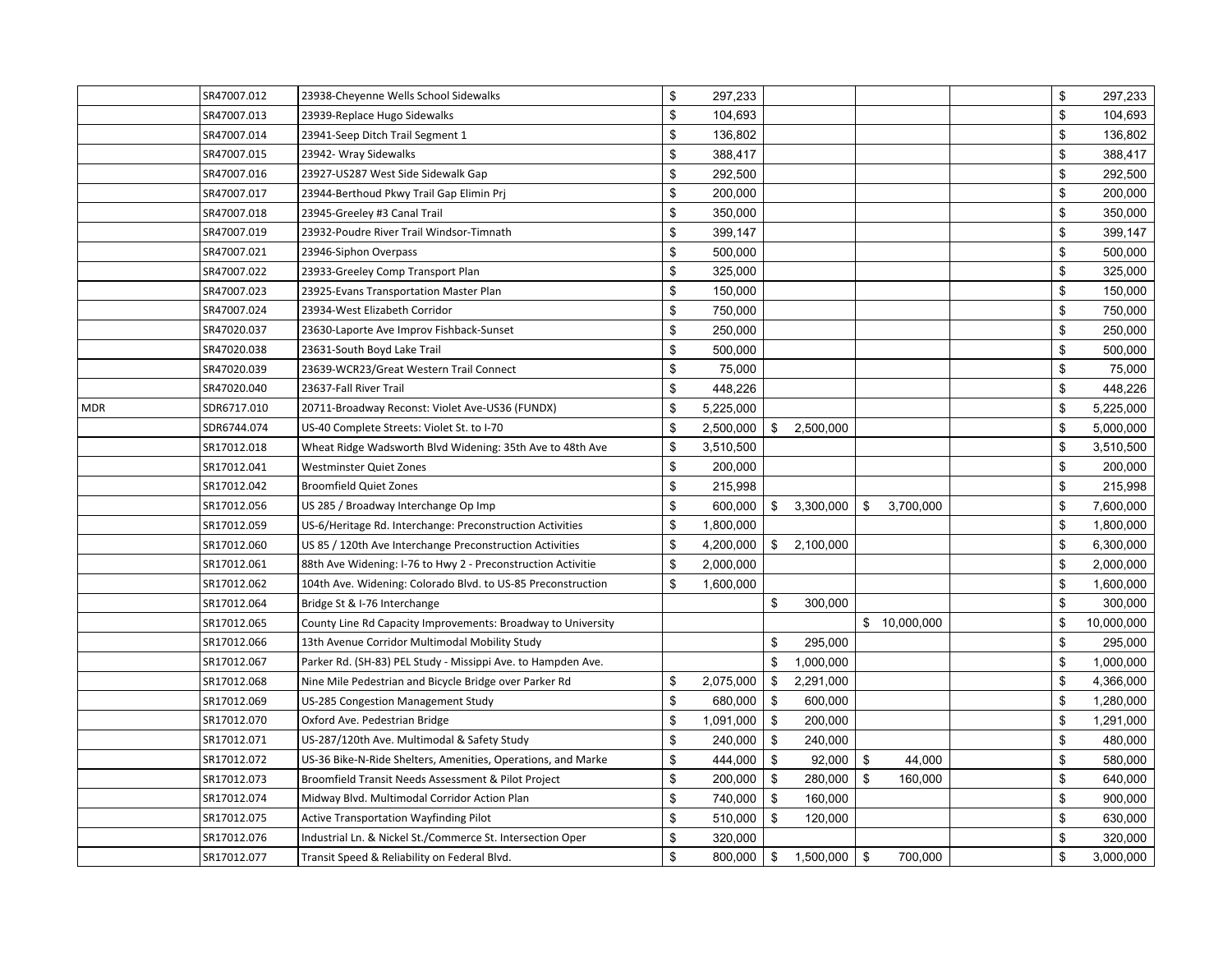|            | SR17012.078 | I-25/Lincoln Ave. Traffic and Mobility Improvements          |     |           |                 | \$<br>1,250,000 | \$ | 1,250,000  |
|------------|-------------|--------------------------------------------------------------|-----|-----------|-----------------|-----------------|----|------------|
|            | SR17012.081 | Spruce Mountain Rd. Bicycle and Pedestrian Imp: Perry Park t |     |           |                 | \$<br>400,000   | \$ | 400,000    |
|            | SR17012.082 | Ward Rd./BNSF Grade Separation: Preconstruction Activities   |     |           | \$<br>800,000   | \$<br>800,000   | \$ | 1,600,000  |
|            | SR17012.083 | JC-73: SH-74 to Buffalo Park Rd. Operational Improvements    |     |           | \$<br>1,753,834 | \$<br>6,996,166 | \$ | 8,750,000  |
|            | SR17012.085 | Evergreen Lake Trail Improvements                            |     |           | \$<br>2,614,000 |                 | \$ | 2,614,000  |
|            | SR17012.086 | SH-7 Preliminary and Environmental Engineering               | \$  | 3,200,000 | \$<br>4,000,000 | \$<br>800,000   | \$ | 8,000,000  |
|            | SR17012.088 | Westminster CMPI: US 36 Church Ranch Station MM Access Impro | \$  | 82,790    |                 |                 | \$ | 82,790     |
|            | SR17030.999 | I-25 Santa Fe Alameda Interchange Reconstruction             | \$  | 7,433,105 | \$10,566,895    | \$<br>6,000,000 | \$ | 24,000,000 |
|            | SR46600.038 | 21656-SH52: Access Control Weld County line- US85            | \$  | 1,250,000 |                 |                 | \$ | 1,250,000  |
|            | SR47020.021 | 20713-E Lafayette Multimodal Path Connectn:Commerce Ct to La | \$  | 999,000   |                 |                 | \$ | 999,000    |
|            | SST7012.004 | Regional TDM Program Pool                                    | \$  | 659,695   |                 |                 | \$ | 659,695    |
| <b>MDT</b> | SR25079.085 | Tri County Study                                             | \$. | 70.000    |                 |                 | \$ | 70,000     |
|            | SR27011.006 | <b>SCCOG Walsenburg Transit Facility</b>                     | \$  | 258,281   |                 |                 | \$ | 258,281    |
|            | SR27011.009 | SECED Bus stop improvements in SE TPR                        | \$  | 364,000   |                 |                 | \$ | 364,000    |
|            | SST7077.002 | NFR - Premium Transit Analysis                               | \$  | 250,000   |                 |                 | \$ | 250,000    |
|            | SST7077.003 | NFR - Expansion of Mobility Program                          | \$  | 600,000   |                 |                 | \$ | 600,000    |
|            | SST7077.004 | PPACG - Enterprise Asset Management (EAM) System Implement   | \$  | 250,000   |                 |                 | \$ | 250,000    |
|            | SST7077.005 | PPACG - Woodland Park Pedestrian Ramps, Sidewalks and Trail  | \$  | 262,867   |                 |                 | \$ | 262,867    |
|            | SST7077.006 | PPACG - Rock Island Trail Signalized Crossing @ Murray Blvd  | \$  | 143,000   |                 |                 | \$ | 143,000    |
|            | SST7077.007 | PPACG - Hancock Sidewalk - Sand Creek Trail To Academy Blvd  | \$  | 61,000    |                 |                 | \$ | 61,000     |
|            | SST7077.008 | PPACG - Dublin Park Trail at Dublin Blvd Signalized Trail Cr | \$  | 24,000    |                 |                 | \$ | 24,000     |
|            | SST7077.009 | PPACG - EPC ADA Asset Measurements and Construction Project  | \$  | 500,000   |                 |                 | \$ | 500,000    |
|            | SST7077.011 | PPACG - Shooks Run at Uintah Signalized Trail Crossing       | \$  | 26,000    |                 |                 | \$ | 26,000     |
|            | SST7077.012 | PPACG - Alternative Transit Services Implementation          | \$  | 320,000   |                 |                 | \$ | 320,000    |
|            | SST7077.013 | PPACG - Creek Walk Trail, Phases 4 and 5: Survey, Right-of-W | \$  | 250,000   |                 |                 | \$ | 250,000    |
|            | SST7077.014 | PPACG - Coordinated Mobility on Demand in the Pikes Peak Reg | \$  | 121,069   |                 |                 | \$ | 121,069    |
|            | SST7077.015 | PPACG - South Powers Boulevard Multimodal Corridor Study     | \$  | 400,000   |                 |                 | \$ | 400,000    |
|            | SST7077.016 | SUMMIT FRISCO TRANS CTR PH 2                                 | \$  | 650,392   |                 |                 | \$ | 650,392    |
|            | SST7077.017 | NFR - Fort Collins Transfort CNG Buses                       | \$  | 908,091   |                 |                 | \$ | 908,091    |
| <b>MMM</b> | SR25079.016 | Santa Fe Ave Streetscape Ph 1B - 1st street and I-25         | \$  | 208,884   |                 |                 | \$ | 208,884    |
|            | SR45218.193 | 21850-I-76 & US 34 Ft Morgan Area Resurfacing                | \$  | 598,226   |                 |                 | \$ | 598,226    |
|            | SR46600.055 | 21432-I-76/SH52 Hudson Interchange Improvements              | \$  | 198,226   |                 |                 | \$ | 198,226    |
| <b>MNF</b> | SNF5095.003 | 21993-North LCR 17 Expansion (Willox Lane to US287/SH14)     | \$  | 496,000   |                 |                 | \$ | 496,000    |
|            | SNF5788.044 | 21998-US34: Widening Boise Ave to I-25                       | \$  | 735,000   |                 |                 | \$ | 735,000    |
|            | SNF5788.045 | 21995-SH257 & Eastman Park Drive Intersection                | \$  | 1,000,000 |                 |                 | \$ | 1,000,000  |
|            | SNF5788.046 | 21989-37th St Overlay, Evans                                 | \$  | 982,141   |                 |                 | \$ | 982,141    |
|            | SNF5788.047 | 21996-Timberline Road Corridor Improvements                  | \$  | 2,203,000 |                 |                 | \$ | 2,203,000  |
|            | SNF5788.048 | 21994-O St Widening - 11th Ave to WCR 37                     | \$  | 1,329,000 |                 |                 | \$ | 1,329,000  |
|            | SNF5788.049 | 23044-WCR74/WCR33 Roundabout                                 |     |           |                 | \$<br>1,091,818 | \$ | 1,091,818  |
|            | SNF5788.050 | 23049-37th St Widening                                       |     |           |                 | \$<br>1,118,565 | \$ | 1,118,565  |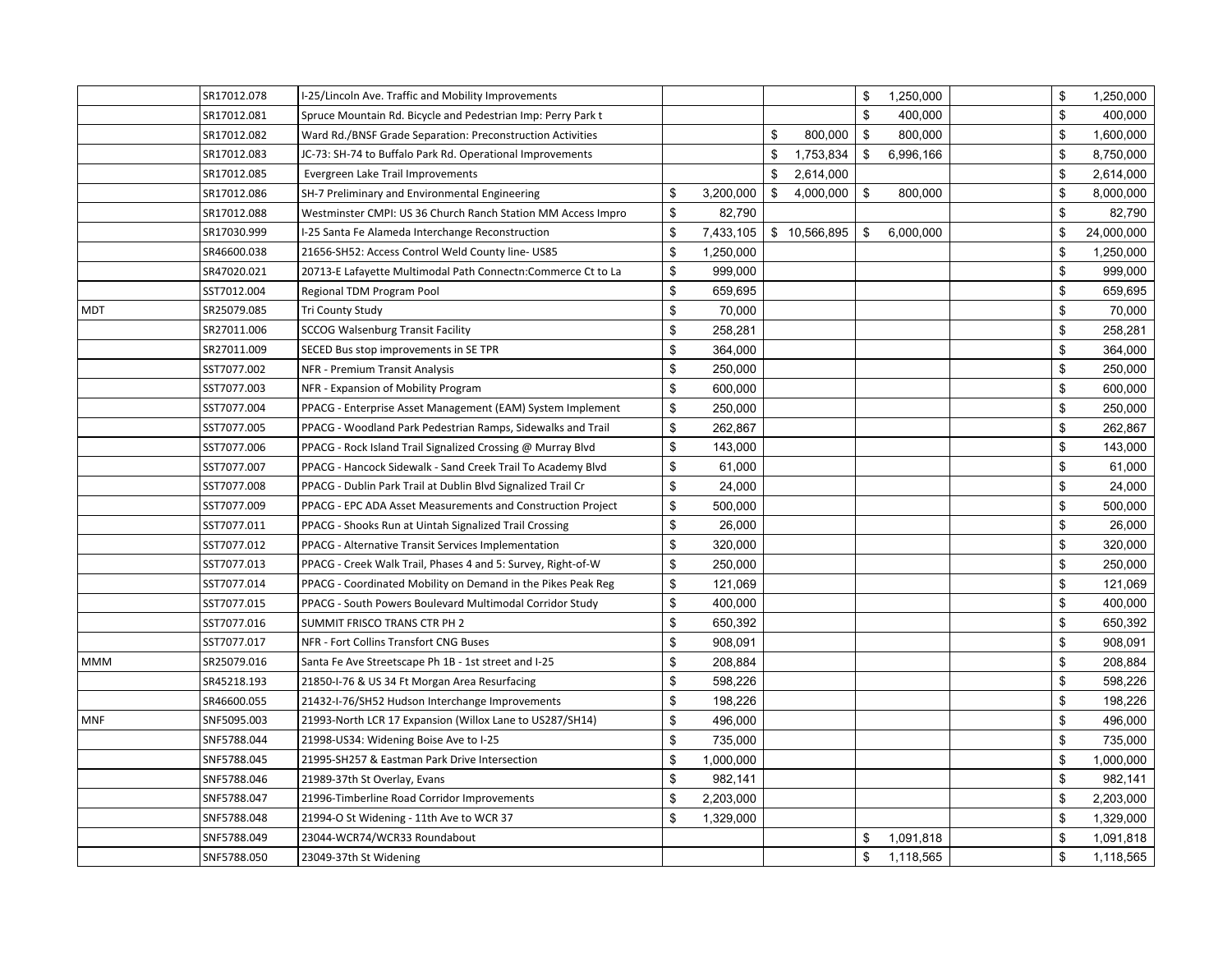|            | SNF5788.051 | 23047-LCR19 (Taft Hill) Improvements                         |                  | \$   | 3,834,026 |                |           |                 | \$<br>3,834,026                |
|------------|-------------|--------------------------------------------------------------|------------------|------|-----------|----------------|-----------|-----------------|--------------------------------|
|            | SNF5788.052 | 23041-US34 Widening: Boise to Rocky Mountain Ave             |                  |      |           | \$             | 1,361,496 |                 | \$<br>1,361,496                |
|            | SNF5788.053 | US 287 Intersection Improvements                             | \$<br>877,000    |      |           |                |           |                 | \$<br>877,000                  |
|            | SST7005.002 | Transp Planning Studies NFRMPO                               | \$<br>120,045    |      |           |                |           |                 | \$<br>120,045                  |
| <b>MPH</b> | SST5274.000 | Statewide Metro Planning Program                             | \$               |      |           |                |           |                 | \$                             |
|            | SST5274.002 | DTD DRCOG CPG                                                | \$<br>2,822,787  |      |           |                |           |                 | \$<br>2,822,787                |
|            | SST5274.004 | DTD PPACG CPG                                                | \$<br>1,036,672  |      |           |                |           |                 | \$<br>1,036,672                |
|            | SST5274.006 | DTD NFRMPO CPG                                               | \$<br>756,673    |      |           |                |           |                 | \$<br>756,673                  |
|            | SST5274.007 | DTD PACOG CPG                                                | \$<br>298,458    |      |           |                |           |                 | \$<br>298,458                  |
|            | SST5274.008 | DTD GVMPO CPG                                                | \$<br>281,403    |      |           |                |           |                 | \$<br>281,403                  |
| <b>MPP</b> | SPP6156.027 | Pikes Peak Greenway                                          | \$<br>411,124    |      |           |                |           |                 | \$<br>411,124                  |
|            | SPP6156.046 | Creek Walk Trail Phase 3 and 4                               | \$<br>19,947     |      |           |                |           |                 | \$<br>19,947                   |
|            | SPP6726.002 | Colorado Springs Transit Planning & Admin                    | \$<br>149,219    | - \$ | 149,219   | $\mathfrak{F}$ | 159,664   | \$<br>159,664   | \$<br>617,766                  |
|            | SPP6726.013 | Academy Blvd ped imprmts at Wentworth and Fountain to Airpor | \$<br>267,047    |      |           |                |           |                 | \$<br>267,047                  |
|            | SPP6726.018 | MMT route 12 ped/transit access improvements phase 3         | \$<br>480,828    |      |           |                |           |                 | \$<br>480,828                  |
|            | SPP6726.021 | SH 105 imprymts fr Woodmoore Dr to Lake Woodmoore Dr         | \$<br>4,235,490  |      |           |                |           |                 | \$<br>4,235,490                |
|            | SPP6726.023 | Manitou Ave West end ped and drainage impr                   | \$<br>2,716,417  |      |           |                |           |                 | \$<br>2,716,417                |
|            | SPP6726.024 | Indiana Ave BNSF Crossing Impr                               | \$<br>1,550,706  |      |           |                |           |                 | \$<br>1,550,706                |
|            | SPP6726.030 | Hancock-Academy Multimodal Imp Ph 1                          | \$<br>127,066    | \$   | 1,937,484 |                |           |                 | \$<br>2,064,550                |
|            | SPP6726.031 | South Academy Blvd                                           |                  | \$   | 4,000,000 |                |           |                 | \$<br>4,000,000                |
|            | SPP6726.032 | 30th Street Roadway and Safety improvemetns                  | \$<br>11,261,776 |      |           |                |           |                 | \$<br>11,261,776               |
|            | SPP6726.033 | Ruxton Avenue Ped and Drainiage Corridor Imp                 |                  |      |           | \$             | 706,719   | \$<br>2,235,032 | \$<br>2,941,751                |
|            | SPP6726.034 | Jackson Creek Pkway Expansion                                | \$<br>800,053    | \$   | 799,947   |                |           |                 | \$<br>1,600,000                |
|            | SPP6726.035 | Ute Pass trail                                               | \$<br>828,000    |      |           |                |           |                 | \$<br>828,000                  |
|            | SPP6726.038 | Charter Oak Ranch Road                                       | \$<br>6,814,564  |      |           |                |           |                 | \$<br>6,814,564                |
|            | SPP6726.039 | Statewide Household Survey                                   | \$<br>700,000    |      |           |                |           |                 | \$<br>700,000                  |
|            | SPP6726.040 | Fountain Creek Regional Trail                                | \$<br>191,963    |      |           |                |           |                 | \$<br>191,963                  |
|            | SPP6726.041 | 31st St and Fontanero St Bridge Reconstruction               |                  |      |           | \$             | 3,756,083 |                 | \$<br>3,756,083                |
|            | SPP6726.042 | <b>Bradley Road Widening</b>                                 |                  |      |           | \$             | 1,291,358 | \$<br>1,192,342 | \$<br>2,483,700                |
|            | SPP6726.043 | SH 67 Phase 1                                                |                  |      |           |                |           | \$<br>1,462,500 | \$<br>1,462,500                |
|            | SPP6726.044 | ADA Compliance Program El Paso County                        |                  | \$   | 102,447   | \$             | 928,846   | \$<br>968,707   | \$<br>2,000,000                |
|            | SPP6726.045 | Link Rd.                                                     |                  |      |           | \$             | 800,800   | \$<br>964,600   | \$<br>1,765,400                |
|            | SPP6726.046 | <b>Upper Glenway Road Reconstruction</b>                     |                  |      |           | \$             | 145,682   | \$<br>846,168   | \$<br>991,850                  |
|            | SPP7003.001 | Cheyenne Canon Rd 3 bridges repl west of Evans               | \$<br>1,302,649  |      |           |                |           |                 | \$<br>1,302,649                |
|            | SPP7003.002 | Paseo Road box culvert repl over Shooks Run So of jefferson  | \$<br>501,019    |      |           |                |           |                 | \$<br>501,019                  |
|            | SPP7003.003 | Arnold Ave Br repl west of Mitchell Ave                      | \$<br>853,671    |      |           |                |           |                 | \$<br>853,671                  |
| <b>MPT</b> | SST5274.000 | Statewide Metro Planning Program                             | \$               |      |           |                |           |                 | \$                             |
|            | SST5274.002 | DTD DRCOG CPG                                                | \$<br>2,353,936  |      |           |                |           |                 | \$<br>2,353,936                |
| <b>MTF</b> | SR15500.008 | Peak to Plains Trail: Canyon PH II Tunnel 5 to Tunnel 6      | \$               |      |           |                |           |                 | \$                             |
| <b>MTT</b> | SST7077.002 | NFR - Premium Transit Analysis                               | \$               |      |           |                |           |                 | \$<br>$\overline{\phantom{a}}$ |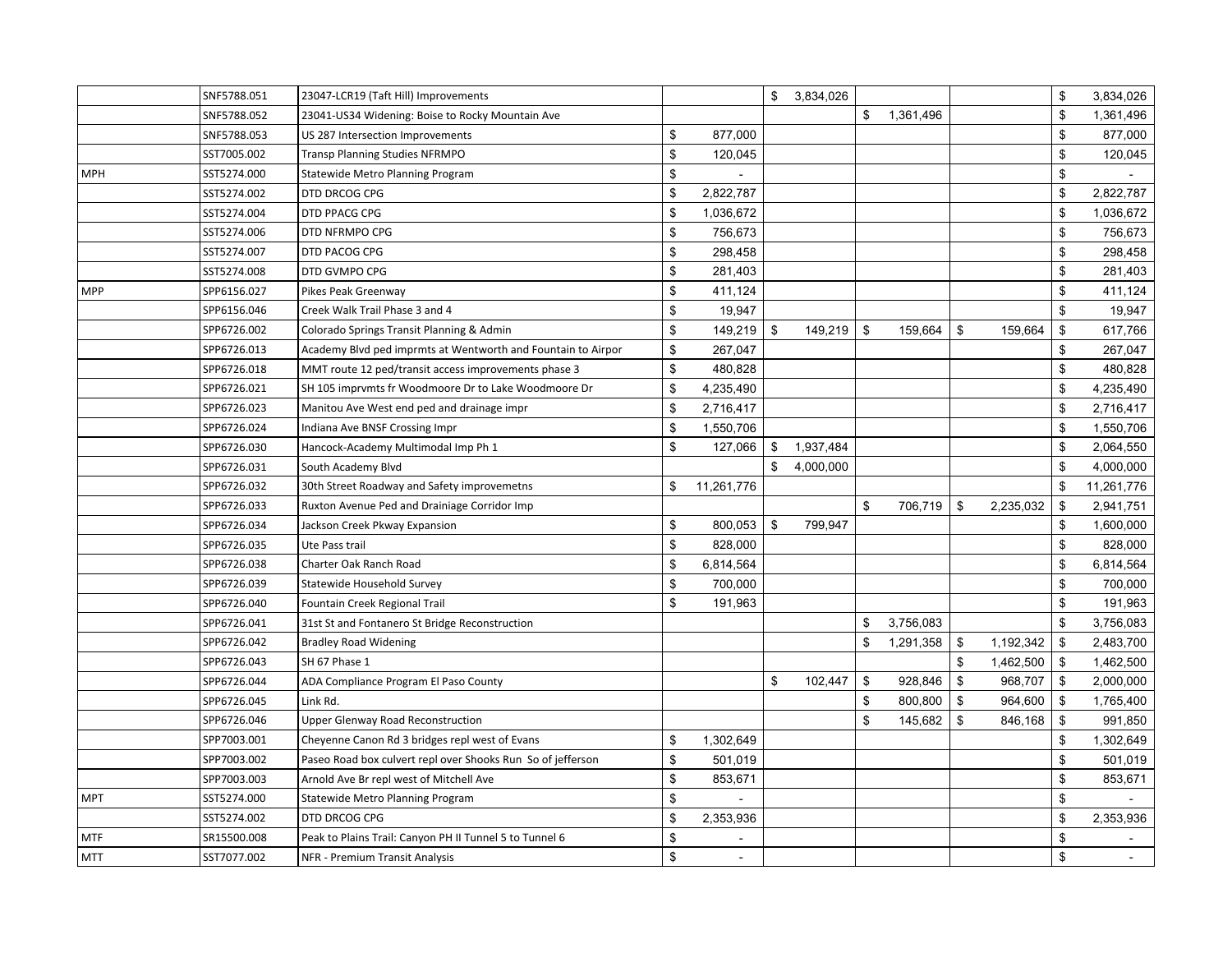|            | SST7077.003 | NFR - Expansion of Mobility Program                          | \$  | $\sim$                   |                                |                           |                          | \$           |                          |
|------------|-------------|--------------------------------------------------------------|-----|--------------------------|--------------------------------|---------------------------|--------------------------|--------------|--------------------------|
|            | SST7077.004 | PPACG - Enterprise Asset Management (EAM) System Implement   | \$  |                          |                                |                           |                          | \$           |                          |
|            | SST7077.005 | PPACG - Woodland Park Pedestrian Ramps, Sidewalks and Trail  | \$  |                          | \$                             |                           |                          | \$           |                          |
|            | SST7077.006 | PPACG - Rock Island Trail Signalized Crossing @ Murray Blvd  | \$  | $\sim$                   |                                |                           |                          | \$           | $\equiv$                 |
|            | SST7077.007 | PPACG - Hancock Sidewalk - Sand Creek Trail To Academy Blvd  | \$  | $\overline{\phantom{a}}$ | \$<br>$\overline{a}$           | $\mathfrak{F}$            | $\blacksquare$           | \$           | $\overline{\phantom{a}}$ |
|            | SST7077.008 | PPACG - Dublin Park Trail at Dublin Blvd Signalized Trail Cr | \$  |                          | \$<br>$\overline{\phantom{a}}$ |                           |                          | \$           | $\overline{\phantom{a}}$ |
|            | SST7077.009 | PPACG - EPC ADA Asset Measurements and Construction Project  | \$  |                          | \$                             | \$                        |                          | \$           |                          |
|            | SST7077.010 | PPACG - Bus Stop ADA Compliance                              |     |                          | \$<br>$\overline{\phantom{a}}$ | $\boldsymbol{\mathsf{S}}$ | $\overline{a}$           | \$           | $\sim$                   |
|            | SST7077.011 | PPACG - Shooks Run at Uintah Signalized Trail Crossing       | \$  | $\sim$                   | \$<br>$\overline{\phantom{a}}$ |                           |                          | \$           | $\sim$                   |
|            | SST7077.012 | PPACG - Alternative Transit Services Implementation          | \$  |                          |                                |                           |                          | \$           | $\sim$                   |
|            | SST7077.013 | PPACG - Creek Walk Trail, Phases 4 and 5: Survey, Right-of-W | \$  |                          | \$                             |                           |                          | \$           |                          |
|            | SST7077.014 | PPACG - Coordinated Mobility on Demand in the Pikes Peak Reg | \$  | $\blacksquare$           | \$<br>$\bar{a}$                | $\boldsymbol{\mathsf{S}}$ | $\blacksquare$           | \$           | $\overline{\phantom{a}}$ |
|            | SST7077.015 | PPACG - South Powers Boulevard Multimodal Corridor Study     | \$  | $\blacksquare$           |                                | $\mathfrak{s}$            | $\overline{\phantom{a}}$ | \$           | $\overline{\phantom{a}}$ |
|            | SST7080.000 | Office of Innovative Mobility                                | \$  | $\blacksquare$           |                                |                           |                          | \$           |                          |
|            | SST7080.001 | <b>Revitalizing Mainstreets</b>                              | \$  | 4,137,500                |                                |                           |                          | \$           | 4,137,500                |
|            | SST7081.999 | Unprogrammed                                                 | \$  |                          |                                |                           |                          | \$           |                          |
| OIM        | SST7003.125 | Innovative Mobility Projects                                 | \$  | 1,000,000                |                                |                           |                          | \$           | 1,000,000                |
|            | SST7080.001 | <b>Revitalizing Mainstreets</b>                              | \$  |                          |                                |                           |                          | \$           |                          |
|            | SST7080.002 | Telework Challenge                                           | \$  | 300,000                  |                                |                           |                          | \$           | 300,000                  |
|            | SST7080.003 | <b>AUTOMATION STRATEGY</b>                                   | \$  | 200,000                  |                                |                           |                          | $\mathbb{S}$ | 200,000                  |
|            | SST7082.999 | Unprogrammed                                                 | \$  |                          |                                |                           |                          | \$           |                          |
| PRI        | SR46668.999 | 10006-Region 4 Traffic Signals Pool                          | \$  | 163,081                  |                                |                           |                          | \$           | 163,081                  |
|            | SSP4428.012 | 21506-I-25: SH60 to SH14 Design Build                        | \$  | 65,000                   |                                |                           |                          | \$           | 65,000                   |
|            | SST7003.007 | <b>Water Quality Program</b>                                 | \$  | 600,000                  |                                |                           |                          | \$           | 600,000                  |
| PWQ        | SR16682.106 | I-70/SH 72 Ramp and Intersection Upgrade                     | \$  | 270,000                  |                                |                           |                          | \$           | 270,000                  |
|            | SR26867.094 | SH 21 -Powers and I-25 Water Quality improvements            | \$. | 381,859                  | \$<br>851,268                  |                           |                          | \$           | 1,233,127                |
|            | SSP4428.014 | 22831-N I-25: WCR 38 to SH 402 mp 247-255.23                 | \$  | 1,234,640                |                                |                           |                          | \$           | 1,234,640                |
| <b>RDP</b> | SR56689.067 | US 160 Passing Lanes MP 126.2 to 128.5                       | \$  | 349,265                  |                                |                           |                          | \$           | 349,265                  |
| <b>RFM</b> | SDN6678.007 | SH74: Morrison to Evergreen                                  | \$. | 277,149                  |                                |                           |                          | \$           | 277,149                  |
|            | SR35217.045 | I-70 W. Vail Pass Paving                                     | \$  | 80,000                   |                                |                           |                          | \$           | 80,000                   |
|            | SR35217.120 | US 6 Avon to Dowd                                            | \$  | 134,750                  |                                |                           |                          | \$           | 134,750                  |
|            | SR36711.999 | Region 3 Rockfall Mitigation Program                         | \$  | 4,300,000                |                                |                           |                          | \$<br>\$     | 4,300,000                |
|            | SR56157.025 | R5 Bridge, Culvert, Wall Repair, and Rehab                   | \$  | 300,000                  |                                |                           |                          | \$           | 300,000                  |
|            | SST5496.999 | Rockfall Program Administrative Funds                        | \$  | 4,000,000                |                                |                           |                          | \$           | 4,000,000                |
| <b>RPP</b> | SDR5055.999 | US 85: C-470 to Castle Rock                                  | \$  | 657,934                  |                                |                           |                          | \$           | 657,934                  |
|            | SDR6744.066 | SH-79 and I-70 Interchange Eastbound Ramp Improvements       | \$  | 250,000                  |                                |                           |                          | $\mathbb{S}$ | 250,000                  |
|            | SDR6744.067 | I-76/Baseline Rd. Interchange Signalization                  |     |                          | \$<br>150,000                  |                           |                          | \$           | 150,000                  |
|            | SDR6744.073 | Sheridan Blvd. Multimodal Improvements                       | \$  | 731,750                  |                                |                           |                          | \$           | 731,750                  |
|            | SDR6744.076 | SH-83 Safety Improvements: Bayou Gulch Rd. to El Paso County |     |                          | \$<br>2,000,000                | \$                        | 1,000,000                | \$           | 3,000,000                |
|            | SGJ5028.999 | 70B 24 Rd. to 15 Street                                      | \$  | 3,999,980                | \$<br>2,500,000                |                           |                          | \$           | 6,499,980                |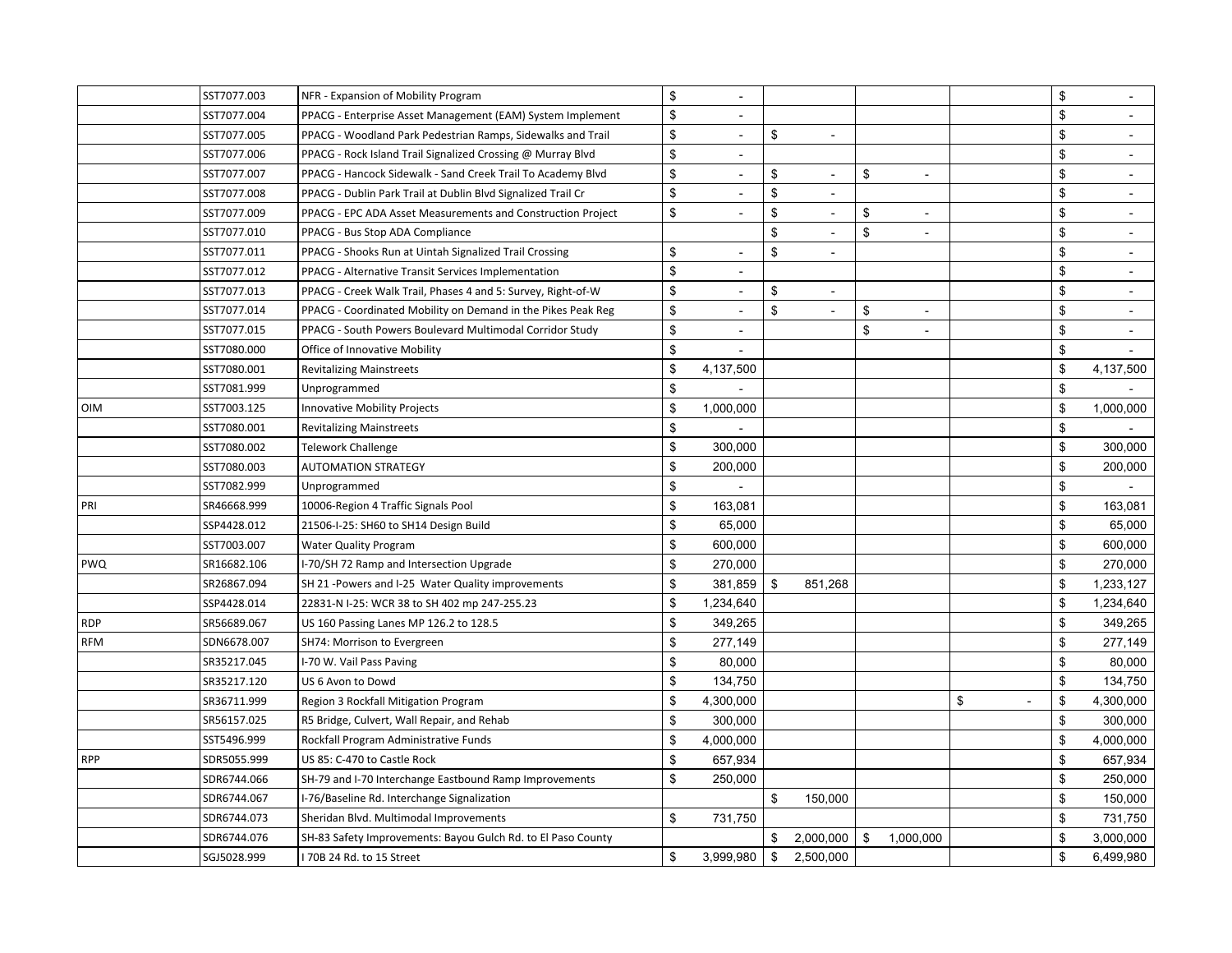| SIN7021.999 | I-70 West Vail Pass Aux Lane                                 |     |           |                 |                 | \$   | 772,500   | \$<br>772,500   |
|-------------|--------------------------------------------------------------|-----|-----------|-----------------|-----------------|------|-----------|-----------------|
| SIN7022.999 | I-70 Auxillary Lane East Frisco to Silverthorne              |     |           |                 |                 | \$   | 700,000   | \$<br>700,000   |
| SPB3865.999 | I-25 through Pueblo                                          | \$  | 1,228,633 |                 |                 |      |           | \$<br>1,228,633 |
| SPB7004.999 | US 50 West                                                   | \$  | 1.469.963 |                 |                 |      |           | \$<br>1,469,963 |
| SPP7007.999 | Us 24 West Improvemetns                                      |     |           | \$<br>100,000   |                 | \$   | 5,000,080 | \$<br>5,100,080 |
| SR15500.006 | Evergreen Lake Trail Improvements                            | \$  | 200,000   |                 |                 |      |           | \$<br>200,000   |
| SR16684.038 | US85: Sedalia to Daniel#s Park                               | \$  | 453,600   |                 |                 |      |           | \$<br>453,600   |
| SR16719.073 | I-70 Mountain Corridor EIS Reassessment                      | \$  | 400,000   | \$<br>300,000   |                 |      |           | \$<br>700,000   |
| SR16719.081 | SH 5: Permafrost Improvements                                | \$  | 2,000,000 | \$<br>1,500,000 |                 |      |           | \$<br>3,500,000 |
| SR17012.056 | US 285 / Broadway Interchange Op Imp                         |     |           | \$<br>400,000   | \$<br>400,000   |      |           | \$<br>800,000   |
| SR17012.060 | US 85 / 120th Ave Interchange Preconstruction Activities     | \$  | 1,000,000 |                 |                 |      |           | \$<br>1,000,000 |
| SR17012.067 | Parker Rd. (SH-83) PEL Study - Missippi Ave. to Hampden Ave. |     |           | \$<br>500,000   |                 |      |           | \$<br>500,000   |
| SR17012.069 | US-285 Congestion Management Study                           | \$  | 50,000    | \$<br>150,000   |                 |      |           | \$<br>200,000   |
| SR17012.071 | US-287/120th Ave. Multimodal & Safety Study                  | \$  | 30,000    | \$<br>30,000    |                 |      |           | \$<br>60,000    |
| SR17012.085 | Evergreen Lake Trail Improvements                            | \$  | 200,000   |                 |                 |      |           | \$<br>200,000   |
| SR17012.086 | SH-7 Preliminary and Environmental Engineering               | \$  | 475,000   | \$<br>300,000   | \$<br>100,000   |      |           | \$<br>875,000   |
| SR17030.999 | I-25 Santa Fe Alameda Interchange Reconstruction             | \$  | 2,000,000 | \$<br>500,000   |                 |      |           | \$<br>2,500,000 |
| SR25216.091 | US287 MP 74.4 to 76.1, & 76.1 to 77.64 Cedar to Jct US 50    | \$  | 277,793   |                 |                 |      |           | \$<br>277,793   |
| SR26867.058 | Sh 67/SH115 Drainage improvemets at intersection             | \$. | 3,105,561 |                 |                 |      |           | \$<br>3,105,561 |
| SR26867.059 | US 50C Drainage Improvements                                 | \$  | 1,710,992 |                 |                 |      |           | \$<br>1,710,992 |
| SR26867.060 | Sh 160A /I-25C Ped-bike improvements in Walsenburg           |     |           | \$<br>249,102   |                 |      |           | \$<br>249,102   |
| SR26867.062 | I-25 Exit 11, Exit 8, Safety improvements Raton Pass         | \$  | 1,614,140 |                 |                 |      |           | \$<br>1,614,140 |
| SR26867.065 | Us 50 B drainage improvements                                |     |           |                 |                 | \$   | 990,000   | \$<br>990,000   |
| SR26867.069 | SH 21 corridor                                               |     |           | \$<br>425,000   |                 |      |           | \$<br>425,000   |
| SR26867.070 | Us 24 at 31st street                                         |     |           | \$<br>475,000   |                 |      |           | \$<br>475,000   |
| SR26867.073 | US 50 PEDESTRIAN IMPROVEMENTS                                | \$  | 1,400,000 |                 |                 |      |           | \$<br>1,400,000 |
| SR26867.076 | I-25 South from Circle to Fountain SH 94 Imprmnts            | \$  |           |                 |                 |      |           | \$              |
| SR26867.077 | Sh 12 Study                                                  | \$  | 750,000   |                 |                 |      |           | \$<br>750,000   |
| SR26867.078 | US 50 B EA/EIS design                                        | \$  | 500,000   | \$ 1,300,000    |                 |      |           | \$<br>1,800,000 |
| SR26867.079 | SH 385 Relignment of Bridge MP 98                            | \$  | 885,860   |                 |                 |      |           | \$<br>885,860   |
| SR26867.080 | US 50 east SE TPR                                            |     |           | \$<br>1,219,000 | \$<br>3,485,795 | - \$ | 1,250,000 | \$<br>5,954,795 |
| SR26867.083 | SH 67 Divide to Victor                                       | \$  | 234,890   |                 |                 |      |           | \$<br>234,890   |
| SR26867.086 | I-25 Dillon Frontage Road                                    |     |           | \$<br>1,200,000 | \$<br>3,000,000 |      |           | \$<br>4,200,000 |
| SR26867.089 | SH 69 widening and Rumble strips                             |     |           | \$<br>2,450,870 |                 |      |           | \$<br>2,450,870 |
| SR26867.090 | US 24 to Harsel Drainiage Improvements                       |     |           | \$              |                 |      |           | \$              |
| SR26867.092 | Sh 115 Pedestrian Improvements                               | \$  | 490,000   |                 |                 |      |           | \$<br>490,000   |
| SR26867.098 | US 285 Widening from SH 9 to 6th street                      |     |           | \$<br>2,000,000 | \$<br>2,954,794 |      |           | \$<br>4,954,794 |
| SR26867.105 | SH 67 North of Woodland Park                                 |     |           |                 |                 | \$   | 2,000,000 | \$<br>2,000,000 |
| SR26867.108 | US 50 at Sh 71/CR 18 Signal installation                     | \$  | 378,500   |                 |                 |      |           | \$<br>378,500   |
| SR26867.111 | Railroad crossings near SH 167 Mp 1.5 Fowler                 | \$  | 37,640    |                 |                 |      |           | \$<br>37,640    |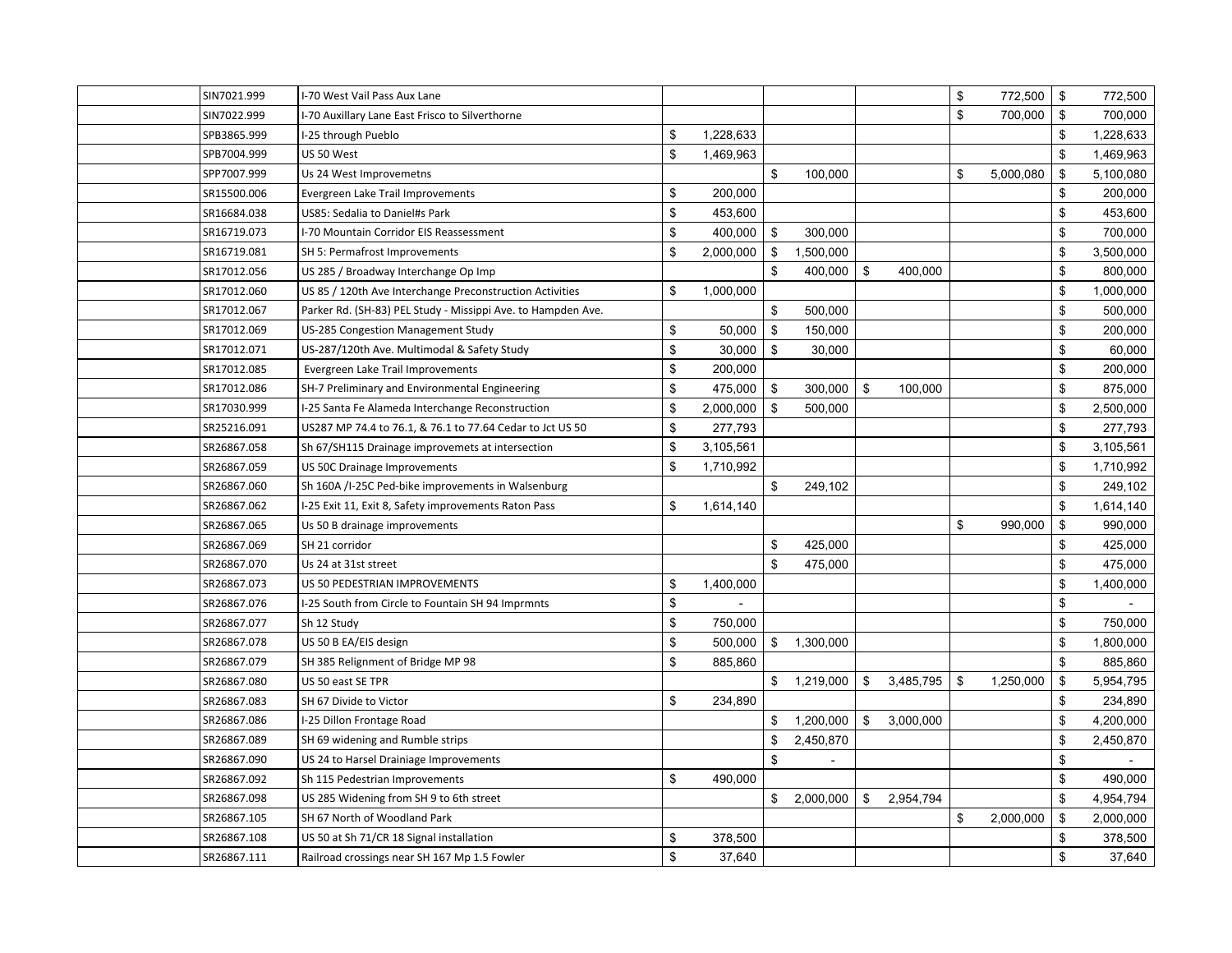|     | SR26867.112 | SH202 Railroad crossing at MP.2 Rocky Ford               | \$  | 37,588    |                 |                |           |                 | \$           | 37,588    |
|-----|-------------|----------------------------------------------------------|-----|-----------|-----------------|----------------|-----------|-----------------|--------------|-----------|
|     | SR27002.039 | US 24G Passing Lane mp 326.3 to 329.3                    | \$  | 323,226   |                 |                |           |                 | \$           | 323,226   |
|     | SR36607.004 | SH 92 Austin to Hotchkiss Corridor                       |     |           |                 | $\mathfrak{F}$ | 268,000   |                 | \$           | 268,000   |
|     | SR36607.008 | SH 13                                                    | \$  | 33,000    |                 | \$             | 6,382,000 |                 | \$           | 6,415,000 |
|     | SR36607.010 | SH 13 S. OF WYOMING                                      | \$  | 85,000    |                 |                |           |                 | \$           | 85,000    |
|     | SR36607.011 | US 40 Craig East to I-70                                 |     |           |                 |                |           | \$<br>5,177,500 | \$           | 5,177,500 |
|     | SR36607.024 | US 6A Fruita to I-70B                                    | \$  |           |                 |                |           |                 | \$           |           |
|     | SR36607.029 | SH 82 Glenwood Springs to Aspen PE                       | \$  | 1,000,000 |                 |                |           |                 | \$           | 1,000,000 |
|     | SR36607.035 | SH 9 Frisco to Breckenridge                              | \$  |           |                 |                |           |                 | \$           |           |
|     | SR36607.036 | US 550 Montrose South Impv                               |     |           | \$<br>2,500,000 |                |           |                 | \$           | 2,500,000 |
|     | SR46600.051 | 22437-US385 Intersection & Safety Imp                    | \$  | 1,262,245 |                 |                |           |                 | \$           | 1,262,245 |
|     | SR46600.055 | 21432-I-76/SH52 Hudson Interchange Improvements          | \$  | 3,956,890 |                 |                |           |                 | \$           | 3,956,890 |
|     | SR46600.068 | 23160-SH71: Intersection & Safety Imp                    | \$  | 250,000   |                 |                |           |                 | \$           | 250,000   |
|     | SR46600.090 | 10001-R4 Interstate Funding Program                      | \$  | 2,361,669 | \$<br>2,361,669 | \$             | 2,361,669 |                 | \$           | 7,085,007 |
|     | SR46600.092 | SH 119/Diagonal Pollinator Project                       | \$  | 20,000    |                 |                |           |                 | \$           | 20,000    |
|     | SR56689.057 | SH 145 Passing Lane at Deep Creek                        | \$  |           |                 |                |           |                 | $\mathbb{S}$ |           |
|     | SR56689.067 | US 160 Passing Lanes MP 126.2 to 128.5                   | \$  | 55,547    |                 |                |           |                 | \$           | 55,547    |
|     | SR57004.030 | US 550 Connection to US 160                              | \$  | 3,245,449 | \$<br>3,532,894 | \$             | 3,002,960 |                 | \$           | 9,781,303 |
|     | SSP1126.001 | Westbound Peak Period Shoulder Lane (WB PPSL)            | \$  | 7,572,173 |                 |                |           |                 | \$           | 7,572,173 |
| RRC | SST6752.081 | S130 BNSF 057569D CR 31, 057570X CR U                    | \$. | 300,000   |                 |                |           |                 | \$           | 300,000   |
|     | SST6752.082 | S130 FY 21 RR INVENTORY WITH FHU                         | \$  | 72,000    |                 |                |           |                 | \$           | 72,000    |
|     | SST6752.083 | S130 BNSF 057566H MORGAN COUNTY CRV                      | \$  | 239,943   |                 |                |           |                 | \$           | 239,943   |
| SAE | SR35217.111 | I-70 Avon to Vail                                        | \$  | $\sim$    |                 |                |           |                 | \$           |           |
|     | SR35217.115 | US 24 Leadville                                          | \$  | 730,000   |                 |                |           |                 | \$           | 730,000   |
|     | SR35217.120 | US 6 Avon to Dowd                                        | \$  | 940,000   |                 |                |           |                 | \$           | 940,000   |
|     | SR35217.136 | US 40 and SH 318 Dinosaur                                | \$  | 330,000   |                 |                |           |                 | \$           | 330,000   |
| SAR | SR17013.012 | Littleton- Berry Ave/ Fed Blvd Safety Im                 | \$  | 120,000   |                 |                |           |                 | \$           | 120,000   |
|     | SR26868.025 | Lewis Palmer Safe Routes Projects                        | \$  | 162,785   |                 |                |           |                 | \$           | 162,785   |
|     | SR26868.028 | Florence Fremont Elementary                              | \$  | 81,830    |                 |                |           |                 | \$           | 81,830    |
|     | SR47001.028 | 22549-Connecting Pathways to Ponderosa                   | \$  | 65,046    |                 |                |           |                 | \$           | 65,046    |
|     | SR47001.029 | 23025-Hampshire Bikeway Arterial Crossing                | \$  | 412,751   |                 |                |           |                 | \$           | 412,751   |
|     | SR47001.030 | 23026-N Wilson Ave Sidewalk                              | \$  | 500,000   |                 |                |           |                 | \$           | 500,000   |
|     | SR47001.031 | 23028-Bethoud Safe Routes Phase 1                        | \$  | 300,000   |                 |                |           |                 | \$           | 300,000   |
|     | SR47001.032 | 23027-Graves Ave Sidewalk & Brodie Spur                  | \$  | 500,000   |                 |                |           |                 | \$           | 500,000   |
|     | SR47001.033 | 23135-4th Ave Pedestrian Bridge & Connection             | \$  | 500,000   |                 |                |           |                 | \$           | 500,000   |
|     | SR47001.034 | 23092-Mesa Elmntry Walking & Biking, City of Boulder     | \$  | 192,521   |                 |                |           |                 | \$           | 192,521   |
|     | SR57001.007 | Manassa SRTS                                             | \$  | 67,200    |                 |                |           |                 | \$           | 67,200    |
|     | SR57001.008 | FY17 Durango School Signs SRTS                           | \$  | 15,750    |                 |                |           |                 | \$           | 15,750    |
|     | SR57001.009 | <b>Crestone SRTS</b>                                     | \$  | 500,000   |                 |                |           |                 | \$           | 500,000   |
| SB1 | SR46600.073 | 21497-SH119 & SH52 Intersection Operational Improvements | \$  | 1,000,000 |                 |                |           |                 | \$           | 1,000,000 |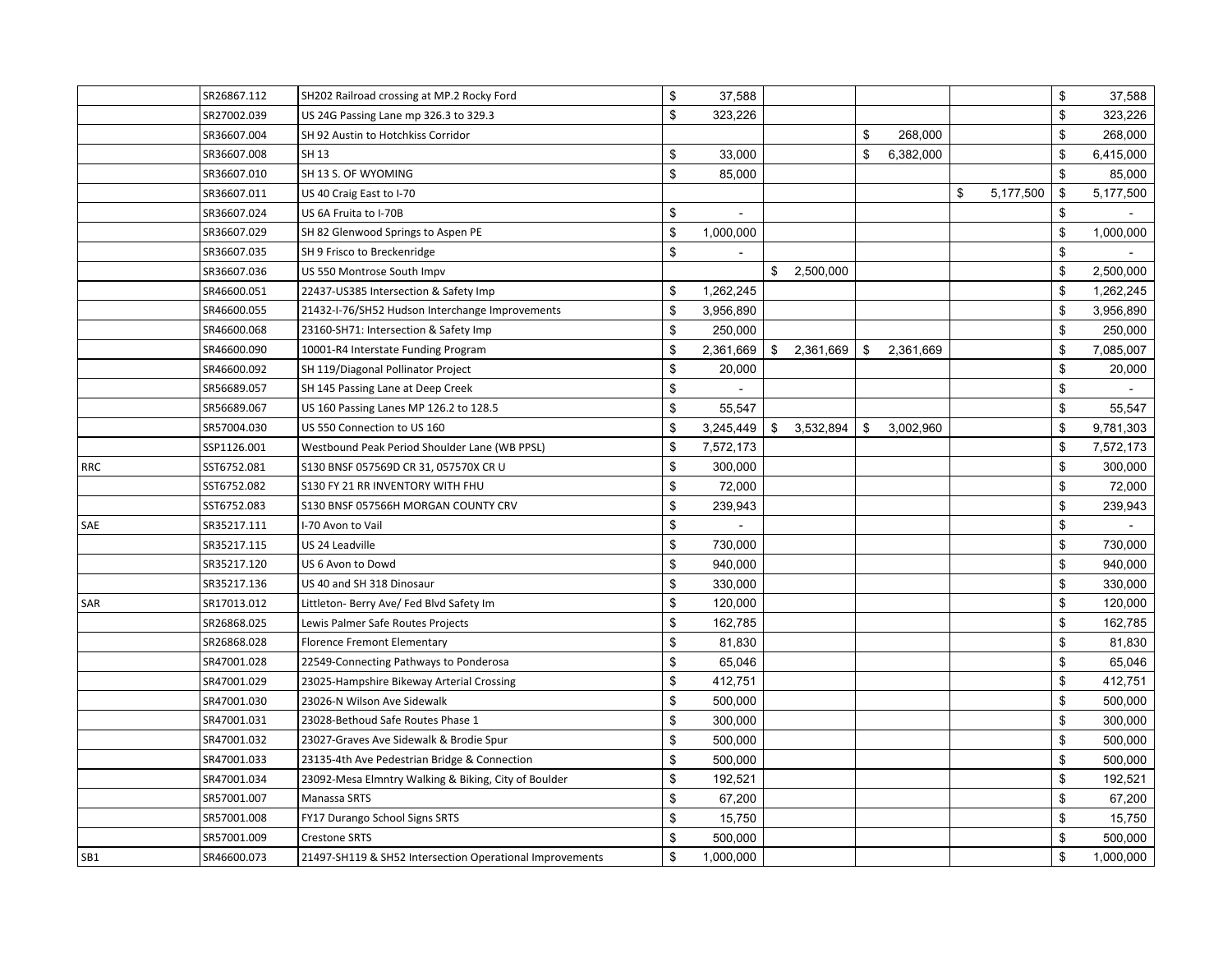|            | SR56689.067 | US 160 Passing Lanes MP 126.2 to 128.5                     | \$<br>539,534    |                 |                 |                 | \$           | 539,534    |
|------------|-------------|------------------------------------------------------------|------------------|-----------------|-----------------|-----------------|--------------|------------|
|            | SSP4428.014 | 22831-N I-25: WCR 38 to SH 402 mp 247-255.23               | \$<br>4,248,693  |                 |                 |                 | \$           | 4,248,693  |
| SBT        | SSP4428.014 | 22831-N I-25: WCR 38 to SH 402 mp 247-255.23               | \$<br>700,000    |                 |                 |                 | \$           | 700,000    |
|            | SST7063.007 | PPACG - Rocky Mtn Health Care Bus Replacements             | \$<br>198,936    |                 |                 |                 | $\mathbb{S}$ | 198,936    |
|            | SST7063.013 | DRCOG - Via Mobility Services Bus Replacement              | \$<br>78,440     |                 |                 |                 | \$           | 78,440     |
|            | SST7063.019 | Southeastern Developmental Services - Bus Replacements     | \$<br>169,352    |                 |                 |                 | \$           | 169,352    |
|            | SST7063.021 | PPACG - Disability Services (Envida) BOC Replacements      | \$<br>126,656    |                 |                 |                 | \$           | 126,656    |
|            | SST7063.023 | PPACG - Disability Services (Envida) Van Replacements      | \$<br>99,216     |                 |                 |                 | \$           | 99,216     |
|            | SST7063.026 | DRCOG - Laradon Hall Bus Replacements                      | \$<br>205,440    |                 |                 |                 | \$           | 205,440    |
| <b>SGA</b> | SDR6717.010 | 20711-Broadway Reconst: Violet Ave-US36 (FUNDX)            | \$<br>52,000     |                 |                 |                 | \$           | 52,000     |
|            | SNF5788.045 | 21995-SH257 & Eastman Park Drive Intersection              | \$<br>145,658    |                 |                 |                 | \$           | 145,658    |
|            | SR16682.106 | I-70/SH 72 Ramp and Intersection Upgrade                   | \$<br>500,000    |                 |                 |                 | \$           | 500,000    |
|            | SR16684.033 | Signal Replacements FY20, Multiple Locations incl SH8@SH74 | \$<br>1,186,946  |                 |                 |                 | \$           | 1,186,946  |
|            | SR16684.035 | Traffic Signal Cabinet Repl Phase III - Various Loc        | \$<br>1,000,000  |                 |                 |                 | \$           | 1,000,000  |
|            | SR16684.050 | SH40 & SH121 CDOT SIGNAL IMP FY19                          | \$<br>217,194    |                 |                 |                 | \$           | 217,194    |
|            | SR16684.053 | R1 FY23 Signal Replacement                                 |                  |                 | \$<br>3,000,000 |                 | \$           | 3,000,000  |
|            | SR17038.007 | I-70: SH72 Ramp & Intersection Upgrade                     | \$               |                 |                 |                 | \$           |            |
|            | SR26644.096 | Fy 2019 Pikes Peak Area Signal Replacement Project         | \$<br>1,250,000  |                 |                 |                 | \$           | 1,250,000  |
|            | SR26646.999 | <b>Traffic Signal Pool</b>                                 | \$<br>82,000     |                 |                 |                 | \$           | 82,000     |
|            | SR35217.120 | US 6 Avon to Dowd                                          | \$<br>561,750    |                 |                 |                 | \$           | 561,750    |
|            | SR36700.999 | Region 3 Traffic Signals Program                           | \$<br>1,600,000  |                 |                 |                 | \$           | 1,600,000  |
|            | SR37006.010 | Regional Intersection Improvement                          | \$<br>300,000    |                 |                 |                 | \$           | 300,000    |
|            | SR46668.999 | 10006-Region 4 Traffic Signals Pool                        | \$<br>2,902,342  |                 |                 |                 | \$           | 2,902,342  |
|            | SR56705.999 | R5 Signals - Traffic                                       | \$<br>500,000    |                 |                 |                 | \$           | 500,000    |
| SGN        | SR16684.048 | SH 53 & SH 58 Signal Upgrades                              | \$<br>25,000     |                 |                 |                 | \$           | 25,000     |
|            | SR16684.052 | <b>Signal Detection Upgrade</b>                            | \$<br>200,758    |                 |                 |                 | \$           | 200,758    |
|            | SR26646.999 | <b>Traffic Signal Pool</b>                                 | \$<br>489,044    |                 |                 |                 | \$           | 489,044    |
|            | SR35217.120 | US 6 Avon to Dowd                                          | \$<br>245,250    |                 |                 |                 | \$           | 245,250    |
| <b>SPR</b> | SST7002.999 | Statewide Planning and Research Funds                      | \$<br>14,646,500 | \$14,719,500    |                 |                 | \$           | 29,366,000 |
| <b>STF</b> | SST7076.005 | NFR - Transfort eBus Purchase                              | \$<br>552,000    |                 |                 |                 | \$           | 552,000    |
|            | SST7076.006 | NFR - Transfort Charger Purchase                           | \$<br>100,000    |                 |                 |                 | \$           | 100,000    |
| <b>STL</b> | SST7035.000 | Faster Transit and Rail Division Funds                     | \$<br>3,000,000  | \$<br>3,000,000 | \$<br>3,000,000 | \$<br>3,000,000 | \$           | 12,000,000 |
| <b>SUR</b> | SR15215.001 | I-70 EJMT Resurfacing                                      | \$<br>233,100    |                 |                 |                 | \$           | 233,100    |
|            | SR15215.114 | SH2 Resurfacing MLK to 52nd                                | \$<br>754,498    |                 |                 |                 | \$           | 754,498    |
|            | SR15215.117 | Wadsworth Bear Creek to 4th                                | \$<br>342,698    |                 |                 |                 | \$           | 342,698    |
|            | SR15215.126 | US-85 - Hampden to Florida                                 | \$<br>7,582,157  |                 |                 |                 | \$           | 7,582,157  |
|            | SR15215.127 | <b>Resurfacing Preventive Maintenance</b>                  | \$<br>5,416,720  |                 |                 |                 | \$           | 5,416,720  |
|            | SR15215.134 | I-70 EJMT Resurfacing: portal to portal                    | \$<br>5,865,001  |                 |                 |                 | \$           | 5,865,001  |
|            | SR15215.135 | SH 88 Belleview, University to I-25 SUR and BR             | \$<br>2,757,249  |                 |                 |                 | \$           | 2,757,249  |
|            | SR15215.165 | I-70 EB: Georgetown to Empire Junction                     | \$<br>36,000     |                 |                 |                 | \$           | 36,000     |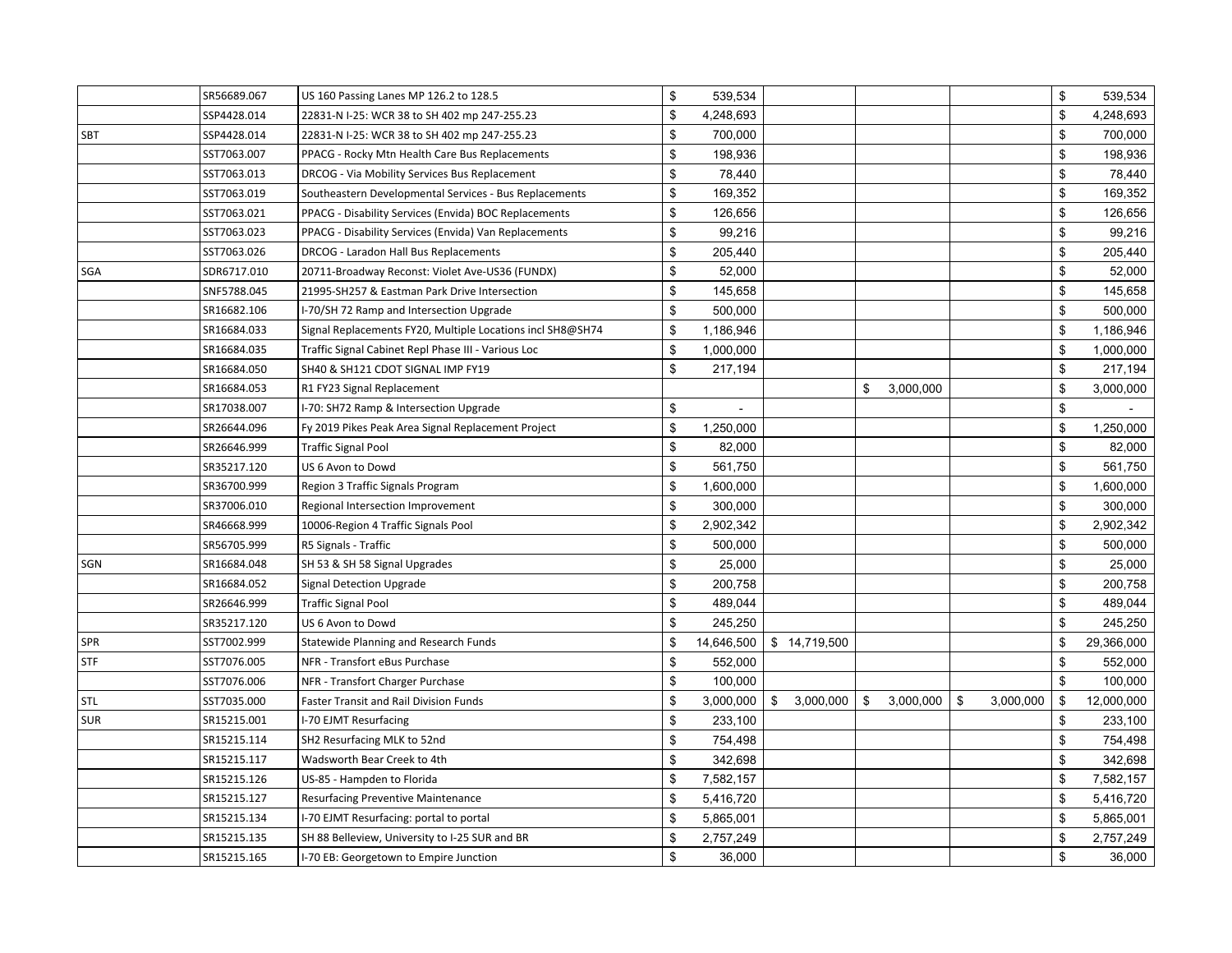| SR15215.167 | I-70: Floyd Hill to Chief Hosa                            | \$<br>70,000     |      |            |                |              |                  | \$   | 70,000     |
|-------------|-----------------------------------------------------------|------------------|------|------------|----------------|--------------|------------------|------|------------|
| SR15215.169 | US36: 28th St to Table Mesa Dr                            | \$<br>5,500,000  |      |            |                |              |                  | \$   | 5,500,000  |
| SR15215.173 | US40: Genesee to CR-93                                    | \$<br>130,000    |      |            |                |              |                  | \$   | 130,000    |
| SR15215.177 | SH72: I-70 to Indiana St                                  | \$<br>495,524    |      |            |                |              |                  | \$   | 495,524    |
| SR15215.178 | SH93: US6 to 58th Resurfacing                             | \$<br>285,000    |      |            |                |              |                  | \$   | 285,000    |
| SR15215.179 | US 85: I-76 TO 124TH AVENUE Resurfacing                   | \$<br>100,626    |      |            |                |              |                  | \$   | 100,626    |
| SR15215.181 | SH83: E-470 to Arapahoe Rd                                | \$<br>400,000    |      |            |                |              |                  | \$   | 400,000    |
| SR15215.182 | I-70: Wadsworth to Pecos Resurfacing                      | \$<br>800,000    |      |            |                |              |                  | \$   | 800,000    |
| SR15215.184 | I-76: York to Dahlia Roadway Reconstruction               | \$<br>335,242    |      |            |                |              |                  | \$   | 335,242    |
| SR15215.185 | FY23 Surface Treatment Pool                               |                  |      |            |                | \$37,500,000 |                  | \$   | 37,500,000 |
| SR15215.186 | US 287: I-70 to 91st Resurfacing                          | \$<br>112,000    |      |            |                |              |                  | \$   | 112,000    |
| SR15215.187 | FY21-22 Project Materials Support                         | \$<br>475,254    |      |            |                |              |                  | \$   | 475,254    |
| SR25216.114 | US287 A MP 73 to 76.5                                     | \$<br>7,000,000  | \$   | 1,214,264  |                |              |                  | \$   | 8,214,264  |
| SR25216.125 | I-25 South Academy - Southbound only                      | \$<br>20,600,000 | \$   | 7,400,000  | \$             | 7,000,000    |                  | \$   | 35,000,000 |
| SR25216.135 | Elizabeth-US 50 to Ridge Dr                               | \$<br>1,440,000  | -\$  | 160,000    |                |              |                  | \$   | 1,600,000  |
| SR25216.136 | US50A West of Texas Creek East                            | \$<br>6,202,800  | \$   | 689,200    |                |              |                  | \$   | 6,892,000  |
| SR25216.137 | <b>US50B Preventative Maintenance</b>                     | \$<br>185,500    | - \$ | 2,385,000  | $\mathfrak{F}$ | 265,000      |                  | \$   | 2,835,500  |
| SR25216.138 | <b>US50B West of Las Animas</b>                           | \$<br>3,605,000  | \$   | 400,000    |                |              |                  | \$   | 4,005,000  |
| SR25216.140 | SH 160 La Veta Pass                                       |                  | \$   | 4,162,500  | $\mathfrak{F}$ | 462,500      |                  | \$   | 4,625,000  |
| SR25216.144 | SH 10 west of La Junta west                               | \$<br>450,000    |      |            |                |              |                  | \$   | 450,000    |
| SR25216.145 | Us 24 West Surface treatment MP 291 to 297                | \$<br>1,239,540  |      |            | \$             | 7,579,800    | \$<br>842,201    | \$   | 9,661,541  |
| SR25216.146 | Preventative Maintenance US 287A/287B                     | \$<br>143,851    | \$   | 1,849,500  | \$             | 205,500      |                  | \$   | 2,198,851  |
| SR25216.147 | SH 96C Ordway to Arlington                                | \$<br>8,559,000  | - \$ | 951,000    |                |              |                  | \$   | 9,510,000  |
| SR25216.148 | SH 207 Manzanola North                                    | \$<br>101,850    | \$   | 1,309,500  | \$             | 145,500      |                  | \$   | 1,556,850  |
| SR25216.149 | SH 266A Rocky Ford to SH 109                              | \$<br>266,000    | \$   | 3,420,000  | \$             | 380,000      |                  | \$   | 4,066,000  |
| SR25216.150 | I25 Filmore to Garden of the Gods                         | \$<br>444,920    |      |            | \$             | 3,720,400    | \$<br>2,000,000  | \$   | 6,165,320  |
| SR25216.151 | Sh 96A Minor rehab Westcliffe to Wetmore                  | \$<br>300,000    |      |            | \$             | 12,347,100   | \$<br>1,371,900  | \$   | 14,019,000 |
| SR25216.152 | Us 50A Preventative Maintenance MP 277 to 283             |                  | \$   | 182,000    | \$             | 2,340,000    |                  | \$   | 2,522,000  |
| SR25216.153 | US 24A Mill and Overlay Woodland Park to Divide           |                  | \$   | 644,000    | \$             | 6,280,000    | \$<br>2,000,000  | -\$  | 8,924,000  |
| SR25216.154 | 125 Mill and Overlay Butte Creek North                    |                  | \$   | 580,999    | \$             | 500,000      | \$<br>7,800,000  | \$   | 8,880,999  |
| SR25216.155 | SH 69A Mill and Overlay Hillsdale to Texas Creek          |                  | \$   | 336,001    | \$             | 1,233,732    | \$<br>3,566,269  | -\$  | 5,136,002  |
| SR25216.156 | US 50B mill and overlay I25 to 36th lane                  | \$<br>$\sim$     | \$   | 12,013,733 | \$             | 3,177,068    |                  | \$   | 15,190,801 |
| SR25216.157 | US 50A Mill and Overlay Coaldale to Region 5              |                  | \$   | 462,000    |                |              | \$<br>5,940,000  | \$   | 6,402,000  |
| SR25216.158 | SH109 minor surface rehab from MP 0 to 31                 | \$<br>6,930,000  | \$   | 770,000    |                |              |                  | \$   | 7,700,000  |
| SR25216.159 | N Academy, Briargate, Interquest and NORAD rehab on Ramps | \$<br>3,341,700  | \$   | 371,300    |                |              |                  | \$   | 3,713,000  |
| SR25216.160 | US 50A Pueblo County Line to West of Purcell Blvd         |                  |      |            |                |              | \$<br>13,340,700 | \$   | 13,340,700 |
| SR25216.161 | SH 47A Preventative Maintennce                            |                  |      |            |                |              | \$<br>1,372,500  | -\$  | 1,372,500  |
| SR25216.162 | US 24G Falcon Hwy to west of Elbert Rd                    |                  |      |            |                |              | \$<br>4,328,100  | -\$  | 4,328,100  |
| SR25216.163 | I25 Midway North                                          |                  |      |            |                |              | \$<br>6,588,180  | - \$ | 6,588,180  |
| SR25216.164 | I-25 and US 50 B interchange                              |                  |      |            |                |              | \$<br>161,732    | \$   | 161,732    |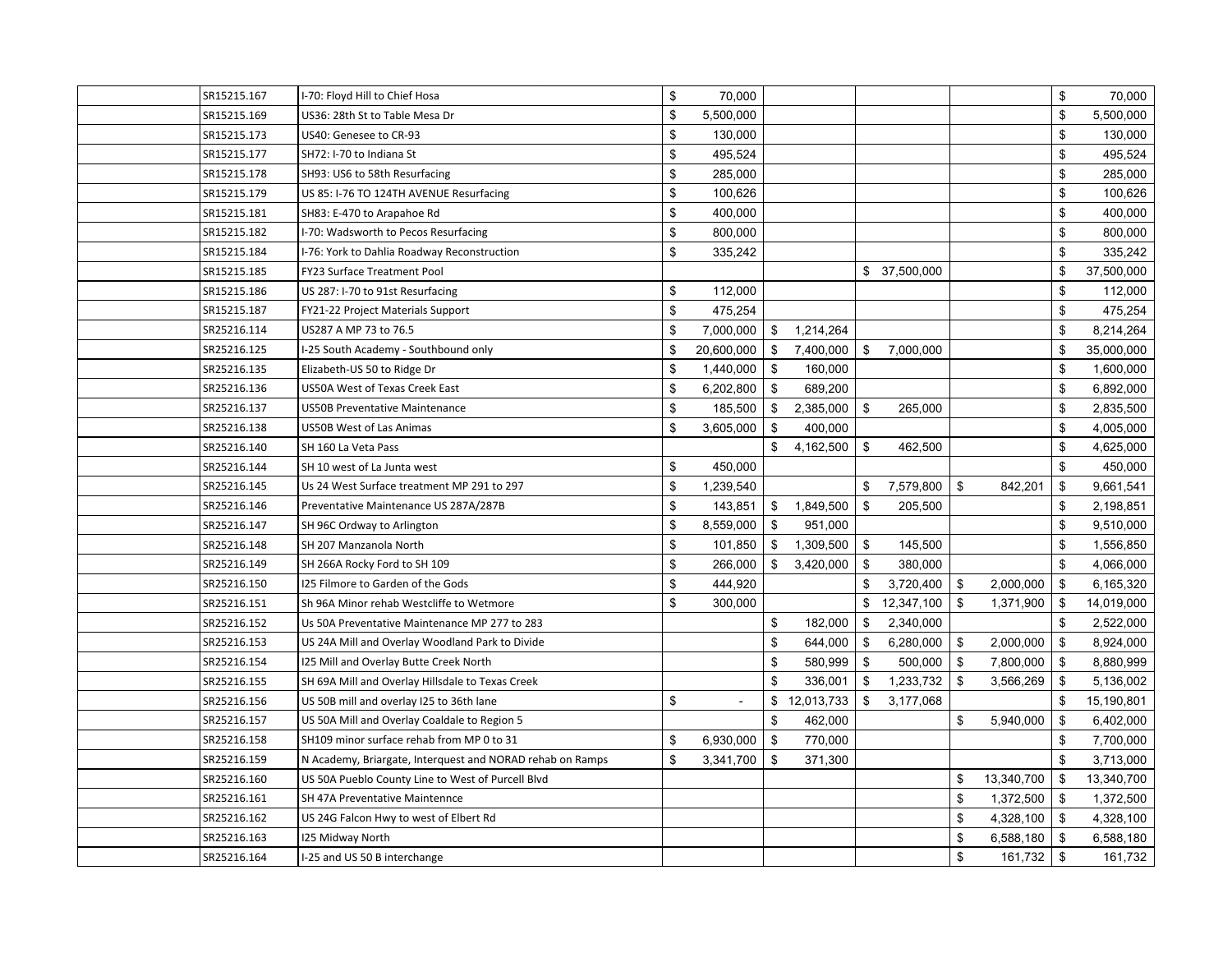| SR26867.059 | US 50C Drainage Improvements                       | \$  | 372,556        |               |           |                 |                 | \$           | 372,556    |
|-------------|----------------------------------------------------|-----|----------------|---------------|-----------|-----------------|-----------------|--------------|------------|
| SR27002.031 | US 50 B mp 352 to 357.45 add passing lane          |     |                | \$            | 500,000   |                 |                 | \$           | 500,000    |
| SR35217.004 | Aspen SH 82                                        |     |                | $\mathbf{s}$  | 157,600   |                 |                 | $\mathbb{S}$ | 157,600    |
| SR35217.019 | I-70 Glenwood Canyon Concrete                      | \$  | 11,044,363     |               |           |                 |                 | \$           | 11,044,363 |
| SR35217.023 | <b>Surface Treatment PE</b>                        | \$  | 275,000        |               |           |                 |                 | \$           | 275,000    |
| SR35217.028 | US 40 Through Steamboat Springs                    |     |                |               |           |                 | \$<br>2,500,000 | \$           | 2,500,000  |
| SR35217.030 | Craig RE Chip Seals                                | \$  | 28,000         |               |           |                 |                 | \$           | 28,000     |
| SR35217.032 | Montrose RE Chip Seals                             | \$  | 3,800,000      |               |           |                 |                 | \$           | 3,800,000  |
| SR35217.033 | <b>GWS RE Chipseal projects</b>                    |     |                |               |           |                 | \$<br>5,000,000 | \$           | 5,000,000  |
| SR35217.035 | Grand Junction RE Chip Seals                       | \$  | 3,600,000      | \$            | 720,000   |                 | \$<br>1,340,000 | \$           | 5,660,000  |
| SR35217.041 | US 550 South of Montrose                           |     |                | \$            | 70,000    |                 |                 | \$           | 70,000     |
| SR35217.045 | I-70 W. Vail Pass Paving                           | \$  | 11,077,000     | \$            | 2,560,000 |                 |                 | \$           | 13,637,000 |
| SR35217.091 | Mountain Residency Chip Seals                      |     |                | \$            | 87,000    |                 |                 | \$           | 87,000     |
| SR35217.093 | US 50 Windy Point West                             | \$  | 3,000,000      |               |           |                 |                 | \$           | 3,000,000  |
| SR35217.103 | SH133 Bowie Resurfacing                            |     |                | $\mathfrak s$ | 45,000    |                 |                 | \$           | 45,000     |
| SR35217.106 | US 6 Clifton to Palisade                           |     |                | \$            | 75,000    |                 |                 | \$           | 75,000     |
| SR35217.111 | I-70 Avon to Vail                                  | \$  |                | \$            |           |                 |                 | \$           |            |
| SR35217.114 | SH 13 Hamilton South                               | \$  | $\overline{2}$ |               |           |                 | \$<br>2,500,000 | \$           | 2,500,002  |
| SR35217.115 | US 24 Leadville                                    | \$  | 1,900,000      |               |           |                 |                 | \$           | 1,900,000  |
| SR35217.116 | I-70 Frisco to Silverthorne                        | \$  | 6,033,000      | \$            | 1,370,000 |                 |                 | \$           | 7,403,000  |
| SR35217.118 | US 50 West of Delta Resurfacing                    |     |                |               |           |                 | \$<br>8,700,000 | \$           | 8,700,000  |
| SR35217.120 | US 6 Avon to Dowd                                  | \$  | 5,400,000      | \$            | 1,200,000 |                 |                 | \$           | 6,600,000  |
| SR35217.127 | I-70B East and West of New Construction            | \$  | 60,000         |               |           |                 |                 | \$           | 60,000     |
| SR35217.134 | US 40 Craig West                                   |     |                | \$            | 83,000    |                 |                 | \$           | 83,000     |
| SR35217.135 | I-70 Silverthorne to EJMT                          | \$  | 200,000        |               |           |                 |                 | \$           | 200,000    |
| SR35217.136 | US 40 and SH 318 Dinosaur                          | \$  | 7,055,000      | \$            | 1,555,500 |                 |                 | \$           | 8,610,500  |
| SR35217.138 | US 50 Delta                                        |     |                | \$            |           |                 |                 | \$           |            |
| SR35217.143 | SH 141B Mesa County                                |     |                | $\mathfrak s$ | 65,000    |                 | \$<br>3,300,000 | \$           | 3,365,000  |
| SR35217.145 | SH 82 Snowmass Canyon                              |     |                |               |           |                 | \$<br>7,000,000 | \$           | 7,000,000  |
| SR35217.149 | US 50 Montrose West                                |     |                | $\mathfrak s$ | 65,000    |                 |                 | \$           | 65,000     |
| SR36607.003 | SH 50 PE Corridor Montrose to Sargents             | \$  | 749,678        |               |           |                 |                 | \$           | 749,678    |
| SR45218.001 | 21979-Project Admin (Pre-Con Activities)           | \$  | 1,549,236      | \$            | 1,831,060 |                 |                 | \$           | 3,380,296  |
| SR45218.019 | SH 14, Weld/Logan CL-East                          |     |                | \$            | 3,190,637 | \$<br>3,268,715 |                 | \$           | 6,459,352  |
| SR45218.163 | 21089-SH7:SHO PH II, Estes Park-Jct SH72 Non-Flood | \$  | 1,170,312      |               |           |                 |                 | \$           | 1,170,312  |
| SR45218.186 | 20986-SH7: 28th St - US287 mp52-60.2               | \$. | 5,102,897      | $\mathbb{S}$  | 4,000,000 |                 |                 | \$           | 9,102,897  |
| SR45218.188 | 20853-SH71 S of Limon Surface & Structures         | \$  | 10,371,361     |               |           |                 |                 | \$           | 10,371,361 |
| SR45218.189 | 21209-SH14: New Raymer West 194-203                | \$  | 3,524,146      |               |           |                 |                 | \$           | 3,524,146  |
| SR45218.191 | 22845-US85: South of Platteville NB & SB           | \$  | 3,799,136      | \$            | 7,663,535 |                 |                 | \$           | 11,462,671 |
| SR45218.193 | 21850-I-76 & US 34 Ft Morgan Area Resurfacing      | \$  | 7,170,312      | \$            | 2,562,888 |                 |                 | \$           | 9,733,200  |
| SR45218.194 | 21861-SH71: Woodrow North 156-174.4                | \$  | 1,166,000      | \$            | 1,000,000 |                 |                 | \$           | 2,166,000  |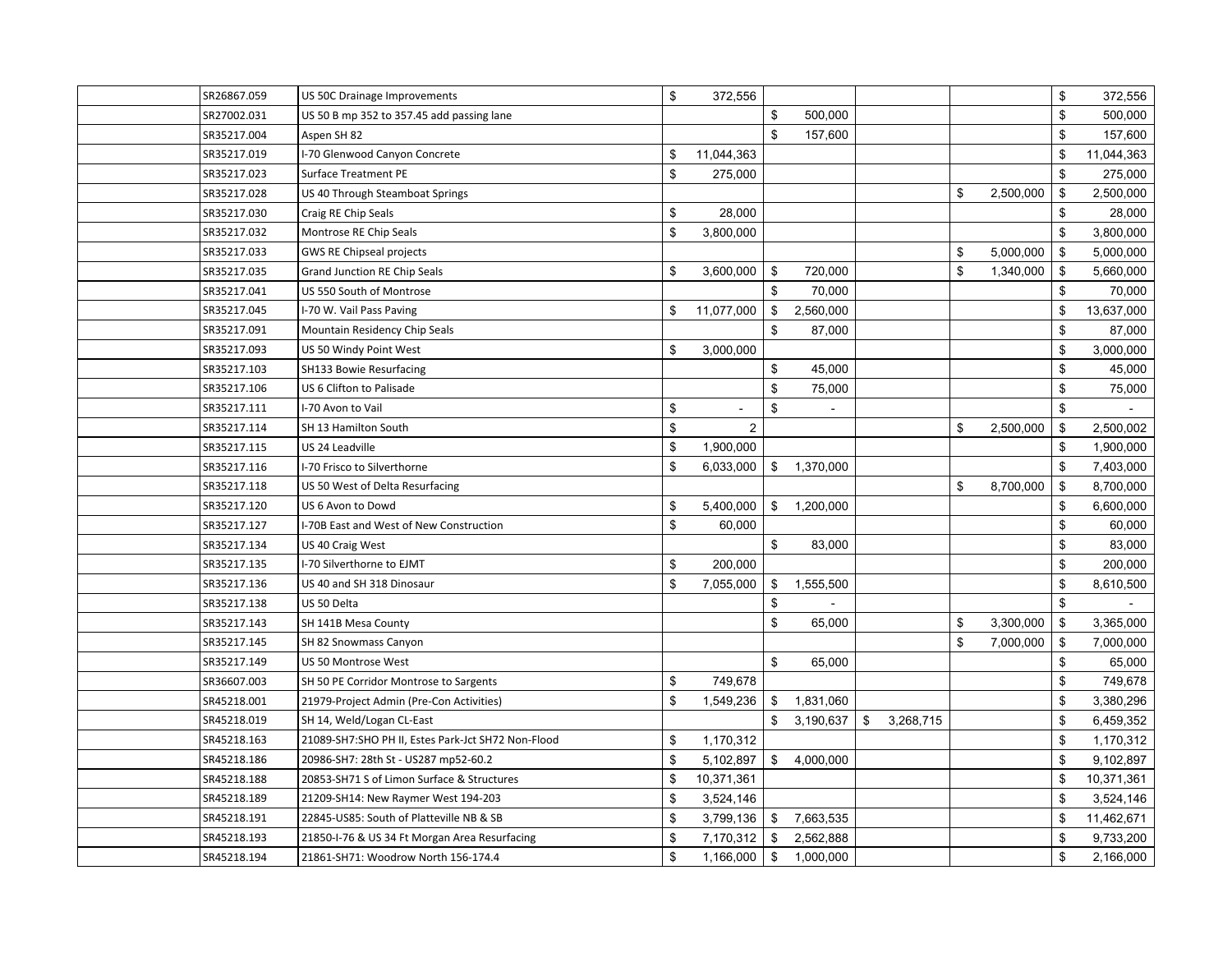|            | SR45218.195 | 21849-SH79: Prospect Valley South to Adans CCL 18.926-23.892 | \$<br>1,250,000      |                                |                 |                  | \$           | 1,250,000  |
|------------|-------------|--------------------------------------------------------------|----------------------|--------------------------------|-----------------|------------------|--------------|------------|
|            | SR45218.196 | 21851-US36D: Last Chance West 130-135.8                      | \$<br>3,024,000      | \$<br>1,500,000                |                 |                  | \$           | 4,524,000  |
|            | SR45218.201 | 21878-I-70 SMA Failure Reconstruction                        | \$                   |                                |                 |                  | \$           |            |
|            | SR45218.206 | SATBD-US 36 28th St.: Iris to Mapleton                       |                      | \$<br>500,000                  |                 |                  | \$           | 500,000    |
|            | SR45218.207 | 23169-SH 52: Prospect Valley E Phase 1                       | \$<br>5,843,000      | \$<br>4,000,000                |                 |                  | \$           | 9,843,000  |
|            | SR45218.211 | SH 257 Windsor Resurfacing                                   |                      | \$<br>3,500,000                | \$<br>4,132,000 |                  | \$           | 7,632,000  |
|            | SR45218.218 | 22465-SH 138: Sterling North Part 2                          |                      | \$<br>3,100,000                | \$<br>5,500,000 |                  | \$           | 8,600,000  |
|            | SR45218.219 | 21472-SH 14B Cameron Pass East                               |                      |                                | \$<br>5,000,000 |                  | \$           | 5,000,000  |
|            | SR45218.221 | SATBD-Region Line North                                      |                      |                                |                 | \$<br>13,615,301 | \$           | 13,615,301 |
|            | SR45218.222 | SATBD-1A Wellington South                                    |                      |                                | \$<br>2,140,395 | \$<br>5,512,605  | \$           | 7,653,000  |
|            | SR45218.223 | SATBD-34A Estes Park Mall Road                               |                      | \$<br>500,000                  | \$<br>3,540,000 | \$<br>2,300,000  | -\$          | 6,340,000  |
|            | SR45218.224 | SATBD-14C: Pawnee Pass-Sterling Part 2                       |                      |                                |                 | \$<br>4,934,299  | \$           | 4,934,299  |
|            | SR45218.225 | SATBD-76A: Sterling East Part2 SlabDiam                      |                      |                                |                 | \$<br>3,038,133  | \$           | 3,038,133  |
|            | SR45218.226 | SATBD-85C: Platteville North                                 |                      |                                | \$<br>2,544,500 | \$<br>6,494,375  | \$           | 9,038,875  |
|            | SR45218.227 | SATBD-52A: Hudson East                                       |                      |                                |                 | \$<br>3,274,717  | \$           | 3,274,717  |
|            | SR45218.228 | SATBD-SH 119 Nederaland West                                 |                      | \$<br>1,084,385                | \$<br>1,500,000 |                  | \$           | 2,584,385  |
|            | SR45218.230 | 20867-US 385 Holyoke North                                   |                      | \$<br>2,984,000                | \$<br>3,500,000 |                  | \$           | 6,484,000  |
|            | SR45218.231 | 21853-SH 6J East of Holyoke                                  |                      | \$<br>3,439,302                | \$<br>8,107,306 |                  | \$           | 11,546,608 |
|            | SR45218.232 | 18808-US 85 to O Street Business Surface                     |                      | \$<br>3,500,000                | \$<br>2,300,000 |                  | \$           | 5,800,000  |
|            | SR55219.014 | Resurfacing Design                                           | \$<br>1,100,000      |                                |                 |                  | \$           | 1,100,000  |
|            | SR55219.130 | US 24 Johnson Village East Chipseal                          | \$<br>200,000        |                                |                 |                  | \$           | 200,000    |
|            | SR55219.131 | US 160 WC Tunnel East Resurfacing                            | \$<br>1,720,000      |                                |                 |                  | \$           | 1,720,000  |
|            | SR55219.132 | SH 141 & 145 Slickrock & Redvale                             | \$<br>2,600,000      |                                |                 |                  | \$           | 2,600,000  |
|            | SR55219.133 | SH17 MP 84.5 to 118.5                                        | \$<br>4,650,000      | \$<br>2,650,001                |                 |                  | \$           | 7,300,001  |
|            | SR55219.134 | SH 145 Keystone-Placerville Resurf                           | \$<br>2,400,000      |                                |                 |                  | \$           | 2,400,000  |
|            | SR55219.136 | US 160 Towaoc to Cortez Cape Seal                            | \$<br>225,000        |                                |                 |                  | $\mathbb{S}$ | 225,000    |
|            | SR55219.138 | SH 149 MP 21-42, 70-92 RRST                                  | \$<br>210,000        |                                |                 |                  | \$           | 210,000    |
|            | SR55219.140 | SH 141 N of Naturita Rural Road Overlay                      | \$<br>230,000        |                                |                 |                  | $\mathbb{S}$ | 230,000    |
|            | SR56689.037 | US 160 at SH 17 in Alamosa, Intersection Priority            | \$<br>203,621        |                                |                 |                  | \$           | 203,621    |
|            | SR56689.067 | US 160 Passing Lanes MP 126.2 to 128.5                       | \$<br>200,000        |                                |                 |                  | \$           | 200,000    |
|            | SR57004.030 | US 550 Connection to US 160                                  |                      | \$16,472,014                   |                 |                  | \$           | 16,472,014 |
|            | SSP1126.001 | Westbound Peak Period Shoulder Lane (WB PPSL)                | \$<br>7,000,000      |                                |                 |                  | \$           | 7,000,000  |
| <b>TAP</b> | SPP6156.034 | Sand Creek Trail: Palmer Pk to Constilitution                | \$<br>172,919        |                                |                 |                  | \$           | 172,919    |
|            | SR15098.037 | Jeff Co: Peaks to Plains: Mouth of Clear Creek Canyon Segmen | \$<br>542,650        |                                |                 |                  | \$           | 542,650    |
|            | SR15098.046 | Alkire St Sidepath-78th to 80th Ave                          | \$<br>1,200,000      |                                |                 |                  | \$           | 1,200,000  |
|            | SR25079.016 | Santa Fe Ave Streetscape Ph 1B - 1st street and I-25         | \$<br>41,171         | \$<br>$\overline{\phantom{a}}$ |                 |                  | \$           | 41,171     |
|            | SR25079.035 | Pueblo Wayfinding Ph II                                      | \$                   |                                |                 |                  | \$           |            |
|            | SR25079.051 | Cripple Creek Teller 1 ped project                           | \$<br>$\sim$         |                                |                 |                  | \$           |            |
|            | SR25079.058 | Arkansas River Trail Phase 4                                 | \$<br>$\blacksquare$ |                                |                 |                  | \$           |            |
|            | SR25079.068 | Pueblo west-SDS Trail N Park                                 | \$<br>410,541        |                                |                 |                  | \$           | 410,541    |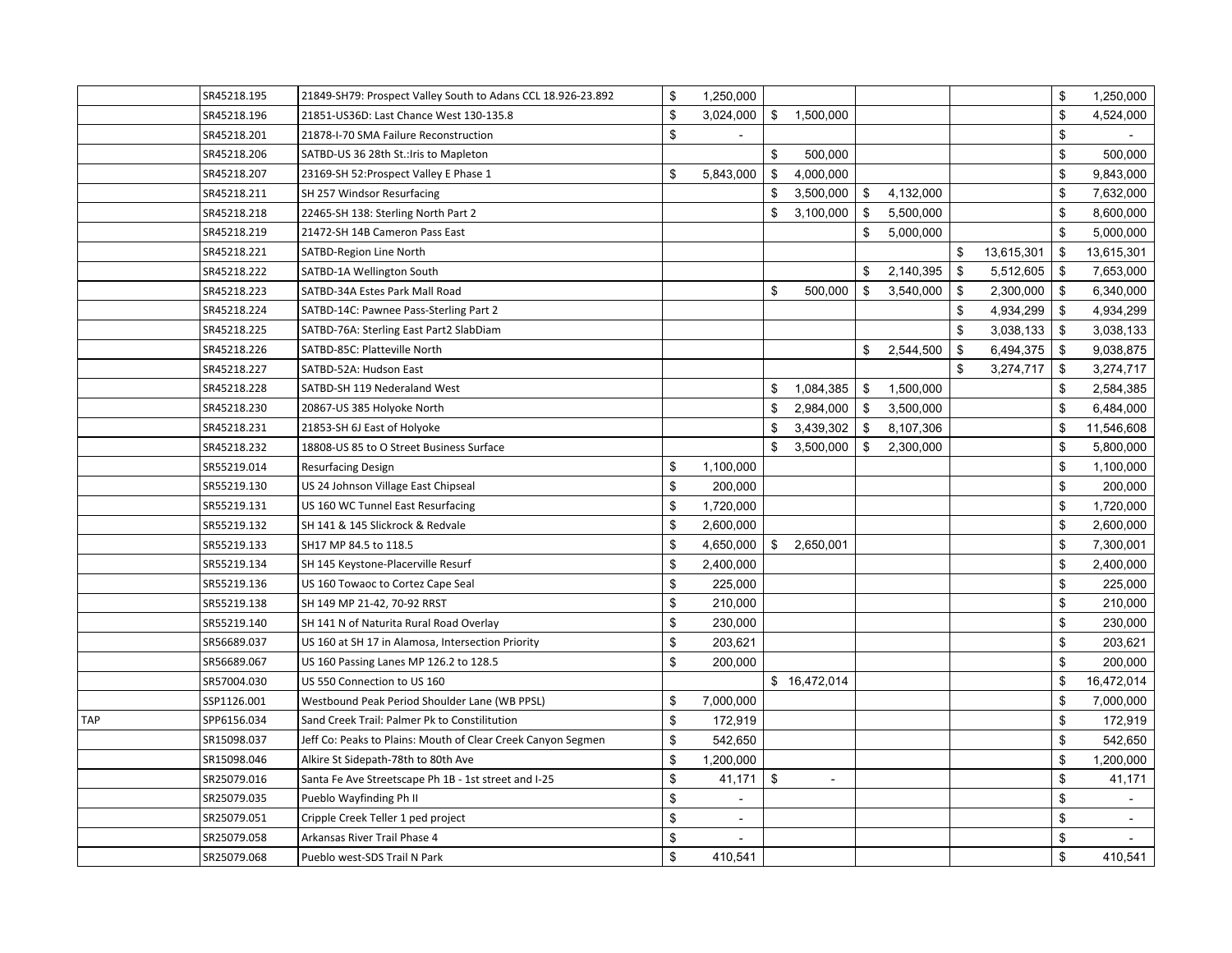|     | SR25079.075 | Sidewalk and Trail Improvements in City of Cripple Creek      | \$<br>684,689   |               |                 | \$           | 684,689   |
|-----|-------------|---------------------------------------------------------------|-----------------|---------------|-----------------|--------------|-----------|
|     | SR25079.078 | City of Pueblo Northern Avenue Phase 3                        | \$<br>500,000   |               |                 | \$           | 500,000   |
|     | SR25079.079 | Joe Martinez Trail in Pueblo West                             | \$<br>537,035   | \$<br>328,357 |                 | \$           | 865,392   |
|     | SR25079.082 | Arkansas Levee Construction                                   | \$<br>507,462   |               |                 | \$           | 507,462   |
|     | SR25079.083 | Ute Pass Trail Project                                        | \$<br>360,000   |               |                 | \$           | 360,000   |
|     | SR25079.085 | <b>Tri County Study</b>                                       | \$<br>180,000   |               |                 | \$           | 180,000   |
|     | SR25079.086 | Minnequa Lake Trail Connection                                | \$<br>194,000   |               |                 | \$           | 194,000   |
|     | SR25079.087 | Westcliffe impmts along Adams, Rosita, 2nd and 3rd Streets    | \$<br>80,000    |               | \$<br>880,000   | \$           | 960,000   |
|     | SR25079.088 | Manitou Creek Walk                                            | \$<br>200,000   | \$<br>200,000 |                 | \$           | 400,000   |
|     | SR25079.089 | Pike Ride                                                     | \$<br>56,972    |               |                 | \$           | 56,972    |
|     | SR25079.090 | Safety Improvements at 31st St and Pikes Peak                 |                 | \$<br>168,000 |                 | \$           | 168,000   |
|     | SR25079.091 | MMT bus stop improvements                                     | \$<br>860,000   |               |                 | $\mathbb{S}$ | 860,000   |
|     | SR25079.092 | El Paso County ADA inventory for ADA improvements             |                 | \$<br>300,000 | \$<br>300,000   | \$           | 600,000   |
|     | SR25079.093 | US 50 Pedestrian Project Phasee 2                             | \$<br>200,000   |               |                 | \$           | 200,000   |
|     | SR25079.094 | US 50 Lighting Project                                        |                 | \$<br>240,000 |                 | \$           | 240,000   |
|     | SR26867.073 | US 50 PEDESTRIAN IMPROVEMENTS                                 | \$<br>560,000   |               |                 | $\mathbb{S}$ | 560,000   |
|     | SR36607.029 | SH 82 Glenwood Springs to Aspen PE                            |                 |               | \$<br>1,000,000 | \$           | 1,000,000 |
|     | SR37003.014 | <b>GARCO/RAFTA Riverview School</b>                           | \$<br>510,073   |               |                 | \$           | 510,073   |
|     | SR37010.002 | SSUT-Fish Creek US 40 Underpass                               | \$<br>633,527   | \$<br>510,073 |                 | \$           | 1,143,600 |
|     | SR37010.023 | US 6 Palisade TAP sidewalk impv. project                      |                 | \$<br>716,916 |                 | \$           | 716,916   |
|     | SR45218.193 | 21850-I-76 & US 34 Ft Morgan Area Resurfacing                 | \$<br>772,500   |               |                 | \$           | 772,500   |
|     | SR46600.055 | 21432-I-76/SH52 Hudson Interchange Improvements               | \$<br>500,000   |               |                 | \$           | 500,000   |
|     | SR47001.024 | 20814-19th St Multi-modal Improvements - City of Boulder      | \$<br>511,200   |               |                 | \$           | 511,200   |
|     | SR47020.019 | 20827-Secure Bike Parking DRCOG & NFR-at Transit Centers/PnR  | \$<br>30,788    |               |                 | \$           | 30,788    |
|     | SR47020.021 | 20713-E Lafayette Multimodal Path Connectn: Commerce Ct to La | \$<br>1,200,000 |               |                 | \$           | 1,200,000 |
|     | SR47020.022 | 20709-71st St Trail: Winchester-Idylwild Trail                | \$              |               |                 | \$           |           |
|     | SR47020.026 | 21888-Power Trail Grade Separation at Harmony Rd              | \$<br>800,000   |               |                 | \$           | 800,000   |
|     | SR47020.028 | 21886-Namaqua Ave Trail Underpass                             | \$<br>600,000   |               |                 | $\mathbb{S}$ | 600,000   |
|     | SR47020.031 | 21884-Sterling East Chestnut Trail                            | \$<br>428,982   |               |                 | \$           | 428,982   |
|     | SR47020.033 | 21883-Kersey Centennial Trail                                 | \$<br>565,695   |               |                 | \$           | 565,695   |
|     | SR47020.037 | 23630-Laporte Ave Improv Fishback-Sunset                      | \$<br>750,000   |               |                 | \$           | 750,000   |
|     | SR47020.038 | 23631-South Boyd Lake Trail                                   | \$<br>325,000   | \$<br>400,000 |                 | \$           | 725,000   |
|     | SR47020.039 | 23639-WCR23/Great Western Trail Connect                       | \$<br>100,000   | \$<br>500,000 |                 | \$           | 600,000   |
|     | SR47020.040 | 23637-Fall River Trail                                        |                 |               | \$<br>955,000   | \$           | 955,000   |
|     | SR47020.041 | 23629-47th St Sidewalk Improve (RRXing)                       |                 |               | \$<br>509,000   | $\mathbb{S}$ | 509,000   |
|     | SR47020.042 | 23632-NonMotor Sidewalk at 57th St/US287                      | \$<br>115,000   | \$<br>900,000 |                 | \$           | 1,015,000 |
|     | SR47020.043 | 23628-Limon Sidewalks Main St & SH24 N                        |                 |               | \$<br>320,000   | \$           | 320,000   |
|     | SR55062.020 | Buena Vista Arz. St. Bike Lane & Trail                        | \$<br>544,247   |               |                 | \$           | 544,247   |
|     | SR55062.050 | Pagosa Spgs Harman Hill Trail Ph 1 & 2                        | \$<br>708,860   |               |                 | \$           | 708,860   |
| TCC | SST7048.142 | PR SH 119A Boulder Canyon                                     | \$<br>52,552    |               |                 | \$           | 52,552    |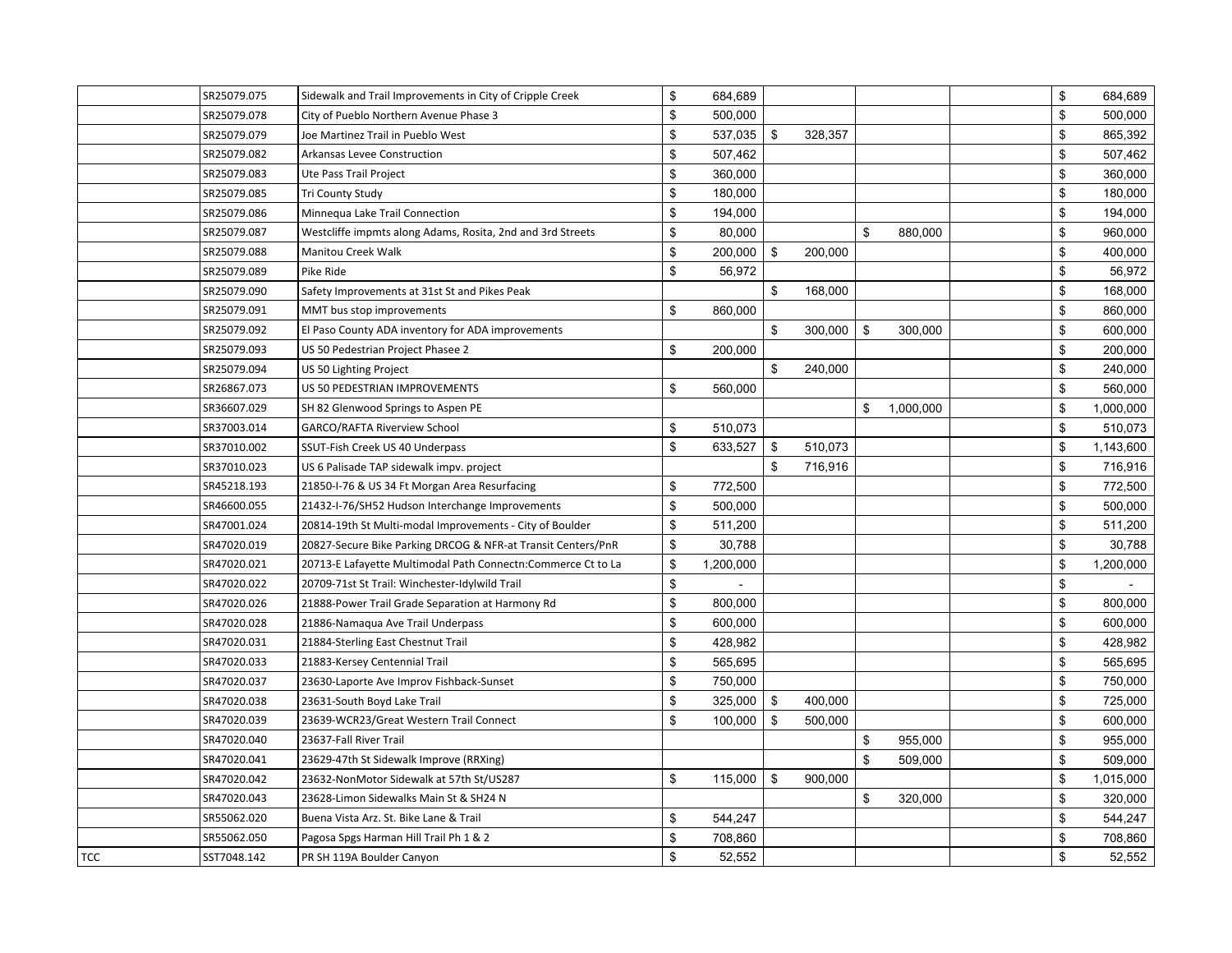|            | SST7048.149 | PR SH7 Flood Repair MP 19-33                                 | \$<br>75,937    |                      |                |           |      |           | \$<br>75,937     |
|------------|-------------|--------------------------------------------------------------|-----------------|----------------------|----------------|-----------|------|-----------|------------------|
| <b>TCI</b> | SR46600.072 | 10008-US85 Upper ROW Settlement                              | \$<br>10,950    |                      |                |           |      |           | \$<br>10,950     |
| <b>TDR</b> | SR17012.070 | Oxford Ave. Pedestrian Bridge                                | \$<br>309,000   |                      |                |           |      |           | \$<br>309,000    |
|            | SR17015.008 | Aurora Missing Sidewalk Program                              |                 |                      | \$             | 1,965,000 |      |           | \$<br>1,965,000  |
|            | SR17015.009 | Industrial Ln. Bikeway Phase 2: Design Only                  | \$<br>614,000   |                      |                |           |      |           | \$<br>614,000    |
|            | SR17015.010 | Colfax Ave. Multi-use Path: I-70 to Poppy St.                | \$<br>875,000   |                      |                |           |      |           | \$<br>875,000    |
|            | SR17015.011 | C470 Grade Separated Trail Over Acres Green Drive            |                 | \$<br>2,000,000      |                |           |      |           | \$<br>2,000,000  |
|            | SR17015.012 | Jefferson County Bike Master Plan Update                     |                 | \$<br>200,000        |                |           |      |           | \$<br>200,000    |
|            | SR47020.022 | 20709-71st St Trail: Winchester-Idylwild Trail               | \$<br>860,000   |                      |                |           |      |           | \$<br>860,000    |
|            | SR47020.036 | 23376-US36 Bikeway Extension: Superior to Broomfield         | \$<br>74,000    |                      |                |           |      |           | \$<br>74,000     |
| <b>TNF</b> | SNF5095.003 | 21993-North LCR 17 Expansion (Willox Lane to US287/SH14)     | \$<br>264,000   |                      |                |           |      |           | \$<br>264,000    |
|            | SNF5095.004 | 21992-Little Thompson River Corridor Trail - Phase 1a        | \$<br>155,556   |                      |                |           |      |           | \$<br>155,556    |
|            | SNF5095.005 | 23042-Poudre River Trail Realignment                         |                 | \$<br>255,966        | \$             | 257,246   |      |           | \$<br>513,212    |
| <b>TPP</b> | SPP6156.027 | Pikes Peak Greenway                                          | \$<br>534,842   | \$                   |                |           |      |           | \$<br>534,842    |
|            | SPP6156.029 | Rock Island Trail const from Sand Creek to Constitiution     | \$<br>613,550   | \$                   |                |           |      |           | \$<br>613,550    |
|            | SPP6156.033 | MMT routes 1 & 7 ped/transit access improvements             | \$<br>534,282   | \$<br>$\sim$         |                |           |      |           | \$<br>534,282    |
|            | SPP6156.034 | Sand Creek Trail: Palmer Pk to Constilitution                | \$<br>592,959   | \$<br>$\sim$         |                |           |      |           | \$<br>592,959    |
|            | SPP6156.044 | FMT pedestrian and ADA enhancements                          | \$<br>120,000   | \$                   |                |           |      |           | \$<br>120,000    |
|            | SPP6156.046 | Creek Walk Trail Phase 3 and 4                               | \$<br>424,033   | \$<br>$\sim$         |                |           |      |           | \$<br>424,033    |
|            | SPP6156.047 | El Paso County Wetland Bank: Akers                           | \$<br>173,859   | \$<br>405,671        |                |           |      |           | \$<br>579,530    |
|            | SPP6156.048 | Jackson Creek Regional Trail                                 |                 |                      | $\mathfrak{s}$ | 300,000   |      |           | \$<br>300,000    |
|            | SPP6156.049 | <b>Galley Road Sidewalks</b>                                 |                 | \$<br>67,010         | $\mathfrak{s}$ | 76,179    | \$   | 368,918   | \$<br>512,107    |
|            | SPP6156.050 | Shooks Run Trail Improvements                                |                 | \$<br>$\mathbf{1}$   |                |           | \$   | 145,823   | \$<br>145,824    |
|            | SPP6156.051 | Mobile classroom to educate on Bike and Ped safety to School |                 |                      | \$             | 136,000   |      |           | \$<br>136,000    |
|            | SPP6726.032 | 30th Street Roadway and Safety improvemetns                  | \$<br>887,294   | \$<br>$\blacksquare$ |                |           |      |           | \$<br>887,294    |
|            | SPP6726.040 | Fountain Creek Regional Trail                                | \$<br>199,203   |                      |                |           |      |           | \$<br>199,203    |
| <b>TRG</b> | SST7035.000 | Faster Transit and Rail Division Funds                       | \$<br>4,600,000 | \$<br>4,600,000      | \$             | 4,600,000 | \$   | 5,000,000 | \$<br>18,800,000 |
|            | SST7035.171 | Mesa County-GVT Bus Replacement                              | \$<br>150,000   |                      |                |           |      |           | \$<br>150,000    |
|            | SST7035.220 | City of Fort Collins - Flex Regional Operating               | \$<br>200,000   | \$<br>200,000        | \$             | 200,000   |      |           | \$<br>600,000    |
|            | SST7035.257 | Mountain Metro - Fixed Route Vehicle Replacements            | \$              |                      |                |           |      |           | \$               |
|            | SST7035.336 | NFR - GET Poudre Express Greeley - Fort Collins              | \$<br>200,000   | \$<br>200,000        | \$             | 200,000   |      |           | \$<br>600,000    |
|            | SST7035.342 | <b>GVRTA-OVER ROAD EXPANSION</b>                             | \$              |                      |                |           |      |           | \$               |
|            | SST7035.347 | NFR - Easter Seals Vehicle Replacement                       | \$<br>61,000    |                      |                |           |      |           | \$<br>61,000     |
|            | SST7035.348 | PPACG - Silver Key Vehicle Replacements                      | \$<br>112,344   |                      |                |           |      |           | \$<br>112,344    |
|            | SST7076.005 | NFR - Transfort eBus Purchase                                | \$<br>200,000   |                      |                |           |      |           | \$<br>200,000    |
|            | SST7077.003 | NFR - Expansion of Mobility Program                          | \$<br>32,000    |                      |                |           |      |           | \$<br>32,000     |
| <b>TRN</b> | SST5274.000 | Statewide Metro Planning Program                             | \$<br>2,108,000 | \$<br>2,150,000      | \$             | 2,193,000 | \$   | 2,237,000 | \$<br>8,688,000  |
|            | SST5274.010 | NFR - MPO Vehicle                                            | \$              |                      |                |           |      |           | \$               |
|            | SST6727.000 | <b>5310 Rural</b>                                            | \$<br>1,539,000 | \$<br>677,000        | \$             | 691,000   | \$   | 691,000   | \$<br>3,598,000  |
|            | SST6728.000 | Statewide Transit USC Section 5304 Pool                      | \$<br>1,188,000 | \$<br>411,000        | \$             | 411,000   | $\,$ | 411,000   | \$<br>2,421,000  |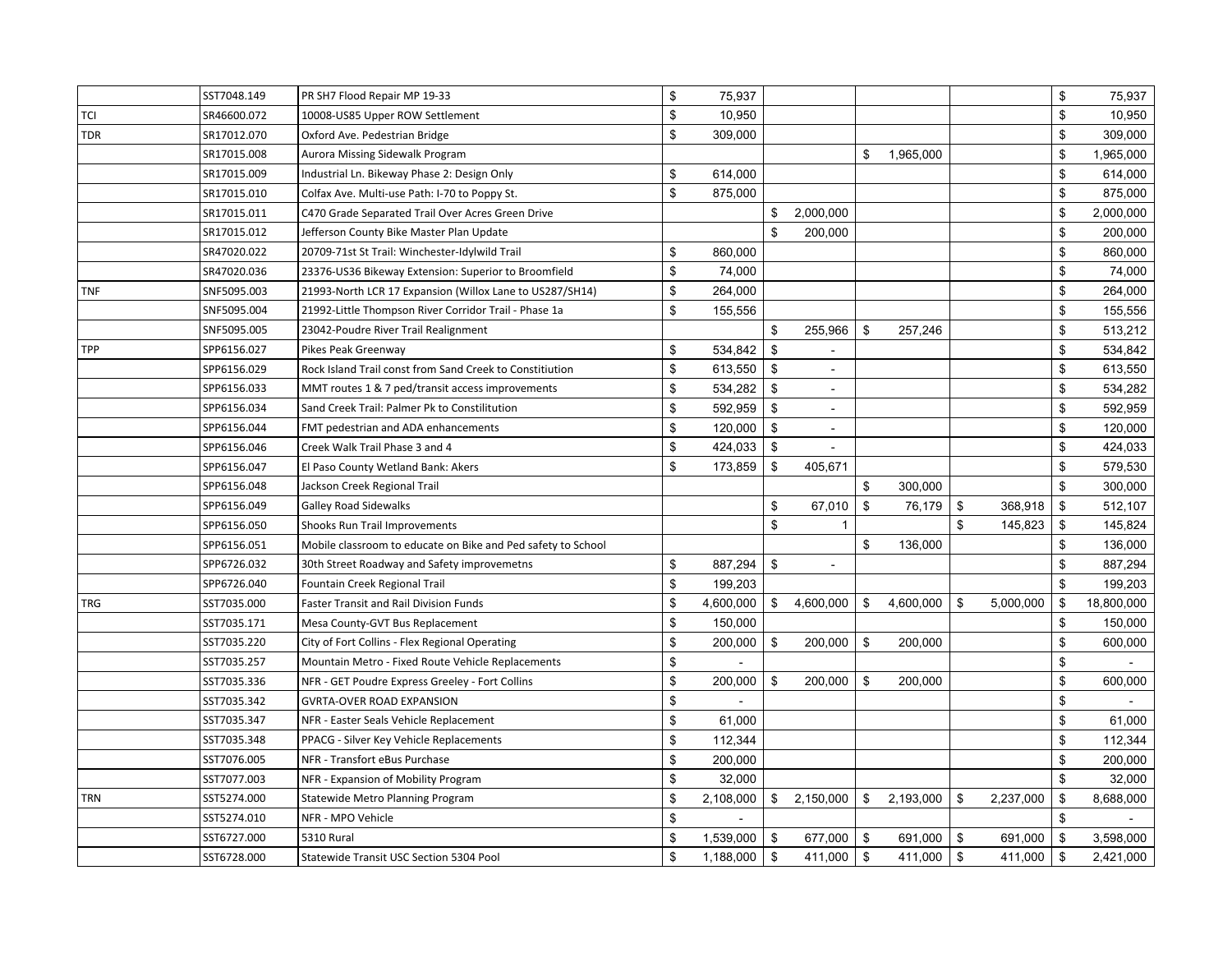| SST6729.000 | Statewide Transit USC Section 5311 Pool                      | \$<br>27,436,000     | $\frac{1}{2}$ 13,736,000 \ \$ 14,011,000 \ \$ |                |                          | 14,011,000      | \$             | 69,194,000     |
|-------------|--------------------------------------------------------------|----------------------|-----------------------------------------------|----------------|--------------------------|-----------------|----------------|----------------|
| SST6729.042 | DRCOG - Transit Operating and Capital                        | \$<br>90,920         |                                               |                |                          |                 | \$             | 90,920         |
| SST6729.043 | Pueblo - SRDA Admin and Operating                            | \$<br>100,000        | \$<br>100,000                                 | \$             | 100,000                  |                 | \$             | 300,000        |
| SST6731.024 | NFR - Goods and Services for Snrs and Indv with Disabilities | \$<br>446,000        | \$<br>220,000                                 | \$             | 207,000                  |                 | \$             | 873,000        |
| SST6731.027 | PPACG - MMT Program Administration                           | \$<br>46,000         | \$<br>46,000                                  |                |                          |                 | \$             | 92,000         |
| SST6731.029 | MMT-PPACG Improve Mobility for Snrs and Indv w Disabilities  | \$<br>1,382,000      | \$<br>419,000                                 | \$             |                          |                 | $\mathfrak{s}$ | 1,801,000      |
| SST6731.031 | 5310 - Denver Aurora                                         | \$<br>4,272,000      | \$<br>1,800,000                               | \$             | 1,800,000                |                 | \$             | 7,872,000      |
| SST6732.000 | 5310 Small UZA                                               | \$<br>1,193,687      | \$<br>1,229,497                               | \$             | 1,266,382                | \$<br>1,304,374 | \$             | 4,993,940      |
| SST6732.002 | Via Mobility - Mobility Management                           | \$<br>290,000        |                                               |                |                          |                 | \$             | 290,000        |
| SST6732.007 | NFRMPO Mobility Management                                   | \$<br>54,000         | \$<br>27,000                                  | \$             | 27,000                   |                 | \$             | 108,000        |
| SST6732.010 | Via Mobility Operating                                       | \$<br>363,768        |                                               |                |                          |                 | $\mathfrak{s}$ | 363,768        |
| SST6732.012 | PACOG - SRDA Vehicle Replacements                            | \$<br>166,000        | \$<br>56,000                                  | \$             | 56,000                   |                 | \$             | 278,000        |
| SST6732.015 | Pueblo - SRDA Operating                                      | \$<br>169,000        | \$<br>84,000                                  | \$             | 84,000                   |                 | \$             | 337,000        |
| SST6732.017 | DRCOG - Via Mobility Bus Replacements                        | \$<br>390,000        |                                               |                |                          |                 | \$             | 390,000        |
| SST6732.020 | GVMPO - Mesa County MOB                                      | \$<br>115,000        | \$<br>59,000                                  | \$             | 60,000                   | \$<br>61,000    | \$             | 295,000        |
| SST6732.021 | NFR - ADA Gas MV Replacement                                 | \$<br>37,000         |                                               |                |                          |                 | \$             | 37,000         |
| SST6732.022 | PACOG - SRDA Capital Projects                                | \$                   | \$                                            | \$             |                          |                 | \$             |                |
| SST6732.023 | NFR - Vehicle Expansion                                      | \$<br>38,000         |                                               |                |                          |                 | \$             | 38,000         |
| SST6740.010 | RTD Fixed Guideway Improvements, Upgrades and Maintenance    | \$<br>17,000         | \$<br>18,000                                  | $\mathfrak{S}$ | 18,000                   |                 | \$             | 53,000         |
| SST6741.086 | NFR - Fort Collins Demand Response Paratransit Service       | \$<br>$\sim$         | \$<br>$\sim$                                  | \$             | $\sim$                   |                 | \$             | $\blacksquare$ |
| SST6741.101 | NFR - Transfort Fixed Route Bus Service Including FLEX       | \$                   | \$                                            | $\mathfrak{S}$ |                          |                 | \$             |                |
| SST6741.111 | NFR - Fort Collins Maintain, Repair and Replace Assets       | \$<br>$\sim$         | \$                                            | \$             | $\overline{\phantom{a}}$ |                 | \$             |                |
| SST6741.112 | NFR - Greeley GET Operating Assistance 50/50                 | \$<br>$\blacksquare$ | \$<br>$\sim$                                  |                |                          |                 | \$             | $\sim$         |
| SST6741.113 | NFR - Greeley GET ADA Operations 80/20                       | \$                   | \$<br>$\sim$                                  |                |                          |                 | \$             |                |
| SST6741.114 | NFR - Greeley GET Preventative Maintenance 80/20             | \$                   | \$                                            |                |                          |                 | \$             |                |
| SST6741.121 | NFR - Colt Fixed Route Operations                            | \$                   | \$<br>$\overline{a}$                          | \$             | $\overline{a}$           |                 | \$             |                |
| SST6741.126 | PPACG - MMT Facility/Vehicle Maintenance                     | \$<br>28,600,000     |                                               |                |                          |                 | \$             | 28,600,000     |
| SST6741.131 | NFR - Capital Costs of Contracting                           | \$                   | \$<br>$\overline{\phantom{a}}$                | \$             | $\overline{\phantom{a}}$ |                 | \$             |                |
| SST6803.098 | <b>RTD Bus Purchases</b>                                     | \$                   | \$                                            | \$             |                          |                 | \$             |                |
| SST7047.000 | FTA 5339 Rural Grant Program                                 | \$<br>7,149,000      | \$<br>3,500,000                               | \$             | 3,500,000                | \$<br>3,500,000 | \$             | 17,649,000     |
| SST7064.000 | FTA 5339 Small UZA                                           | \$<br>3,242,000      | \$<br>1,461,000                               | \$             | 1,461,000                |                 | \$             | 6,164,000      |
| SST7064.006 | GVMPO - Bus Replacement(s)                                   | \$<br>1,573,000      | \$<br>630,000                                 | \$             | 630,000                  | \$<br>630,000   | \$             | 3,463,000      |
| SST7064.028 | PACOG - City of Pueblo Vehicle Replacement 35' Hybrid        | \$<br>544,000        |                                               |                |                          |                 | \$             | 544,000        |
| SST7065.002 | RTD Capital Improvements: Bus and Facilities Funding         | \$<br>6,160,000      | \$<br>6,350,000                               | \$             | 6,535,000                |                 | \$             | 19,045,000     |
| SST7066.028 | NFR - Repair/Replace/Enhance projects related to Rolling Sto | \$<br>884,000        | \$<br>399,000                                 | \$             | 399,000                  |                 | \$             | 1,682,000      |
| SST7067.001 | PPACG - MMT Fixed Route Vehicle Purchase                     | \$                   | \$                                            | \$             |                          |                 | \$             |                |
| SST7073.000 | 5339 (b) Discretionary                                       | \$<br>18,024,000     |                                               |                |                          |                 | \$             | 18,024,000     |
| SST7073.005 | NFR - Loveland Repair, Replace, or Purchase Rolling Stock    | \$<br>92,000         | \$<br>92,000                                  | \$             | 92,000                   |                 | \$             | 276,000        |
| SST7073.006 | MMT Bus Storage Facility                                     | \$<br>758,785        |                                               |                |                          |                 | $\mathfrak{s}$ | 758,785        |
| SST7074.000 | 5339 (c) LoNo                                                | \$<br>1,600,000      |                                               |                |                          |                 | \$             | 1,600,000      |